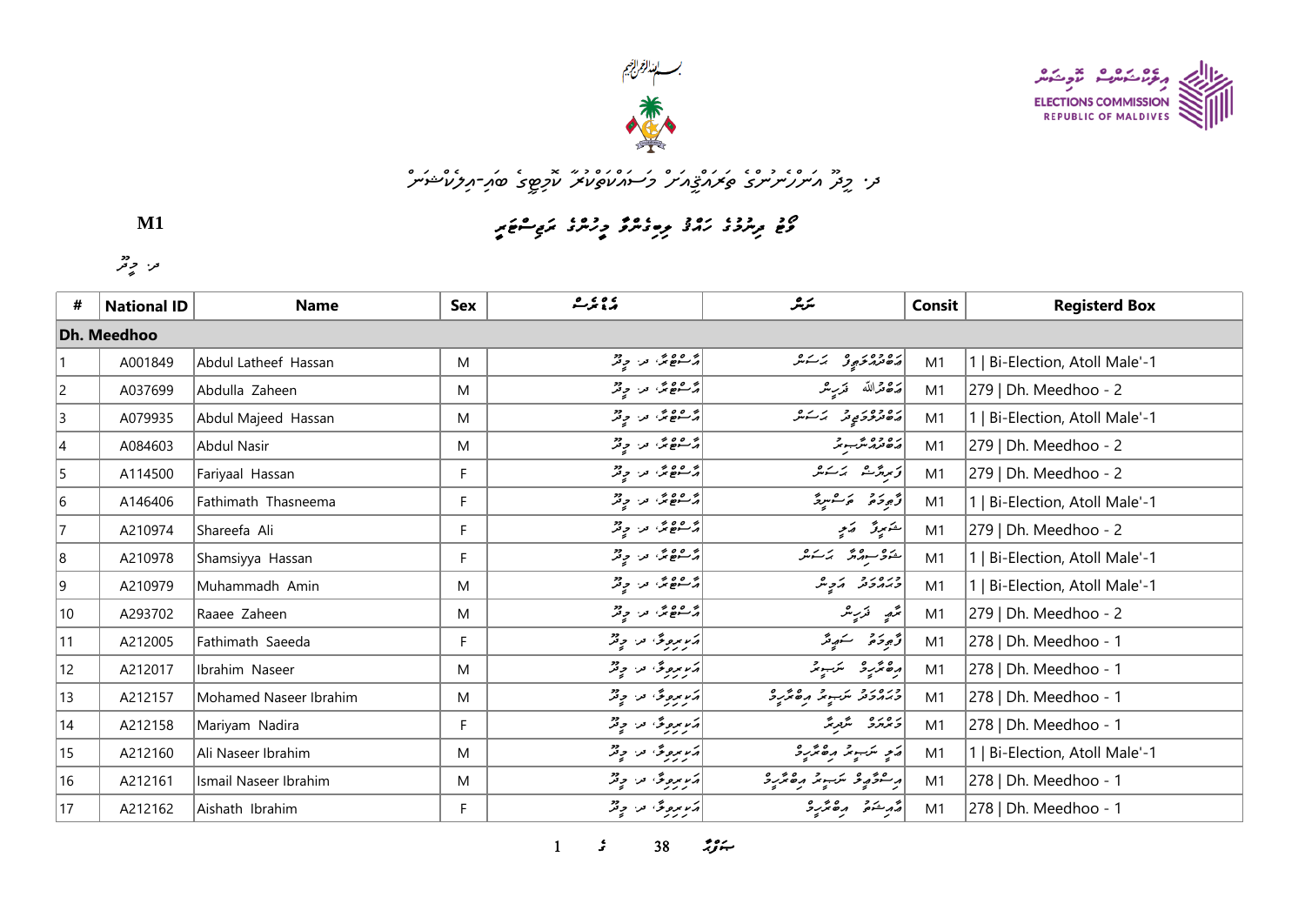| 18 | A212163 | Abdulla Naseer Ibrahim         | M  | دَرِيرِيرِ فِي مِنْ وِيْرٌ                                              | رَدْوَرْاللَّهُ سَرَجَيْهِ بَرْ حَمَّدِيْرَ                                                                                                                                                                                      | M1 | 1   Bi-Election, Atoll Male'-1 |
|----|---------|--------------------------------|----|-------------------------------------------------------------------------|----------------------------------------------------------------------------------------------------------------------------------------------------------------------------------------------------------------------------------|----|--------------------------------|
| 19 | A212164 | Aminath Ibrahim                | F  | در بروی در وقر                                                          | أزويته مقترد                                                                                                                                                                                                                     | M1 | 278   Dh. Meedhoo - 1          |
| 20 | A212167 | Shaufa Ibrahim                 | F  | ړیر بروگ اور او په                                                      | شوتر مەترىرە                                                                                                                                                                                                                     | M1 | 1   Bi-Election, Atoll Male'-1 |
| 21 | A212169 | Faruhan Ibrahim                | M  | ړیریږدگا اور دی                                                         | أزبربر مقتربة                                                                                                                                                                                                                    | M1 | 1   Bi-Election, Atoll Male'-1 |
| 22 | A293418 | Zahaa Ahmed Ziyad              | F  | در بروژ، در دیژ                                                         | پر پر پر پر پر پر پر                                                                                                                                                                                                             | M1 | 1   Bi-Election, Atoll Male'-1 |
| 23 | A111080 | Zahira Ibrahim                 | F. | اړکو مرحوظه اور او د ته                                                 | تجربته وره تزرد                                                                                                                                                                                                                  | M1 | 1   Bi-Election, Atoll Male'-1 |
| 24 | A056626 | Ahmed Naseer Ibrahim           | M  | ړیر بروگ در چ <sup>و</sup> ړ                                            | <br>  הגבת יתה גם הסתיב                                                                                                                                                                                                          | M1 | 278   Dh. Meedhoo - 1          |
| 25 | A081037 | Adila Ali                      | F  | دروه در ویژ                                                             | شَعِرِ مَدَ يَهِ                                                                                                                                                                                                                 | M1 | 279   Dh. Meedhoo - 2          |
| 26 | A060066 | Mariyath Ali                   | F. | پروی در چیز                                                             | دسمبرد و اړم                                                                                                                                                                                                                     | M1 | 1   Bi-Election, Atoll Male'-1 |
| 27 | A103408 | Abida Ali                      | F  | پروی مراح فر                                                            | مُصِمَّد مَجِ                                                                                                                                                                                                                    | M1 | 279   Dh. Meedhoo - 2          |
| 28 | A147597 | Mohamed Ali                    | M  | دروه من وفر                                                             | دره رو کمي                                                                                                                                                                                                                       | M1 | 1   Bi-Election, Atoll Male'-1 |
| 29 | A137815 | Mariyam Hassan                 | F  | دروی در دور                                                             | دەرە بەسەر                                                                                                                                                                                                                       | M1 | 1   Bi-Election, Atoll Male'-1 |
| 30 | A210836 | Ibrahim Ali                    | M  | پروی مراحٍ پُر                                                          | رە ئۈر ئەي                                                                                                                                                                                                                       | M1 | 279   Dh. Meedhoo - 2          |
| 31 | A210837 | Aneesa Ali                     | F. | پروی مراح فر                                                            | پرسرے کیمی                                                                                                                                                                                                                       | M1 | 279   Dh. Meedhoo - 2          |
| 32 | A210838 | Ismail Shahidh                 | M  | دروه من وفر                                                             | أر شۇر قىرىد                                                                                                                                                                                                                     | M1 | 279   Dh. Meedhoo - 2          |
| 33 | A210842 | Mohamed Wasif Abdul Muhsin     | M  | دروه در چیز                                                             |                                                                                                                                                                                                                                  | M1 | 279   Dh. Meedhoo - 2          |
| 34 | A210844 | Fathimath Najiya Abdul Muhusin | F  |                                                                         |                                                                                                                                                                                                                                  | M1 | 1   Bi-Election, Atoll Male'-1 |
| 35 | A210846 | Aminath Nahiya Abdul Muhusin   | F  |                                                                         |                                                                                                                                                                                                                                  | M1 | 279   Dh. Meedhoo - 2          |
| 36 | A292815 | Waasiu Abdul Muhusinu          | M  |                                                                         | در ده دووور سر در انگروی در دولت                                                                                                                                                                                                 | M1 | 279   Dh. Meedhoo - 2          |
| 37 | A293672 | Yaeesh Yasir                   | M  | ر ده در در در کنده است.<br>از کردگان استان در ایران                     | مَدِيش مَرْسِيرٌ                                                                                                                                                                                                                 | M1 | 1   Bi-Election, Atoll Male'-1 |
| 38 | A212305 | Abdul Muhusin Ibrahim          | M  |                                                                         | د ۱۵۵۵ مربود و مربود در اندازه استاده به در اندازه در اندازه در اندازه در اندازه در اندازه کردند و مربود در ان<br>در اندازه در اندازه کاربران در اندازه در اندازه کردند و مربود در اندازه کردند و مربود در اندازه کردند و در اند | M1 | 278   Dh. Meedhoo - 1          |
| 39 | A212314 | Hawwa Waheeda                  | F. | د وړی د وتر                                                             | پروژ کا پایگر                                                                                                                                                                                                                    | M1 | 278   Dh. Meedhoo - 1          |
| 40 | A212319 | Abdulla Mufeed                 | M  | $\frac{1}{2^{2}}$ $\frac{1}{2^{2}}$ $\frac{1}{2^{2}}$ $\frac{1}{2^{2}}$ | پره قرالله څېږ تر                                                                                                                                                                                                                | M1 | 278   Dh. Meedhoo - 1          |
| 41 | A212320 | Niuma Abdul Muhusin            | F. | $\frac{1}{2^{2}}$ = $\frac{1}{2^{2}}$ = $\frac{1}{2^{2}}$               |                                                                                                                                                                                                                                  | M1 | 278   Dh. Meedhoo - 1          |
| 42 | A212340 | Fathimath Abdul Muhusin        | F  | ړوؤ، ته دیژ                                                             | أقراره بره ده ده به م                                                                                                                                                                                                            | M1 | 278   Dh. Meedhoo - 1          |
| 43 | A212341 | Aishath Rahuma                 | F  | أأترونج فالمستحيض                                                       | $\begin{vmatrix} 2 & 2 & 3 \\ 5 & 2 & 3 \end{vmatrix}$                                                                                                                                                                           | M1 | 278   Dh. Meedhoo - 1          |
| 44 | A212342 | Azma Abdul Muhusin             | F  | رَ وِيٌّ مِنْ وِيْرٌ                                                    | ده ده ده ده ده سر                                                                                                                                                                                                                | M1 | 278   Dh. Meedhoo - 1          |

**2 38** *if***<sub>x</sub>**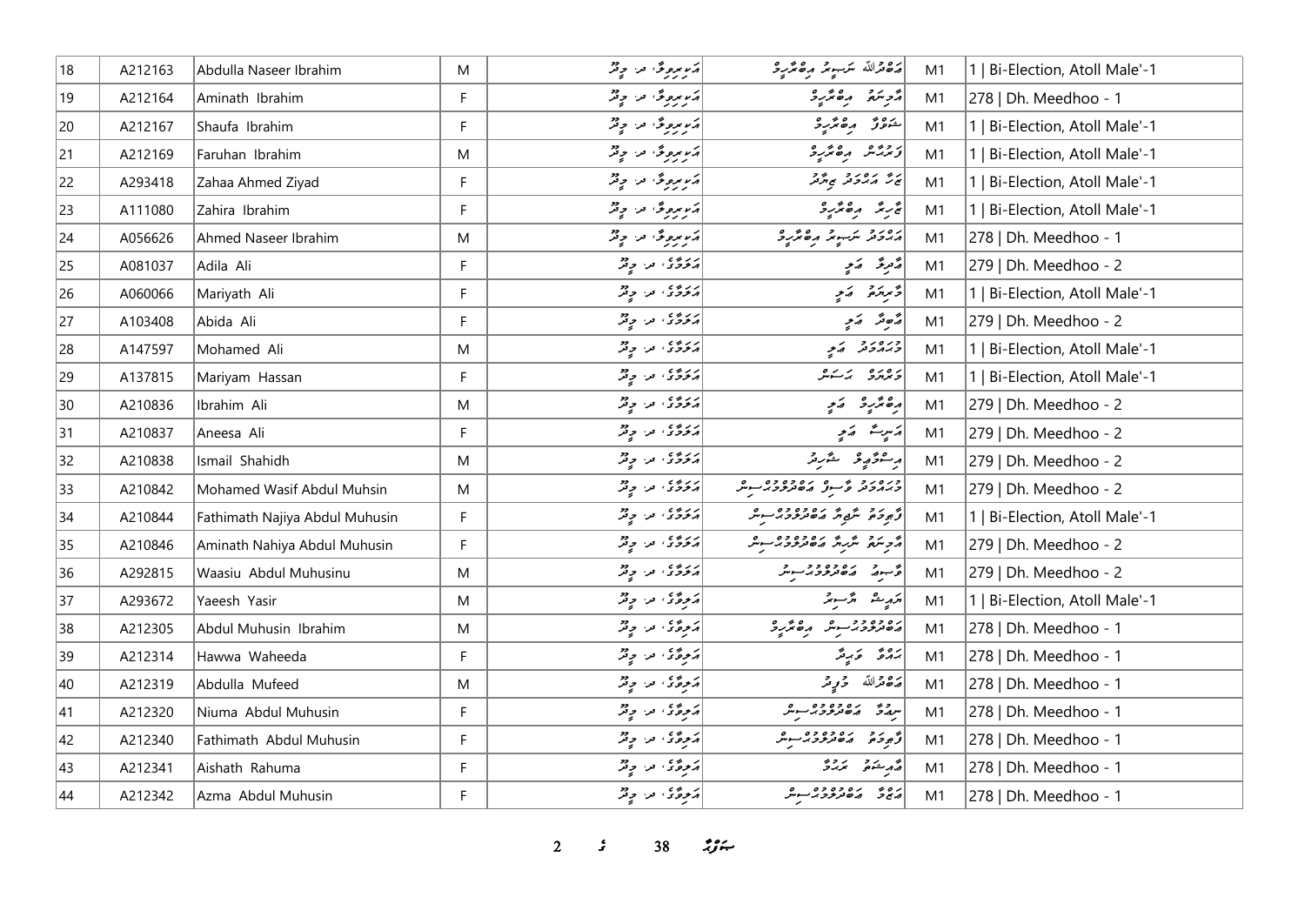| 45 | A212343 | Azeema Abdul Muhusin      | F            | رَحِوَّى من حِيْرٌ               | مَنْ فِي حَمْدِ مِنْ حَمْدِ حَمْدِ حَمْدِ حَمْدِ حَمْدِ حَمْدِ حَمْدِ حَمْدِ حَمْدِ حَمْدِ حَمْدِ | M1             | 278   Dh. Meedhoo - 1          |
|----|---------|---------------------------|--------------|----------------------------------|---------------------------------------------------------------------------------------------------|----------------|--------------------------------|
| 46 | A212344 | Zaeema Abdul Muhusin      | $\mathsf F$  | روځئ ترا وتر                     | پر پره ده دوه د سوش                                                                               | M1             | 278   Dh. Meedhoo - 1          |
| 47 | A212345 | Yusra Yasir               | F            | پروگان اور اولاد                 | أوراستمر وترسونر                                                                                  | M1             | 278   Dh. Meedhoo - 1          |
| 48 | A097685 | Hassan Fazeel             | M            | در صدوی در وی                    | پزشکل کی نیدبی                                                                                    | M1             | 1   Bi-Election, Atoll Male'-1 |
| 49 | A022624 | Abdul Azeez Ali           | M            | پر ه پر دوره ورا در د            | رەدورى ئ                                                                                          | M1             | 279   Dh. Meedhoo - 2          |
| 50 | A121634 | Shehenaaz Ali             | F            | پر هر پر دی په در در د           | يەر ئەھ كەمچە                                                                                     | M1             | 279   Dh. Meedhoo - 2          |
| 51 | A210715 | Abdul Latheef Ali         | M            | پر هر پر دی په در دیگر           | دە دەر چوڭ سې                                                                                     | M1             | 279   Dh. Meedhoo - 2          |
| 52 | A210716 | Shamma Abdul Hannan       | F            | پر عرض کرد کرد در ایر پر در      | د و د د د و د و د و د و<br>شهر د کاه تروبر سرس                                                    | M1             | 279   Dh. Meedhoo - 2          |
| 53 | A210719 | Aishath Shara Abdul Azeez | F            | پر هر پر دی پر او دی             | ا در در در ده ده در در د                                                                          | M1             | 279   Dh. Meedhoo - 2          |
| 54 | A210723 | Shauna Abdul Hannan       | F            | پر عرض می در در در               | ر د د ده ده ده د و د و<br>خپړس په <i>ه ه تر د برس</i> س                                           | M1             | 1   Bi-Election, Atoll Male'-1 |
| 55 | A210727 | Samoon Abdul Hannan       | M            | د ه و و و و و د د د و تر         | ر פרכם כם כם קם פים.<br>הייכבית ביטו <i>ברגיית</i> יית                                            | M1             | 1   Bi-Election, Atoll Male'-1 |
| 56 | A211133 | Hamid Mohamed             | M            | پر عرض من ج فر                   | يحاو ورەرو                                                                                        | M1             | 279   Dh. Meedhoo - 2          |
| 57 | A211191 | Naffah Hamid              | M            | پرسر ترامور ہے تھ                | برەپەر بۇرۇ                                                                                       | M1             | 1   Bi-Election, Atoll Male'-1 |
| 58 | A208233 | Nafha Hamid               | F            | پر عزیز بن چیز                   | يَرُوْ بُهُ = بُرْحَرْ                                                                            | M1             | 279   Dh. Meedhoo - 2          |
| 59 | A149673 | Mohamed Rasheed           | M            | پر ۱۳۵۵ مرا چیل                  | دره رو پر په د                                                                                    | M1             | 278   Dh. Meedhoo - 1          |
| 60 | A096638 | Aminath Abdul Rasheed     | F            | ره وه و.<br>  پر برگرمن حرا      | أأترشم المقترم يمنعونه                                                                            | M1             | 1   Bi-Election, Atoll Male'-1 |
| 61 | A212378 | Aishath Ali               | $\mathsf{F}$ | پره وه و در سر در                | قەرشىق كەمچ                                                                                       | M1             | 1   Bi-Election, Atoll Male'-1 |
| 62 | A212379 | Fathimath Abdul Rasheed   | F            | پر پر پر دیگر                    | أقهومهم المعصوم مستوفر                                                                            | M1             | 1   Bi-Election, Atoll Male'-1 |
| 63 | A212380 | Ibrahim Rasheed           | M            | پره پوه په دونو                  | رەڭرو ئرىشى                                                                                       | M <sub>1</sub> | 1   Bi-Election, Atoll Male'-1 |
| 64 | A212381 | Dheema Rasheed            | F            | پره وه و در سر در                | مرجّی سمک سومتر                                                                                   | M <sub>1</sub> | 1   Bi-Election, Atoll Male'-1 |
| 65 | A212390 | Suaadh Abdul Rasheedh     | F            | پر عرض من جرفتر                  | د د د د ده ده د د د د<br>سوړند پر د درمرغوند                                                      | M1             | 278   Dh. Meedhoo - 1          |
| 66 | A212391 | Suhaib Abdul Rasheed      | M            | پره پوه په دونو                  | د در ج ده ده در در د<br>سنگهره در ه در در در                                                      | M1             | 278   Dh. Meedhoo - 1          |
| 67 | A258101 | Ahmed Rasheed             | M            | پره وه په دو                     | دەرو كەندىر                                                                                       | M1             | 1   Bi-Election, Atoll Male'-1 |
| 68 | A344481 | Abdul Rasheed Ali         | M            | پره وه و مرا چونش                | دەدەبرىدى كەي                                                                                     | M1             | 278   Dh. Meedhoo - 1          |
| 69 | A355226 | Uvais Ibrahim Nizar       | M            | ره وه در چم                      | مؤرث رەمزىرو سرچم                                                                                 | M1             | 278   Dh. Meedhoo - 1          |
| 70 | A347681 | Mariyam Saaliya Hassan    | F            | $\mathbb{R}^3$ اړکسکړی اور او تو | دەرە گوگە ئەسەر                                                                                   | M1             | 1   Bi-Election, Atoll Male'-1 |
| 71 | A211590 | Mariyam Mohamed           | F            | پرستمبری، مرا چ <sup>و</sup> ر   | د ۱۵ ده ور د د                                                                                    | M1             | 1   Bi-Election, Atoll Male'-1 |

**3 38** *if***<sub>x</sub>**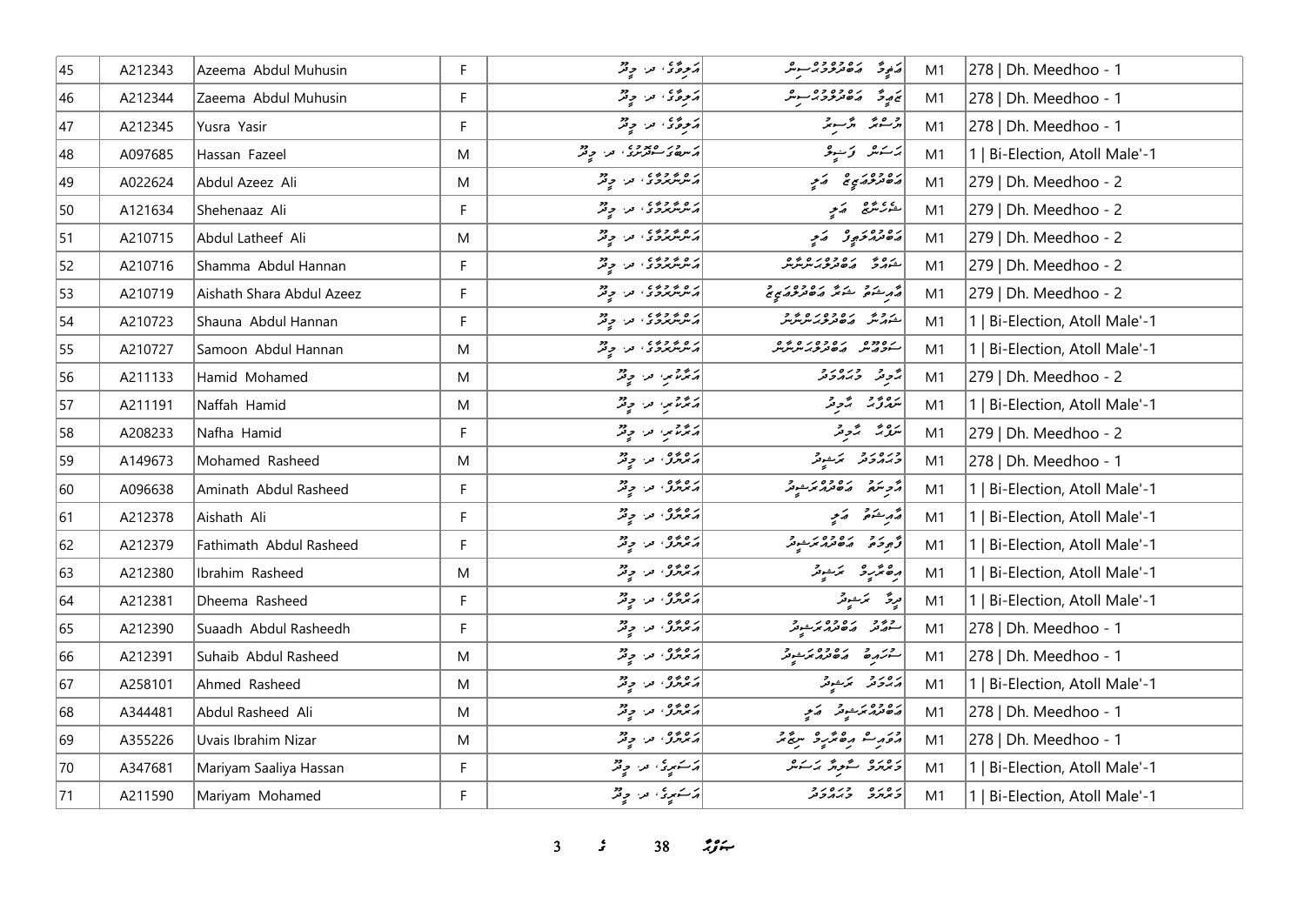| 72           | A211591 | Ahmed Nizam           | M           | د کسمبری، مرا چ <sup>و</sup> ر | رەر د سۆۋ                                | M1 | 278   Dh. Meedhoo - 1          |
|--------------|---------|-----------------------|-------------|--------------------------------|------------------------------------------|----|--------------------------------|
| 73           | A211593 | Nuha Abdul Rahman     | $\mathsf F$ | أركتمبرى مراج فر               | وه ره ده ره ده.<br>سربر مان هر مربر و سر | M1 | 278   Dh. Meedhoo - 1          |
| 74           | A211594 | Najeeha Abdul Rahman  | F           | أركتمبرى من وقر                | بري ده ده ده ده و                        | M1 | 1   Bi-Election, Atoll Male'-1 |
| 75           | A211595 | Mohamed Nabeeh        | M           | د سکمپری، مر، چ <sup>و</sup> ر | وره دو سکھ د                             | M1 | 1   Bi-Election, Atoll Male'-1 |
| 76           | A211597 | Nihan Abdul Rahman    | M           | د سکمپری امرا او فقر           | سرگاه ره ده ده ده و                      | M1 | 1   Bi-Election, Atoll Male'-1 |
| 77           | A099790 | Saud Mohamed          | M           | أركستمبرى من وقر               | سەھدى ئەرەر ئە                           | M1 | 278   Dh. Meedhoo - 1          |
| 78           | A007229 | Ismail Mohamed        | M           | د سکمپری امرا او فر            | أرجعتم ومنادر                            | M1 | 278   Dh. Meedhoo - 1          |
| 79           | A146274 | Hassan Mohamed        | M           | د سوړي او د د تر               | ير يمشر وبرورو                           | M1 | 278   Dh. Meedhoo - 1          |
| 80           | A148148 | Aishath Yasfa         | F           | دستمری مراحٍ قر                | قەرىشكە ئەرسىرتى                         | M1 | 1   Bi-Election, Atoll Male'-1 |
| 81           | A112188 | Ali Najeeb            | M           | پروستمبر، مر، چقر              | رَمِ سَمِيرة                             | M1 | 278   Dh. Meedhoo - 1          |
| 82           | A210762 | Zuhuriyya Ali         | F           | پروستمبر، من وقر               | پرتر پرورته که کمیتها                    | M1 | 278   Dh. Meedhoo - 1          |
| 83           | A210766 | Mohamed Misbaah       | M           | پروستمبر، من حافظ              | وره رو وجوه                              | M1 | 278   Dh. Meedhoo - 1          |
| 84           | A210780 | Faseeha Ibrahim       | F           | پروستمبر، مرا وفر              | دَ پيدُ دِهمْرِدْ                        | M1 | 278   Dh. Meedhoo - 1          |
| 85           | A210772 | Mariyam Ibrahim       | F           | أواد عصمر، العراج فخر          | د مرمزد ره مرب                           | M1 | 278   Dh. Meedhoo - 1          |
| 86           | A210773 | Ahmed Aslam           | M           | پروستمبر، من چینل              | أرەر دىم سودە                            | M1 | 278   Dh. Meedhoo - 1          |
| 87           | A210774 | Aishath Reema         | F           | روسمبر، مراح قر                | مەرىشىمى بېرى                            | M1 | 278   Dh. Meedhoo - 1          |
| 88           | A210323 | Ameena Mohamed        | F           | در دوه ی امرا او دو            | پر په دره د د                            | M1 | 279   Dh. Meedhoo - 2          |
| 89           | A210325 | Abdul Rasheed Mohamed | M           | در دوه ی امرا او تر            | د ۲۶۵ مرشور می در در د                   | M1 | 279   Dh. Meedhoo - 2          |
| $ 90\rangle$ | A210330 | Ahmed Saeed           | M           | در دوه ی امرا او دو            | د ه د د سوړند                            | M1 | 279   Dh. Meedhoo - 2          |
| 91           | A210331 | Ibrahim Fareed        | M           | در دوه ی امرا دولر             |                                          | M1 | 279   Dh. Meedhoo - 2          |
| 92           | A210332 | Naeema Solih          | F           | در دوه ی امرا دولر             | سَمِيرةُ سِنَّورةُ                       | M1 | 279   Dh. Meedhoo - 2          |
| 93           | A210333 | Saara Salih           | $\mathsf F$ | در دوره من وقر                 | الشتر الشور                              | M1 | 279   Dh. Meedhoo - 2          |
| 94           | A210335 | Zahida Solih          | F           | در دوی من چهر                  | پی دیگر میگردید                          | M1 | 279   Dh. Meedhoo - 2          |
| 95           | A210338 | Faroog Solih          | M           | در دوه و در دولر               | أو دوه به ورقم                           | M1 | 1   Bi-Election, Atoll Male'-1 |
| 96           | A210343 | Ahmed Rafeeu          | M           | در دوه و در دو                 | رەر د برد د                              | M1 | 279   Dh. Meedhoo - 2          |
| 97           | A210344 | Solaah Salih          | M           | پر دوه ی اور او دو             | بذؤر بذور                                | M1 | 279   Dh. Meedhoo - 2          |
| 98           | A210345 | Sumayya Abdul Azeez   | F           | در دوه کار دول                 | רגם ביספרי ב                             | M1 | 279   Dh. Meedhoo - 2          |

*4 s* 38 *ig*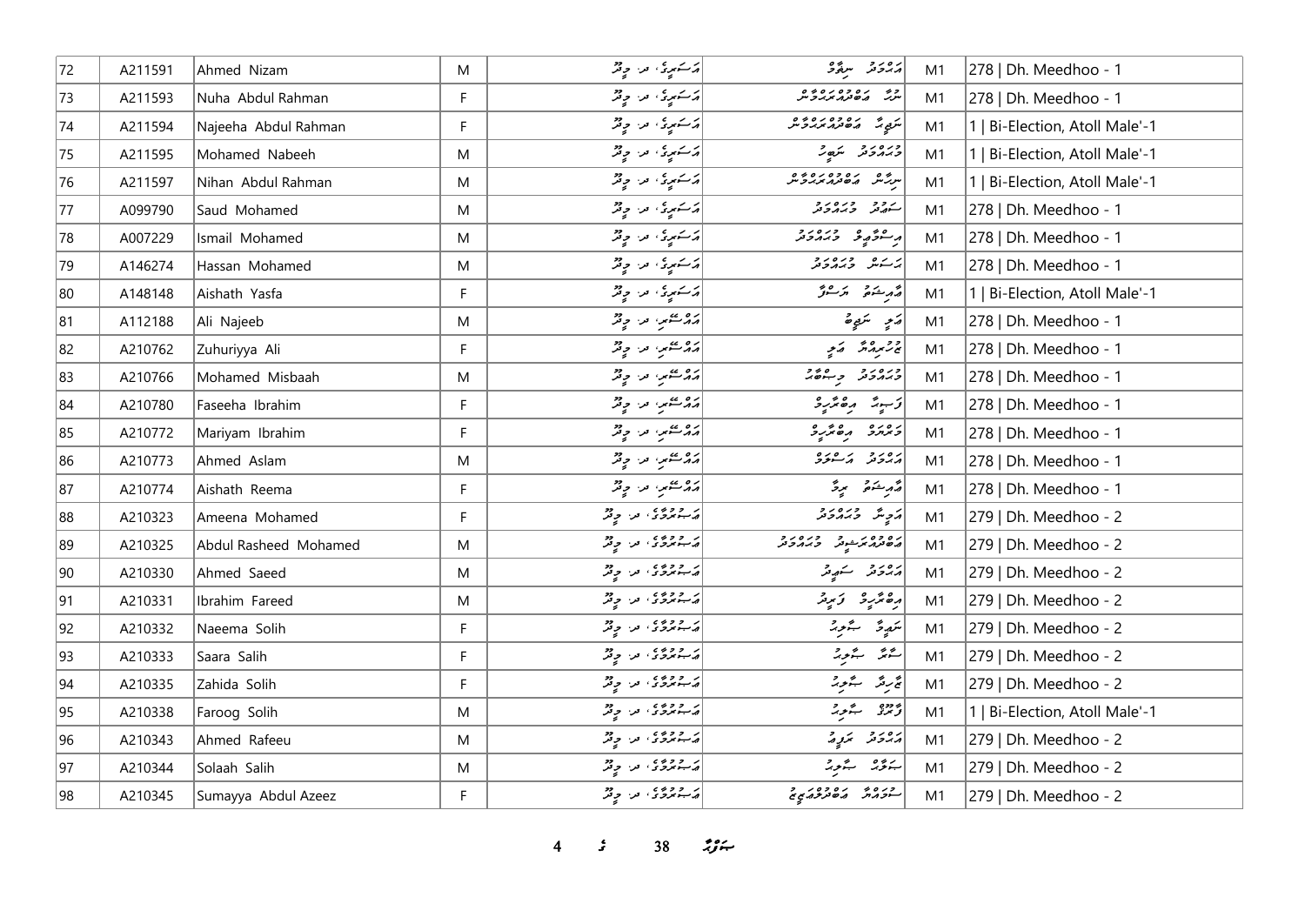| 99  | A210347 | Umair Salih        | M  | در دوره من وفر                                   | د د بر د بر د بر                                                                                                                                                                                                                                                                                                          | M1 | 279   Dh. Meedhoo - 2          |
|-----|---------|--------------------|----|--------------------------------------------------|---------------------------------------------------------------------------------------------------------------------------------------------------------------------------------------------------------------------------------------------------------------------------------------------------------------------------|----|--------------------------------|
| 100 | A210349 | Bilaal Abdul Azeez | M  | پر دوری اور اور                                  | ە ئۇ مەدەر دەر د                                                                                                                                                                                                                                                                                                          | M1 | 279   Dh. Meedhoo - 2          |
| 101 | A210350 | Maeesha Salih      | F  | در دوه و در او دو                                | دَرِيدٌ گُرُدٌ                                                                                                                                                                                                                                                                                                            | M1 | 279   Dh. Meedhoo - 2          |
| 102 | A210351 | Jumaana Ibrahim    | F. | پر دووی اور اولاد                                | و و شهر ده مرکز و                                                                                                                                                                                                                                                                                                         | M1 | 279   Dh. Meedhoo - 2          |
| 103 | A210352 | Reesha Ibrahim     | F  | در دوه ، در ویژ                                  | ىرىش ر <i>ەشر</i> ۇ                                                                                                                                                                                                                                                                                                       | M1 | 1   Bi-Election, Atoll Male'-1 |
| 104 | A210353 | Sufiyaan Rasheed   | M  | در دوه و در او دو                                | ستورگرمگر مخرجومگر                                                                                                                                                                                                                                                                                                        | M1 | 279   Dh. Meedhoo - 2          |
| 105 | A210354 | Maeeshaan Solih    | M  | در دوه و در پایی                                 | أقاريشش بتورثه                                                                                                                                                                                                                                                                                                            | M1 | 279   Dh. Meedhoo - 2          |
| 106 | A047291 | Solih Mohamed      | M  | در دوه ، من چهر                                  | پرور وره در                                                                                                                                                                                                                                                                                                               | M1 | 279   Dh. Meedhoo - 2          |
| 107 | A292808 | Suma Rasheed       | F. | در دوه ی اور اور                                 | ستومح المرتشوقر                                                                                                                                                                                                                                                                                                           | M1 | 1   Bi-Election, Atoll Male'-1 |
| 108 | A292811 | Reeshaan Ibrahim   | M  | در دوه ی اور دولر                                | بریشر روبره<br>پریشر روبر                                                                                                                                                                                                                                                                                                 | M1 | 279   Dh. Meedhoo - 2          |
| 109 | A348010 | Jalal Abdul Azeez  | M  | در دوه ی امرا او تر                              | د ده د ده ده د د د د                                                                                                                                                                                                                                                                                                      | M1 | 279   Dh. Meedhoo - 2          |
| 110 | A371073 | Jumaan Ibrahim     | M  | در دوه دور دولر                                  | دومر دەمگرىۋ                                                                                                                                                                                                                                                                                                              | M1 | 279   Dh. Meedhoo - 2          |
| 111 | A403465 | Aruham Ibrahim     | M  | پر ۱۶۶۶ من در د                                  | ג׳ג׳ دە ئەر د                                                                                                                                                                                                                                                                                                             | M1 | 279   Dh. Meedhoo - 2          |
| 112 | A324488 | Ahmed Rafhaan Faiz | M  | أَمَمُ مِنْ اللَّهِ مِنْ الْمَحْمَدِ الْمَحْمَدِ | رور د رود عالم و د د                                                                                                                                                                                                                                                                                                      | M1 | 1   Bi-Election, Atoll Male'-1 |
| 113 | A042405 | Shareefa Mohamed   | F. | ړموموی، مراح فر                                  | شهروٌ وره دو                                                                                                                                                                                                                                                                                                              | M1 | 279   Dh. Meedhoo - 2          |
| 114 | A072068 | Aminath Sofra      | F  | ړوبوی، مرح ونژ                                   | د پره په سره پر                                                                                                                                                                                                                                                                                                           | M1 | 1   Bi-Election, Atoll Male'-1 |
| 115 | A211204 | Rugiyya Mohamed    | F. | رَمومِرِیْ مِن حِیْثُرُ                          | و وره در در<br>برت <sub>و</sub> مرکز وبرمرونر                                                                                                                                                                                                                                                                             | M1 | 279   Dh. Meedhoo - 2          |
| 116 | A211205 | Ibrahim Mohamed    | M  | ړموموی، مراح فر                                  | ره عزیره در در د                                                                                                                                                                                                                                                                                                          | M1 | 279   Dh. Meedhoo - 2          |
| 117 | A211209 | Mohamed Saifan     | M  | ړو بری در دی                                     | ورەرو سەرۇش                                                                                                                                                                                                                                                                                                               | M1 | 1   Bi-Election, Atoll Male'-1 |
| 118 | A210902 | Alim Naseer        | M  | مَرِيحُوْ' من جِ ثَرٌ                            | محرو سكيبولر                                                                                                                                                                                                                                                                                                              | M1 | 1   Bi-Election, Atoll Male'-1 |
| 119 | A119965 | Abdulla Naseer     | M  | جَرِيحُوْ' مَن حِ قَرْ                           | أرة قرالله تترجع                                                                                                                                                                                                                                                                                                          | M1 | 1   Bi-Election, Atoll Male'-1 |
| 120 | A351619 | Yasmeen Naseer     | F. | جَرِيحُو' مِن جِنْرٌ                             | وراعي على الكرب مركز المراجع                                                                                                                                                                                                                                                                                              | M1 | 1   Bi-Election, Atoll Male'-1 |
| 121 | A211844 | Arim Naseer        | M  | صَرِيحُوْ' مَن حِرْثُرُ                          | ديمرو سرب چر                                                                                                                                                                                                                                                                                                              | M1 | 1   Bi-Election, Atoll Male'-1 |
| 122 | A211824 | Aishath Ammara     | F. | صَرِيحُوْ' من حِيْثُرُ                           | $\begin{vmatrix} 1 & 0 & 0 & 0 & 0 & 0 & 0 \\ 0 & 0 & 0 & 0 & 0 & 0 \\ 0 & 0 & 0 & 0 & 0 & 0 \\ 0 & 0 & 0 & 0 & 0 & 0 \\ 0 & 0 & 0 & 0 & 0 & 0 \\ 0 & 0 & 0 & 0 & 0 & 0 \\ 0 & 0 & 0 & 0 & 0 & 0 \\ 0 & 0 & 0 & 0 & 0 & 0 \\ 0 & 0 & 0 & 0 & 0 & 0 \\ 0 & 0 & 0 & 0 & 0 & 0 & 0 \\ 0 & 0 & 0 & 0 & 0 & 0 & 0 \\ 0 & 0 & $ | M1 | 279   Dh. Meedhoo - 2          |
| 123 | A211826 | Asif Naseer        | M  | صَرِيحُوْ' مَرْ حِيثَرُ                          | دسور سمبونه                                                                                                                                                                                                                                                                                                               | M1 | 279   Dh. Meedhoo - 2          |
| 124 | A211838 | Asima Abdulla      | F  | صَرِيحُورُ مِنْ حِرْثُرُ                         | #سبوءً 12%مقرالله                                                                                                                                                                                                                                                                                                         | M1 | 279   Dh. Meedhoo - 2          |
| 125 | A211832 | Asim Naseer        | M  | صَرِيحُوَ ، مَن حِرِيْرٌ                         | أمر عن المراجع                                                                                                                                                                                                                                                                                                            | M1 | 1   Bi-Election, Atoll Male'-1 |

 $5$   $5$   $38$   $79$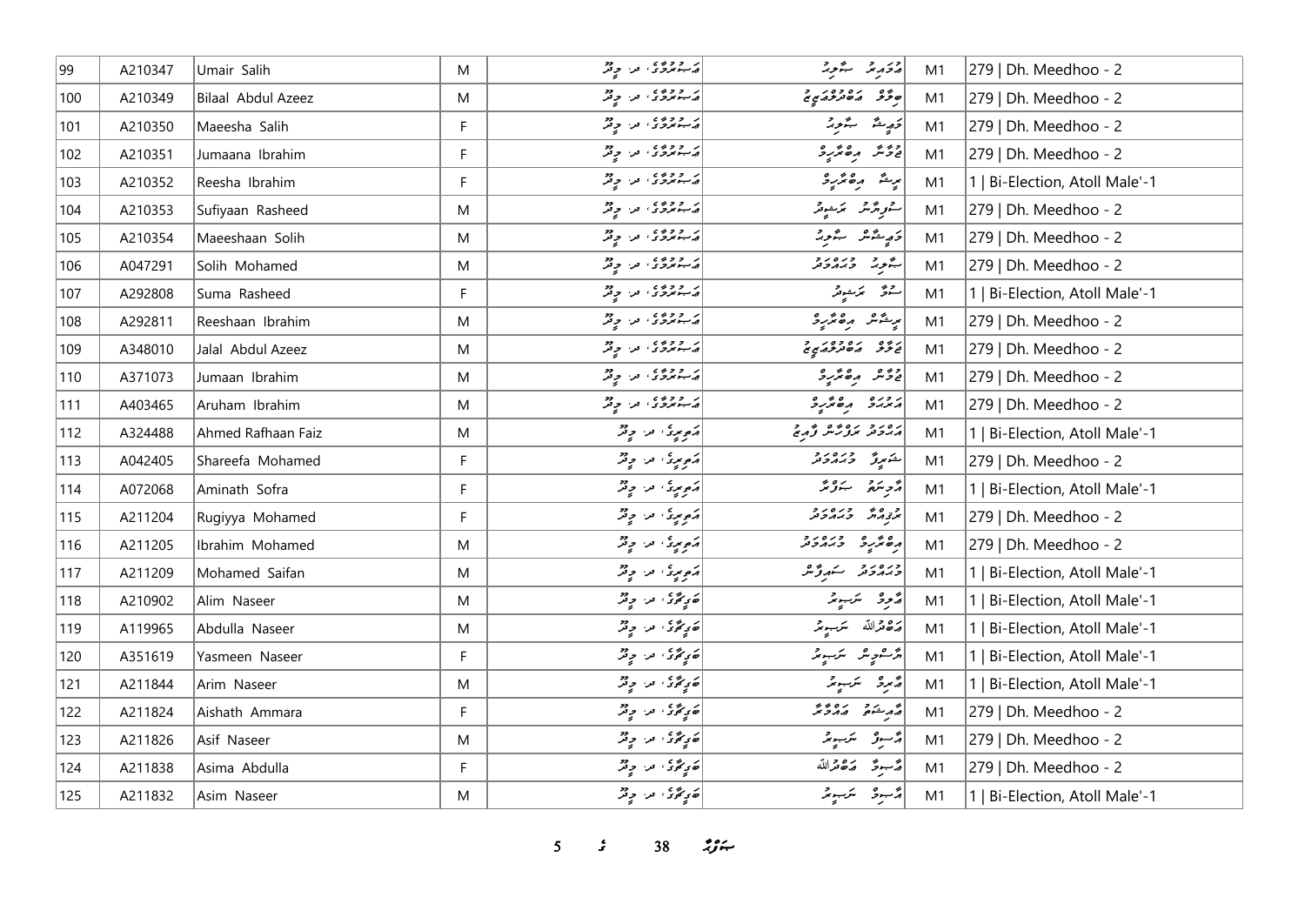| 126 | A148806 | Ibrahim Ashraf          | M  | ھ محمد محمد اللہ اللہ تحفظ کے محمد                             | أرە ئۆر ئەشمىر              | M1 | 279   Dh. Meedhoo - 2          |
|-----|---------|-------------------------|----|----------------------------------------------------------------|-----------------------------|----|--------------------------------|
| 127 | A123147 | Mohamed Ashraf          | M  | ھ مور دی معدد جاتی                                             | ورەرو كەشىر                 | M1 | 279   Dh. Meedhoo - 2          |
| 128 | A071698 | Fathimath Shaffa        | F. | پروروے، من ج قر                                                | ژ <sub>بو</sub> ځو شهر ژ    | M1 | 1   Bi-Election, Atoll Male'-1 |
| 129 | A071830 | Abdul Wahid Ibrahim     | M  |                                                                | גפננני הפיתכ                | M1 | 1   Bi-Election, Atoll Male'-1 |
| 130 | A211259 | Ahmed Iyaad             | M  | می در معداد در محمد                                            | پروتر پهتر                  | M1 | 1   Bi-Election, Atoll Male'-1 |
| 131 | A208246 | Haleema Abdul Hakeem    | F. | موجوی مرح دیگر                                                 | پر په ده ده پر په           | M1 | 1   Bi-Election, Atoll Male'-1 |
| 132 | A208247 | Moosa Ibrahim           | M  | وقروی اور اولاد                                                | دیم رەئرىرد                 | M1 | 278   Dh. Meedhoo - 1          |
| 133 | A208243 | Abdul Hakeem Moosa      | M  | وقروی اور اولاد                                                | رەدەر بو دوگ                | M1 | 1   Bi-Election, Atoll Male'-1 |
| 134 | A208244 | Hawwa Ibrahim           | F  | موجوى، من جي فر                                                | ده د هڅرو                   | M1 | 1   Bi-Election, Atoll Male'-1 |
| 135 | A214568 | Ziyaan Umar             | M  | ه وه و د د د                                                   | ى ئەر ئەر ئەر ئە            | M1 | 1   Bi-Election, Atoll Male'-1 |
| 136 | A352435 | Amanee Latheef          | F  | ەمەمەرەتى مە دېر                                               | أرَدَّسٍ لاَءٍ وَ           | M1 | 1   Bi-Election, Atoll Male'-1 |
| 137 | A363658 | Iyas Ismail latheef     | M  | مەنزىرە ئى، مەن چ <sup>ە</sup> ر                               | أروم وكوويو ووي             | M1 | 1   Bi-Election, Atoll Male'-1 |
| 138 | A293696 | Fathimath Suffa Shafeeq | F. | جوړې پر دینې                                                   | ژُهِ دَمْ دَهُ ژُ سُرَرٍ رُ | M1 | 1   Bi-Election, Atoll Male'-1 |
| 139 | A208514 | Safa Shafeeq            | F  | مەمۇمرىرى، مەسچە                                               | بەر ئۇ ئۇرۇ                 | M1 | 279   Dh. Meedhoo - 2          |
| 140 | A208517 | Aishath Shifa Shafeeg   | F. | ەمەمەمەمۇ، مەيدىن                                              | مَرِسْدَةٌ سُورٌ سَرَرٍ دَ  | M1 | 1   Bi-Election, Atoll Male'-1 |
| 141 | A208519 | Mohamed Ihusan          | M  | ورومروی در وتر                                                 | ورەرو مەشكى                 | M1 | 1   Bi-Election, Atoll Male'-1 |
| 142 | A208520 | Saif Shafeeq            | M  | ەمگە <i>جىم</i> رو ئى مەسىر بىر                                | ستهرقر الشتمونى             | M1 | 1   Bi-Election, Atoll Male'-1 |
| 143 | A208522 | Eaman Latheef           | M  | موجوعة من حيثر                                                 | پر څنگ ځېږ ژ                | M1 | 279   Dh. Meedhoo - 2          |
| 144 | A208523 | Ahusan Ismail Latheef   | M  | موجه پروگر، من چ <sup>و</sup> ر                                | پرچاعه رحوم و ځو و          | M1 | 279   Dh. Meedhoo - 2          |
| 145 | A059688 | Ahmed Shafeeq           | M  | مەم <i>قىمرو</i> ئى مەس بىر قىر                                | پرور د سکوپی                | M1 | 279   Dh. Meedhoo - 2          |
| 146 | A096866 | Fathimath Mohamed       | F. | موجه دیمرو محمد استفاده میشد<br>  مورد مرکز محمد استفاده میشود | د د در در د                 | M1 | 279   Dh. Meedhoo - 2          |
| 147 | A138162 | Mariyam Shafeega        | F  | مەقۋىرە ئۇ، مەر بوقر                                           | رەرە شەرىچ                  | M1 | 1   Bi-Election, Atoll Male'-1 |
| 148 | A102738 | Ali Shafeeg             | M  | ەمگىرىدى.<br>مەمگىرىدى مەسچ                                    | رَمِي حَسَنٍ تَحْ           | M1 | 1   Bi-Election, Atoll Male'-1 |
| 149 | A210461 | Aminath Nuzuha          | F  | دور ره ه .<br>  ۱۶۶۵ مرد سنگ امر او تر                         | أوصبتم المرجر               | M1 | Bi-Election, Atoll Male'-1     |
| 150 | A210449 | Mariyam Ameena          | F  | ودور به روه .<br>حزة بروکله ، مرا و بر                         | دەرە بەر ش                  | M1 | Bi-Election, Atoll Male'-1     |
| 151 | A210686 | Naayif Solih            | M  | دور بره و، در دور                                              | شهرو ستبوير                 | M1 | 1   Bi-Election, Atoll Male'-1 |
| 152 | A210452 | Shaira Salih            | F  | میربرد می، مر، <sub>حی</sub> تر                                | شرور سرور                   | M1 | 279   Dh. Meedhoo - 2          |

 $6$   $38$   $38$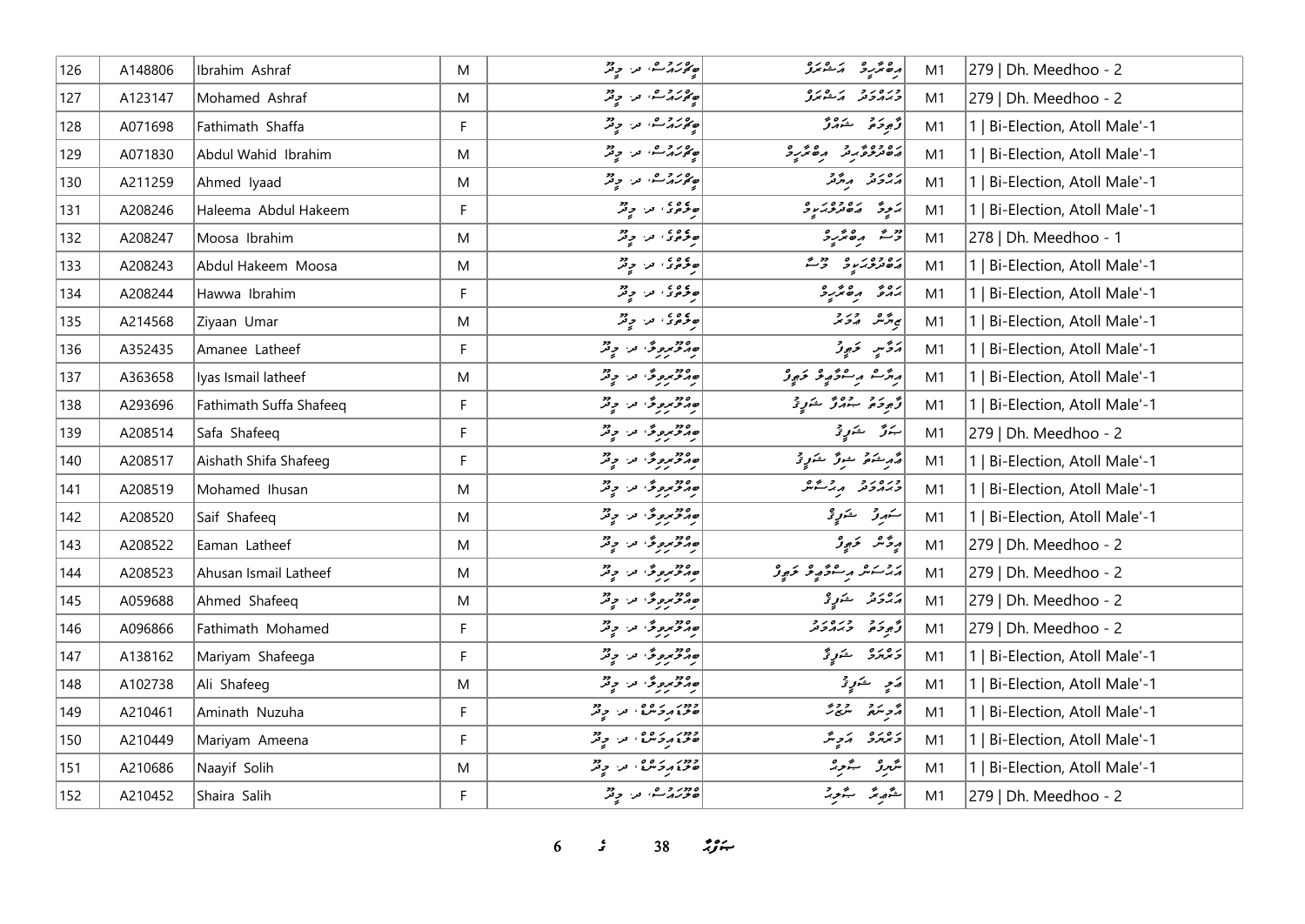| 153 | A210466 | Ahmed Nazeeh          | M  | 2000 وه<br>  <i>ھور پر ش</i> اھر او تر                                                             | پرورو سکیے ج                              | M1 | 279   Dh. Meedhoo - 2          |
|-----|---------|-----------------------|----|----------------------------------------------------------------------------------------------------|-------------------------------------------|----|--------------------------------|
| 154 | A208245 | Solih Abdul Hakeem    | M  | ۱۶۶۵ و ۱۵<br>  حزبر از سه، اور المحمد                                                              | بجور رەدەرىرە                             | M1 | 279   Dh. Meedhoo - 2          |
| 155 | A307099 | Naamee Jamsheed       | M  | مورد و ه، در وتر                                                                                   | س <i>رّح ف</i> ے محشومہ                   | M1 | 1   Bi-Election, Atoll Male'-1 |
| 156 | A210328 | Abdul Azeez Mohamed   | M  | 2000 000 موفر<br>  صحیحی من من حی فر                                                               | גפרפג' ביטגר                              | M1 | 279   Dh. Meedhoo - 2          |
| 157 | A210471 | Ahmed Atheed          | M  | 20 مربع من من حرم                                                                                  | پروتر کمپور                               | M1 | 279   Dh. Meedhoo - 2          |
| 158 | A210481 | Mohamed Atheef        | M  | وود عراق من المحمد المحمد المحمد المحمد المحمد المحمد المحمد المحمد المحمد المحمد المحمد المحمد ال | ورەرو رو                                  | M1 | 279   Dh. Meedhoo - 2          |
| 159 | A210685 | Ali Atheel            | M  | 20 قرم مربع من المحمد المحمد المحمد المحمد المحمد المحمد المحمد المحمد المحمد المحمد المحمد المحمد | پَنجِ - سَعِي                             | M1 | 1   Bi-Election, Atoll Male'-1 |
| 160 | A210450 | Fathimath Saeeda      | F. | 20 قرم مربع من المحمد المحمد المحمد المحمد المحمد المحمد المحمد المحمد المحمد المحمد المحمد المحمد | دَّەدِ دَمَ سَنَ سَهِ مَدَّ               | M1 | 1   Bi-Election, Atoll Male'-1 |
| 161 | A210687 | Ifa Ibrahim           | F  | 20 مربع من من حيثر                                                                                 | پرق برھنگرد                               | M1 | 1   Bi-Election, Atoll Male'-1 |
| 162 | A114453 | Ibrahim Khalid        | M  | صی شروعی امراد استفراد<br>   صی شروعی امراد استفراد                                                | رە ئرىر ئىرىر                             | M1 | 1   Bi-Election, Atoll Male'-1 |
| 163 | A114454 | Ahmed Khalid          | M  | مى ئىرىمى ئىل مەدىر ئىل                                                                            | پروتر گروتر                               | M1 | 1   Bi-Election, Atoll Male'-1 |
| 164 | A045303 | Khalid Mohamed        | M  | مى ئىرىمى ئىل مەدىرى<br>  مى ئىرىمى ئىل مىل مى                                                     | د وره ده د                                | M1 | Bi-Election, Atoll Male'-1     |
| 165 | A211949 | Mufeeda Hassan        | F  | صحيحي من جِمْرٌ                                                                                    | وَرٍیَّز یَرَ یَرْ ی                      | M1 | 1   Bi-Election, Atoll Male'-1 |
| 166 | A211950 | Aminath Khalid        | F  | مى ئىر ئىرى ئىر ئىر ئىر<br>  مى ئىر ئىر ئىر ئىر ئىر                                                | دوبتة الزوقر                              | M1 | 1   Bi-Election, Atoll Male'-1 |
| 167 | A211951 | Aishath Khalid        | F  | ەر ئىروگى، مەر چ <sup>و</sup> ر                                                                    | مەر شەم ئىسى ئى                           | M1 | 1   Bi-Election, Atoll Male'-1 |
| 168 | A211952 | Hassan Khalid         | M  | صى شرىرى قرار موقر                                                                                 | ىزىكىش كرونى                              | M1 | Bi-Election, Atoll Male'-1     |
| 169 | A211953 | Hussain Khalid        | M  | صى شرىر قى مەن ب <sub>و</sub> قە                                                                   | برسكر بمرير                               | M1 | 1   Bi-Election, Atoll Male'-1 |
| 170 | A211480 | Naila Mohamed         | F. | ئۇشترىس ئى مەر چىل                                                                                 | شمر تخرید و بره در                        | M1 | 278   Dh. Meedhoo - 1          |
| 171 | A341061 | Aishath Naura Latheef | F  | ئۇشكىرىسىدى مەر چەتر                                                                               | أقهر ينتفى سمقاتكم تحويى                  | M1 | 1   Bi-Election, Atoll Male'-1 |
| 172 | A341599 | Naushad Abdul Latheef | M  | ئۇيترىس ئى مەر چىل                                                                                 | ر و ده و ده وه د و<br>سرگرشتر در محمد خور | M1 | 1   Bi-Election, Atoll Male'-1 |
| 173 | A058150 | Ibrahim Faiz          | M  | ئۇشكەسپوس دەر دېگر                                                                                 | رەنئەر ئىرتى                              | M1 | 1   Bi-Election, Atoll Male'-1 |
| 174 | A051899 | Abdul Hameed Mohamed  | M  | گەنگەنگە بىر بەللە                                                                                 | גפרפג ר רגמבת<br>גםתיבגבת בגמבת           | M1 | 278   Dh. Meedhoo - 1          |
| 175 | A012724 | Moosa Faiz            | M  | ئۇشكەسپوڭ بىن چ <sup>وش</sup>                                                                      | رضع قرمرچ                                 | M1 | 278   Dh. Meedhoo - 1          |
| 176 | A034171 | Ismail Faiz           | M  | ئۇنترىترىتورى تىر. ج <sup>و</sup> ير                                                               | وستقهف قرومي                              | M1 | 1   Bi-Election, Atoll Male'-1 |
| 177 | A100112 | Niuma Mohamed         | F  | گەشترسرە ئە بەر بەقە                                                                               | יינג" בגבביב                              | M1 | 1   Bi-Election, Atoll Male'-1 |
| 178 | A065823 | Abdulla Faiz          | M  | گەشترىرى ئە دېم                                                                                    | مَدْهِ مَرَ اللّهُ وَ مِرْمَحْ            | M1 | 278   Dh. Meedhoo - 1          |
| 179 | A078866 | Aminath Mohamed       | F. | گەش ئىرسى ئەڭ ئەرەپ ئوق                                                                            | د پره دره د د                             | M1 | 278   Dh. Meedhoo - 1          |

*7 s* 38 *i*<sub>S</sub> $\approx$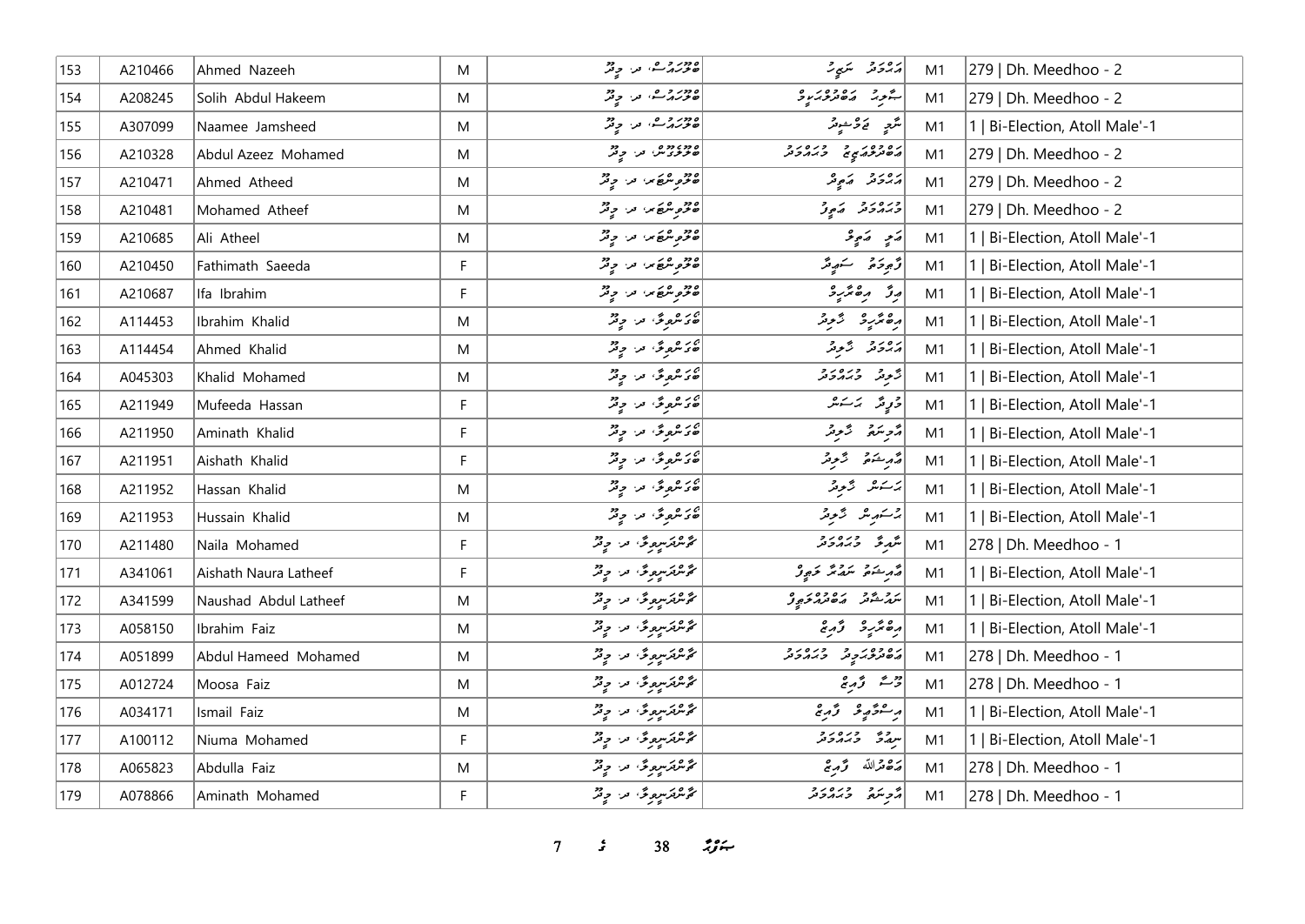| 180 | A112953 | Najuma Mohamed        | F         | گوگوگوپوگو ترا چ <sup>و</sup> گر                                   | شەخ دىرەرد                            | M1 | 1   Bi-Election, Atoll Male'-1 |
|-----|---------|-----------------------|-----------|--------------------------------------------------------------------|---------------------------------------|----|--------------------------------|
| 181 | A122464 | Ahmed Rashad          | M         | ئۇنترىترىق مەر جەنز                                                | رەرو برخور                            | M1 | 278   Dh. Meedhoo - 1          |
| 182 | A034396 | Nasheedha Abdul Gadir | F.        | مۇنكرىكىرى، مەر چەش                                                | <br> س شونگر    ایر ۱۹۵۵ تاریخ<br> -  | M1 | 1   Bi-Election, Atoll Male'-1 |
| 183 | A000210 | Adam Shareef          | M         | ئۇنترىترىتى، مەر چ <sup>و</sup> ر                                  | پر تر شمیر د                          | M1 | 278   Dh. Meedhoo - 1          |
| 184 | A053126 | Ibrahim Shareef       | M         | مُحَمَّدتَهُ مِنْ وَقِدْ                                           | أرەندىر ئىسىر                         | M1 | 278   Dh. Meedhoo - 1          |
| 185 | A044554 | Ibrahim Rasheed       | M         | ئۇنترىترىق، مەر چەش                                                | أرە ئۆر ئەسىر                         | M1 | 278   Dh. Meedhoo - 1          |
| 186 | A208296 | Najuma Adam           | F         | مۇنكرىكىرى، مەر چەش                                                | پروژ وره<br>سرچار گرفرو               | M1 | 278   Dh. Meedhoo - 1          |
| 187 | A208294 | Mariyath Hussain      | F.        | ئۇشرىكىتى، مەر چەتر                                                | ڈیریزڈ پر شہر میں                     | M1 | 1   Bi-Election, Atoll Male'-1 |
| 188 | A208295 | Aminath Ameena        | F         | کوشریں اور اور پر                                                  | دفرسكى المرميثر                       | M1 | 278   Dh. Meedhoo - 1          |
| 189 | A208474 | Ameena Ibrahim        | F.        | محمد شرقه الله من المحمد                                           | ړَ پِسٌ په هغه په                     | M1 | 278   Dh. Meedhoo - 1          |
| 190 | A151828 | Ahmed Zakee           | M         | پېړۍ مرح وتر<br>  پېړۍ مرح وتر                                     | پروژ پر پ                             | M1 | 278   Dh. Meedhoo - 1          |
| 191 | A104270 | Ismail Ali            | M         | ا په چې کې د د چې کلي.<br>د کالمحکم په په د موفق                   | پرسموګوري کمړنې                       | M1 | 278   Dh. Meedhoo - 1          |
| 192 | A313004 | Mubeena Ahmed         | F.        | ۽ سيءَ مرد وقر                                                     | دَ صِدَّ دَ دَ د                      | M1 | 278   Dh. Meedhoo - 1          |
| 193 | A293699 | Ilaaf Ahmed           | M         | پېړۍ مرح د مخ                                                      | پرځنځ پرېږدو                          | M1 | 278   Dh. Meedhoo - 1          |
| 194 | A211811 | Abdul Hameed Ali      | M         | ۽ سيءَ من حي قمر                                                   | رەدەبر تەر                            | M1 | 278   Dh. Meedhoo - 1          |
| 195 | A211812 | Ahmed Ali             | M         | پېړۍ مرح د مخ                                                      | پرورو کرم                             | M1 | 278   Dh. Meedhoo - 1          |
| 196 | A211813 | Mariyam Afeefa        | F         | پېړۍ مرح وتر                                                       | د ۱۵ د وړ ژ                           | M1 | 278   Dh. Meedhoo - 1          |
| 197 | A211820 | Shirmeena Ali         | F         | ۽ سيءَ مرد وقر                                                     | جوړې پر کړې                           | M1 | 278   Dh. Meedhoo - 1          |
| 198 | A211821 | Fathimath Shaira      | F         | پېړۍ مرح د مخ                                                      | وَجوحَر مُسَمَّدِيمَ                  | M1 | 278   Dh. Meedhoo - 1          |
| 199 | A211835 | Elaf Ahmed            | M         | پېړۍ مرح د مخ                                                      | ر پور پره د پر                        | M1 | 278   Dh. Meedhoo - 1          |
| 200 | A211839 | Ahmed Waleef          | M         | <br>  کامیٍ تو کامیہ اس میں تو تو تھر<br>  کامیچونکہ اس میں تو تھر | برەر ئە ئور                           | M1 | 278   Dh. Meedhoo - 1          |
| 201 | A211840 | Shuula Waheedh        | F         | ۽ سيءَ مرد وقر                                                     | شەرقى كەرلى                           | M1 | 278   Dh. Meedhoo - 1          |
| 202 | A211842 | Uloof Ahmed           | M         | ۽ پيءُ، سرح پڙ                                                     | כמם גם גב<br>ג <del>י</del> בנ ג'גביג | M1 | 278   Dh. Meedhoo - 1          |
| 203 | A211829 | Aleef Ahmed           | M         | پېړۍ مرح د مخ                                                      | پروژ پره د د                          | M1 | 278   Dh. Meedhoo - 1          |
| 204 | A211831 | Wajeeh Mohamed        | ${\sf M}$ | پېړۍ مرح وتر                                                       | وَمٍ پَرَ وَبَرَ وَبَرَ وَبَرَ وَبَرَ | M1 | 278   Dh. Meedhoo - 1          |
| 205 | A211845 | Wadheeu Mohamed       | M         | ۽ سيءَ من حي قمر                                                   | تورج - 10 د و                         | M1 | 278   Dh. Meedhoo - 1          |
| 206 | A230121 | Iffa Ahmed            | F.        | پېړۍ مرح وتر                                                       | مرور المستحقة                         | M1 | 278   Dh. Meedhoo - 1          |

**8** *s* **38** *i***<sub>s</sub>**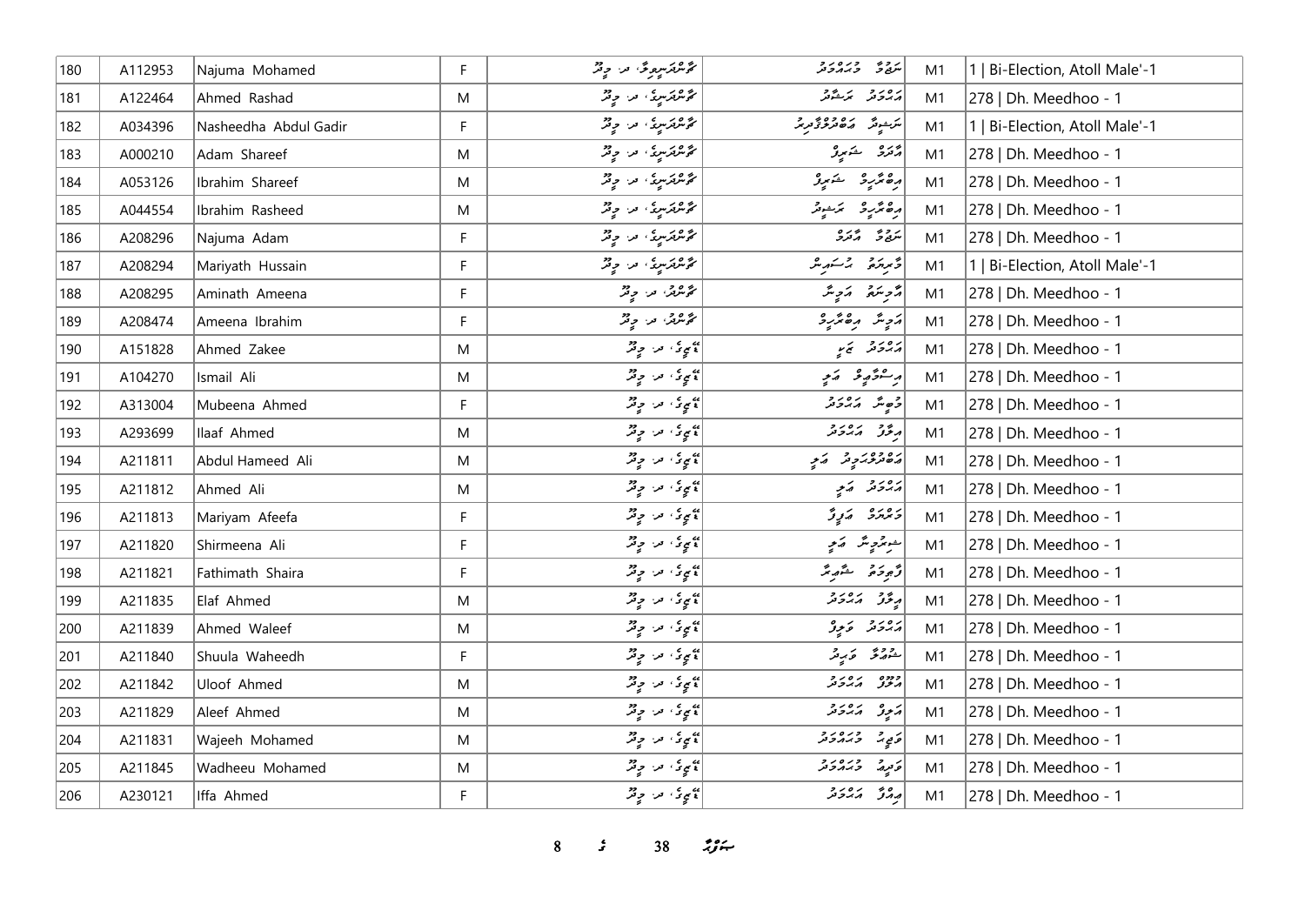| 207 | A239015 | Alif Ahmed         | M         | ۽ سيءَ من حي قر                                  | محرق م براء حرقه                                                                                   | M1 | 278   Dh. Meedhoo - 1          |
|-----|---------|--------------------|-----------|--------------------------------------------------|----------------------------------------------------------------------------------------------------|----|--------------------------------|
| 208 | A272677 | Zubair Hussain     | ${\sf M}$ | در وی<br>  تری وی ا امرا او تو                   | ة مقدير بركستهريش                                                                                  | M1 | 1   Bi-Election, Atoll Male'-1 |
| 209 | A293669 | Jausan Ismail      | M         | د د د د و د د د د                                | يې د شو په موصوفه                                                                                  | M1 | 279   Dh. Meedhoo - 2          |
| 210 | A210688 | Ismail Ahmed       | M         | ) و و و و ،<br>  تر <i>ه تر بر</i> ی ، تر ، و تر | أبر مؤثر و برورد                                                                                   | M1 | 279   Dh. Meedhoo - 2          |
| 211 | A210689 | Ahmed Nazim        | M         | د و و و و و د و د                                | رەر د سگھوگ                                                                                        | M1 | 279   Dh. Meedhoo - 2          |
| 212 | A210694 | Aminath Nasra      | F.        | د د د د و د د د د                                | أو سر سر الله عليه الله عليه الله عليه الله عليه الله عليه الله عليه الله عليه الله عليه الله عليه | M1 | 279   Dh. Meedhoo - 2          |
| 213 | A210695 | Fathimath Nashra   | F         | د د د د .<br>  تره ترس . د . د پر                | أَرْجِعَةً مَرَسْمَةً                                                                              | M1 | 1   Bi-Election, Atoll Male'-1 |
| 214 | A210697 | Mohamed Nazim      | M         | ) د و و د ، و د و د                              | ورەرو گەر                                                                                          | M1 | 279   Dh. Meedhoo - 2          |
| 215 | A210699 | Hussain Nazim      | M         | د د ده د و د د                                   | جەسىرىش ئىتىمى ئى                                                                                  | M1 | 279   Dh. Meedhoo - 2          |
| 216 | A210700 | Ali Nazim          | M         | د و و و ، و د و د                                | أەسم يتمغوش                                                                                        | M1 | 279   Dh. Meedhoo - 2          |
| 217 | A208237 | Shareefa Ibrahim   | F.        | مُهَ سوءٌ ما و مِنْ                              | خوړ ره ژره                                                                                         | M1 | 278   Dh. Meedhoo - 1          |
| 218 | A208238 | Muneera Mohamed    | F         | ترځ سو وڅ ته د چ تر                              | اد پره دره در د                                                                                    | M1 | 278   Dh. Meedhoo - 1          |
| 219 | A208239 | Zainab Mohamed     | F         | قرەكسو ۋى قرا قرىش                               | پرېتمە دىرەرد                                                                                      | M1 | 278   Dh. Meedhoo - 1          |
| 220 | A208240 | Sofeenaaz Mohamed  | F.        | أَمْرَةَ سُوحَةٍ وَاللَّهِ وَقَدْ                | ښوپه دره د د                                                                                       | M1 | 278   Dh. Meedhoo - 1          |
| 221 | A208241 | Raziyya Mohamed    | F.        | مُرْحَسو رَّ مَنْ وِمْرٌ                         | كر وه ورور د                                                                                       | M1 | 1   Bi-Election, Atoll Male'-1 |
| 222 | A208242 | Ahmed Shareef      | M         | مُتَوَسِّعٍ وَّدُ مِنْ وَمِثْرٌ                  | پرورو شهرو                                                                                         | M1 | 278   Dh. Meedhoo - 1          |
| 223 | A111726 | Aishath Mohamed    | F         | مُهَ سوءٌ ما سومٌ                                | حرشنده وره دو                                                                                      | M1 | 278   Dh. Meedhoo - 1          |
| 224 | A022963 | Ibrahim Nizar      | M         | قرىم سوڭرى، قرار قرقر                            | رە ئرىر ئىستى                                                                                      | M1 | 278   Dh. Meedhoo - 1          |
| 225 | A026920 | Ali Mufeed         | M         | قروری، مر، ویژ                                   | ړې د په                                                                                            | M1 | 278   Dh. Meedhoo - 1          |
| 226 | A043360 | Abdul Rahman Ahmed | M         | قروری، مراح قر                                   | גם כם גם גם גם גב.<br>השנ <i>ה גגב</i> ית הגבת                                                     | M1 | 1   Bi-Election, Atoll Male'-1 |
| 227 | A126490 | Mohamed Ahmed      | M         | محرکزی من حرفر                                   | כנסני הפני                                                                                         | M1 | 278   Dh. Meedhoo - 1          |
| 228 | A211602 | Abdulla Mufeed     | M         | قرموردگری، من حرقر                               | پره قرالله څوړمر                                                                                   | M1 | 278   Dh. Meedhoo - 1          |
| 229 | A211603 | Siththi Ahmed      | F         | تروری اور اولاد                                  | سوره در در                                                                                         | M1 | 278   Dh. Meedhoo - 1          |
| 230 | A211604 | Ahmed Mufeed       | M         | قرمزی من حرقہ                                    | پروژو ژوپر                                                                                         | M1 | 278   Dh. Meedhoo - 1          |
| 231 | A211605 | Ibrahim Mufeed     | M         | قرورتری اورا او قر                               | برەنگرىرى ئىقى ئى                                                                                  | M1 | 278   Dh. Meedhoo - 1          |
| 232 | A211607 | Aminath Mohamed    | F         | ترویز، در دیز                                    | أأترجم وره دو                                                                                      | M1 | 278   Dh. Meedhoo - 1          |
| 233 | A211608 | Ismail Mufeed      | M         | قرورتری، اور اور دو                              | پرسموٌ پر قریبر در قرار م                                                                          | M1 | 278   Dh. Meedhoo - 1          |

*9 s* 38 *i*<sub>S</sub>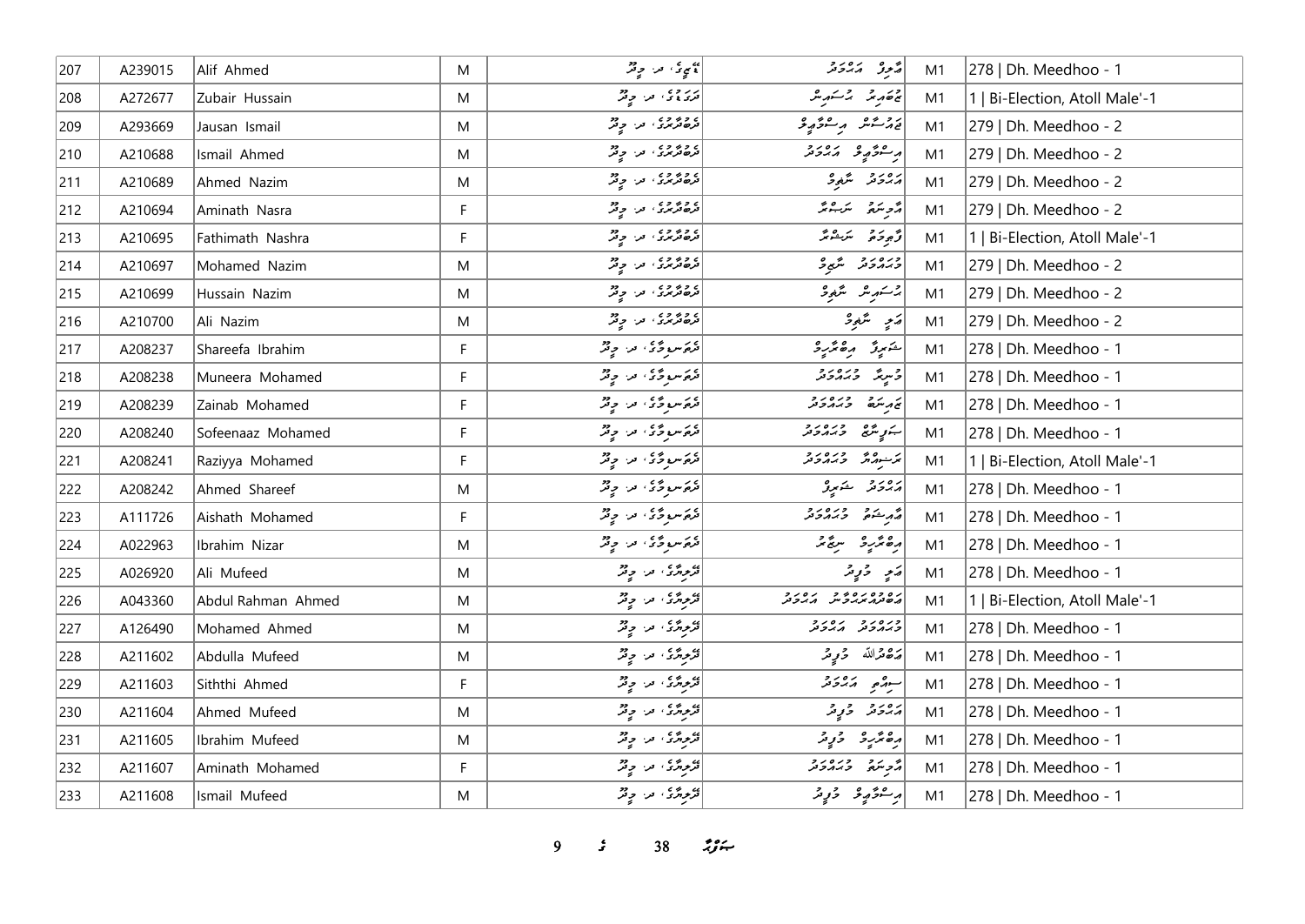| 234 | A211610 | Fathimath Mohamed    | F  | تروردی مرحود                                  | أو رو وره رو                                     | M1 | 1   Bi-Election, Atoll Male'-1 |
|-----|---------|----------------------|----|-----------------------------------------------|--------------------------------------------------|----|--------------------------------|
| 235 | A293700 | Lubana Ahmed         | F  | ر<br>تر د بر د د د                            | وەش مەدر                                         | M1 | 1   Bi-Election, Atoll Male'-1 |
| 236 | A293704 | Hussain Mufeedh      | M  | تروژی در دور                                  | 2سەر ھ ئۇيى                                      | M1 | 1   Bi-Election, Atoll Male'-1 |
| 237 | A340636 | Layaan Ahmed         | F. | ترج پر پہ چ                                   | كرومجي برور و                                    | M1 | 278   Dh. Meedhoo - 1          |
| 238 | A328715 | Mahil Moosa          | M  | مریکویہ امرا اولاد                            | دحر و دهنه                                       | M1 | 1   Bi-Election, Atoll Male'-1 |
| 239 | A372342 | Fathmath Nuha        | F. | مریخ من حیثر                                  | قەم ئەر                                          | M1 | 279   Dh. Meedhoo - 2          |
| 240 | A292813 | Lamya Jameel         | F  | مریکویہ امرا اولاد                            | ترویژ   <sub>تک تو</sub> ثر                      | M1 | 1   Bi-Election, Atoll Male'-1 |
| 241 | A128090 | Ali Rasheed          | M  | مریکوی امرا اولیم                             | پر پوستونگر                                      | M1 | 1   Bi-Election, Atoll Male'-1 |
| 242 | A122157 | Zuhura Abdul Hakeem  | F  | مرتزمي الله المحيض                            | ووی رەوەرىپ                                      | M1 | 1   Bi-Election, Atoll Male'-1 |
| 243 | A144367 | Mohamed Jameel       | M  | مریکویہ من حیثر                               | دره رو در د                                      | M1 | 279   Dh. Meedhoo - 2          |
| 244 | A122151 | Moosa Jameel         | M  | مریکویہ امرا اولاد                            | وَمَدْ نَجْ وِلْحَرْ                             | M1 | 1   Bi-Election, Atoll Male'-1 |
| 245 | A210242 | Rugiyya Moosa        | F  | مریکوی امرا اولاد                             | پر <sub>تو</sub> مگر حقیقے                       | M1 | 1   Bi-Election, Atoll Male'-1 |
| 246 | A210248 | Madeeha Abdul Hakeem | F  | مريحوا الله المحيض                            | د پرځي پره وه د پرو                              | M1 | 279   Dh. Meedhoo - 2          |
| 247 | A210249 | Saleema Abdul Hakeem | F  | مرتزموا امرا المحيض                           | أشورة المتقدم معرضه و                            | M1 | 1   Bi-Election, Atoll Male'-1 |
| 248 | A210266 | Aishath Ifasa        | F  | مریکویہ امرا اولاد                            | قەرىشقى بورقىت                                   | M1 | 279   Dh. Meedhoo - 2          |
| 249 | A210267 | Ahmed Rasheed        | M  | مریکویہ من حیثر                               | د ۱۵ د د کار شوند                                | M1 | 1   Bi-Election, Atoll Male'-1 |
| 250 | A210269 | Aroosa Abdul Wahid   | F  | مریکوی امرا اولیم                             | ردو ه په ۱۵۶۵ و د و<br>  پر بر ش په پر مورم د مر | M1 | 279   Dh. Meedhoo - 2          |
| 251 | A210271 | Guraisha Abdul Wahid | F. | مرتموا ما وقرٍّ                               | در ۱۶۵۶ ده وه در د                               | M1 | 279   Dh. Meedhoo - 2          |
| 252 | A210274 | Hamdhoon Abdul Wahid | M  | مِرَكَمِنِ مَنْ حِقْرٌ                        | ره دوه در ره وه در د<br>  پروترس پره تریزوگریز   | M1 | 279   Dh. Meedhoo - 2          |
| 253 | A210276 | Vishah Jameel        | M  | مریکوی امرا اولیم                             | وِحْدَّدٌ ۖ وَوِحْرَ                             | M1 | 279   Dh. Meedhoo - 2          |
| 254 | A210278 | Hassoon Abdul Wahidh | M  | مریکوی امرا اولیم                             | ره دوه ره وه د و                                 | M1 | 279   Dh. Meedhoo - 2          |
| 255 | A210289 | Lakhufa Jameel       | F  | مریکویہ امرا اولاد                            | ترترتق   الحاج و تحر                             | M1 | 1   Bi-Election, Atoll Male'-1 |
| 256 | A210291 | Shaayan Ahmed        | F  | دیرس در چیز                                   | شەر بەر بەر د                                    | M1 | 1   Bi-Election, Atoll Male'-1 |
| 257 | A210899 | Najeela Ahmed        | F  | د ه د د و ،<br>درگر <i>ه ر</i> بر د به د د تر | يرَبِي عَلَمَ الْمَارَ وَ مَرْ                   | M1 | 279   Dh. Meedhoo - 2          |
| 258 | A104568 | Ibrahim Ahmed        | M  | در در ده د . در در                            | <br>  دەنگرىق   مەدىر                            | M1 | 279   Dh. Meedhoo - 2          |
| 259 | A123075 | Abdul Muhusin Ahmed  | M  | توڅه شمېري، تر، چې تر                         | رە دە د د سوش كەبر د د                           | M1 | 279   Dh. Meedhoo - 2          |
| 260 | A047970 | Ahmed Adam           | M  | د د د د د د د د                               | پرورو پوره                                       | M1 | 279   Dh. Meedhoo - 2          |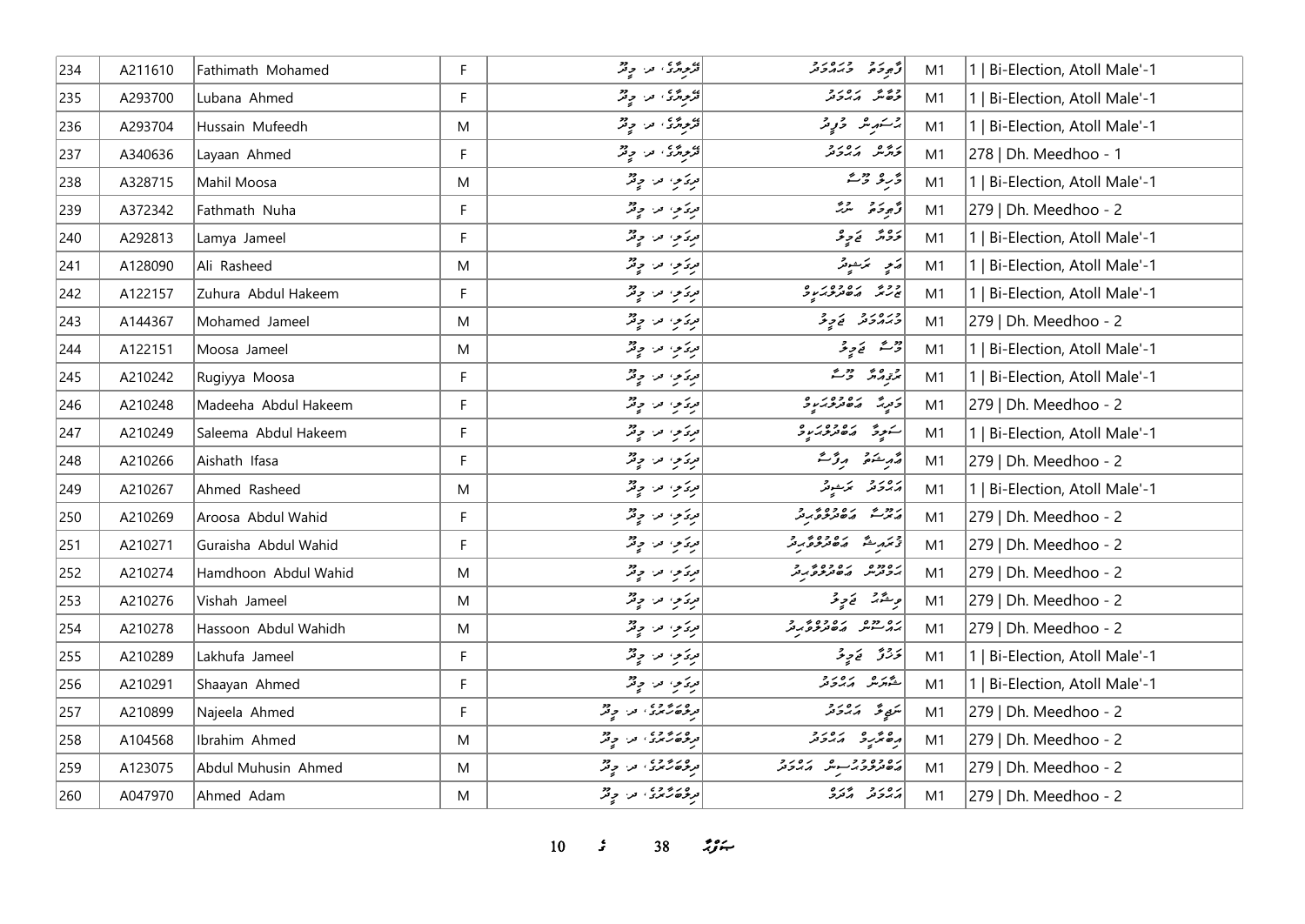| 261 | A060186 | Hassan Ahmed        | M           | و د د د د و د و د                                                          | يرك مدرور                      | M1             | 279   Dh. Meedhoo - 2          |
|-----|---------|---------------------|-------------|----------------------------------------------------------------------------|--------------------------------|----------------|--------------------------------|
| 262 | A292819 | Mohamed Raim Rameez | M           | موځو څنگوي امرا او فر                                                      | ورەرو گهرو كردە                | M1             | 279   Dh. Meedhoo - 2          |
| 263 | A403796 | Mohamed Mail        | M           | در در ده در در در                                                          | ورەرو ۋېرتخ                    | M1             | 1   Bi-Election, Atoll Male'-1 |
| 264 | A360723 | Abdul Maaniu Ali    | M           | د ده ده وي د د د د                                                         | ره ده و په په کام              | M1             | 1   Bi-Election, Atoll Male'-1 |
| 265 | A349423 | Abdulla Ismail      | M           | در ۱۳ وي.<br>  در ژوئندوري، اور، او در                                     | رَصْحْراللّه مِرْ سُوَّمِهِ وَ | M1             | 278   Dh. Meedhoo - 1          |
| 266 | A293679 | Isha Musthafa       | F           |                                                                            | لهيش ومرد                      | M1             | 1   Bi-Election, Atoll Male'-1 |
| 267 | A211847 | Moosa Mohamed       | M           | دره شودی . در چیز                                                          | ووقع وبره د و                  | M <sub>1</sub> | 278   Dh. Meedhoo - 1          |
| 268 | A211849 | Ismail Moosa        | M           | در در شودی، اور او در آن<br>  در در شود در اور اور در اور در اور در اور در | رەۋرو ۋى                       | M1             | 278   Dh. Meedhoo - 1          |
| 269 | A211853 | Zubaida Moosa       | F           | دره شودی . در چیز                                                          | جء مرشر حقت                    | M1             | 1   Bi-Election, Atoll Male'-1 |
| 270 | A211856 | Wajeeha Moosa       | F           | دره شودی . در چیز                                                          | دَيِرٌ رَمْيٌ                  | M1             | 1   Bi-Election, Atoll Male'-1 |
| 271 | A211859 | Mariyam Moosa       | F           | دره شود و در موتر<br>  درهرشگاندی اس ایران                                 | د ۱۵ ده دور مح                 | M1             | 278   Dh. Meedhoo - 1          |
| 272 | A211860 | Suha Ibrahim        | F           | در ۱۳ دی. در اور در                                                        | لەش رەئزىرد                    | M1             | 1   Bi-Election, Atoll Male'-1 |
| 273 | A211862 | Shuaib Ibrahim      | M           | مرڅر شوی، مر، چ تر                                                         | $\frac{2}{3}$                  | M1             | 278   Dh. Meedhoo - 1          |
| 274 | A211863 | Ayyash Musthafa     | M           | دره شود که در او در                                                        | ره ژه د مرد                    | M1             | 1   Bi-Election, Atoll Male'-1 |
| 275 | A211864 | Faruha Ismail       | F           | دره شودی . در چیز                                                          | زیرژ پرسرد پرو                 | M <sub>1</sub> | 278   Dh. Meedhoo - 1          |
| 276 | A211865 | Enas Ibrahim        | F           |                                                                            | ریٹرے رہ مُتربہ                | M1             | 278   Dh. Meedhoo - 1          |
| 277 | A211866 | Rauha Ismail        | F           | مرڅر شوی، مر، چ تر                                                         | برور برسوم و                   | M1             | 278   Dh. Meedhoo - 1          |
| 278 | A065786 | Ibrahim Naseer      | M           |                                                                            | رەئزىرو ترىبوتر                | M1             | 1   Bi-Election, Atoll Male'-1 |
| 279 | A050847 | Abdul Azeez Moosa   | M           | در ه شود و در ان دو                                                        | ره ده ره در م                  | M1             | 278   Dh. Meedhoo - 1          |
| 280 | A009615 | Hawwa Ali           | $\mathsf F$ | مرثوث محمد من المحمد المحمد المحمد المحمد                                  | بروځ اړکي                      | M1             | 278   Dh. Meedhoo - 1          |
| 281 | A126512 | Aminath Moosa       | F           | مرثوث محمد الله من المحمد المحمد المحمد                                    | أأزمر متعرفة والمحمد           | M1             | 278   Dh. Meedhoo - 1          |
| 282 | A126513 | Mohamed Moosa       | M           | موعوشگاری، امراز او می                                                     | ورەرو دورم                     | M1             | 278   Dh. Meedhoo - 1          |
| 283 | A122143 | Ahmed Moosa         | M           | در در شودی اور اور در                                                      | برەر دورم                      | M1             | 278   Dh. Meedhoo - 1          |
| 284 | A165706 | Ahmed Raif          | M           | قرمزر محمد المحمد المحمد المحمد                                            | روز په پژوژ                    | M1             | 279   Dh. Meedhoo - 2          |
| 285 | A070248 | Arifa Mohamed       | F           | قرمزر مگر، اور اور قر                                                      | رسم تاره در در د               | M1             | 279   Dh. Meedhoo - 2          |
| 286 | A073102 | Fathimath Naufa     | F           | قرسریرنگ قرا چ <sup>و</sup> ر                                              | د پوځو په سرو د                | M1             | 1   Bi-Election, Atoll Male'-1 |
| 287 | A209475 | Mohamed Nayif       | M           | قرمبررجمن المرا المحيض                                                     | دره رو مستمدتر                 | M1             | 279   Dh. Meedhoo - 2          |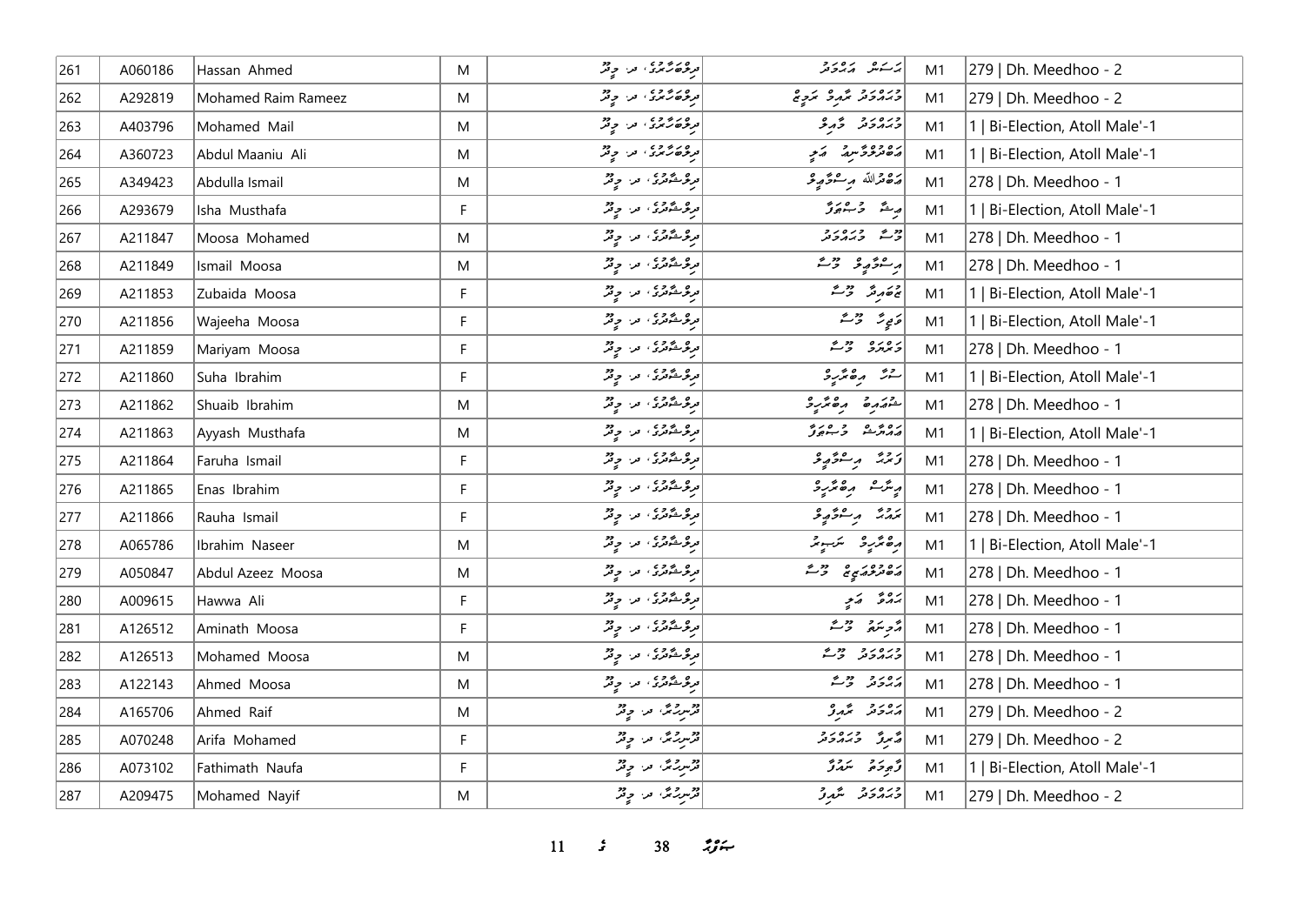| 288   | A149563 | Mohamed Rauf                | M  | در ځورندي، اور او در            | כנסנכ נחס<br>כגונכנג <i>ינוג</i>                                            | M1 | 1   Bi-Election, Atoll Male'-1 |
|-------|---------|-----------------------------|----|---------------------------------|-----------------------------------------------------------------------------|----|--------------------------------|
| 289   | A122158 | Hawwa Raeefa                | F  | دو پروی در دور                  | رەۋ بىرۇ                                                                    | M1 | 1   Bi-Election, Atoll Male'-1 |
| 290   | A106002 | Moosa Ali                   | M  | دومری، در دید                   | رحمشہ کہ ج                                                                  | M1 | 278   Dh. Meedhoo - 1          |
| 291   | A211589 | Rauna Shareef               | F. | ده بردی در دیگر                 | برویژ څېړنو                                                                 | M1 | 278   Dh. Meedhoo - 1          |
| 292   | A211582 | Fathimath Saeeda            | F  | دو پروی در چیز                  | وَجوحَمْ سَهِيمٌ                                                            | M1 | 278   Dh. Meedhoo - 1          |
| 293   | A211579 | Abdul Shakoor Ali           | M  | دومری، در دید                   |                                                                             | M1 | 278   Dh. Meedhoo - 1          |
| 294   | A292809 | Afnaan Abdul Shakoor        | F  | قرەمرۇي قرا ج                   | ره په دره درود<br>مرس ماه در شود پر                                         | M1 | 278   Dh. Meedhoo - 1          |
| 295   | A371935 | Mohamed Rayyan Shareef      | M  | دومردی من دید                   | دره د د دره پژه ځمړي                                                        | M1 | 278   Dh. Meedhoo - 1          |
| 296   | A342566 | Mohamed Inaan Abdul Shakoor | M  | قرەمرۇي قرا چەر                 | ۲ ره ر د د سرگران و ۲ د ۶ د ۶ د و د<br>  ۲ برابر و تعریف کرد کرد بر شوند مر | M1 | 278   Dh. Meedhoo - 1          |
| 297   | A258437 | Mariyam Ramiza              | F. | قرس مردٌّ، من ح <sup>79</sup>   | د ۱۵ د محمد محمد محمد محمد ح                                                | M1 | 1   Bi-Election, Atoll Male'-1 |
| 298   | A249370 | Mohamed Fayaaz Latheef      | M  | ا <i>وُرْسَى آمِن جِ</i> مِيْرُ |                                                                             | M1 | 279   Dh. Meedhoo - 2          |
| 299   | A079490 | Hassan Rasheed              | M  | درسی مراح فر                    | يرسكانكر    مرتبطونكر                                                       | M1 | 279   Dh. Meedhoo - 2          |
| 300   | A062454 | Ibrahim Mohamed             | M  | وَرَى مَنْ رِيْرٌ               |                                                                             | M1 | 279   Dh. Meedhoo - 2          |
| 301   | A211135 | Abdulla Rasheed             | M  | وَرَى مَنْ وِقْرٌ               | أضقاظه تمشيظ                                                                | M1 | 279   Dh. Meedhoo - 2          |
| 302   | A211187 | Abdul Latheef Mohamed       | M  | توریخ، امر، اولیم               | ره ده ره در در در د                                                         | M1 | 279   Dh. Meedhoo - 2          |
| 303   | A211189 | Ramla                       | F. | دَرَى ما وِنْزْ                 | برەپچ                                                                       | M1 | 279   Dh. Meedhoo - 2          |
| 304   | A211190 | Faaiq Latheef               | M  | وَرَى مَنْ رِقْرٌ               | دَّىرِ يَا الْمَجْمَعِينَ مِنْ                                              | M1 | 279   Dh. Meedhoo - 2          |
| 305   | A211586 | Amsooda Moosa               | F  | وَ يَرَسٍ مِن وِقْرٌ            | ره دو دو ش                                                                  | M1 | 278   Dh. Meedhoo - 1          |
| 306   | A211587 | Mohamed Soodh Moosa         | M  | وَ يَرَسٍ مِن وِقْرٌ            | ورەرو دوو دورم<br>دىمەدىر سەنر ۋىس                                          | M1 | 278   Dh. Meedhoo - 1          |
| 307   | A211588 | Shadhadh Moosa              | M  | دُړَي ما دٍ پُر                 | شەنگەنى ئۇسىگە                                                              | M1 | 278   Dh. Meedhoo - 1          |
| 308   | A211580 | Madheeha Ali                | F. | در پیوه په در چم                | د پر په کام                                                                 | M1 | 279   Dh. Meedhoo - 2          |
| 309   | A292804 | Shidhadh Moosa              | M  | د ټم پوسره په د چ تر            | ے پڑھ وہے                                                                   | M1 | 279   Dh. Meedhoo - 2          |
| 310   | A086796 | Moosa Jameel                | M  | د ټرپوس؟، درا چند               | روم نے پای                                                                  | M1 | 279   Dh. Meedhoo - 2          |
| $311$ | A293684 | Ashfa Ismail                | F  | د څه د وتر                      | أرَحْرُوْ بِرِحْرَبِهِ وَ                                                   | M1 | 278   Dh. Meedhoo - 1          |
| $312$ | A212502 | Haleema Ismail              | F. | دِ ژِهِ، مرا دِ ژ               | پَيِيوَ پِ سِوْ پِوْ                                                        | M1 | 278   Dh. Meedhoo - 1          |
| 313   | A212504 | Ulfa Ismail                 | F  | توري، مرا ۾ ٿُٽر                | روژ پرےژپو                                                                  | M1 | 278   Dh. Meedhoo - 1          |
| 314   | A212505 | Hoodhu Ismail               | M  | دیږه، مرا چنگ                   | روم د عرم و ع                                                               | M1 | 278   Dh. Meedhoo - 1          |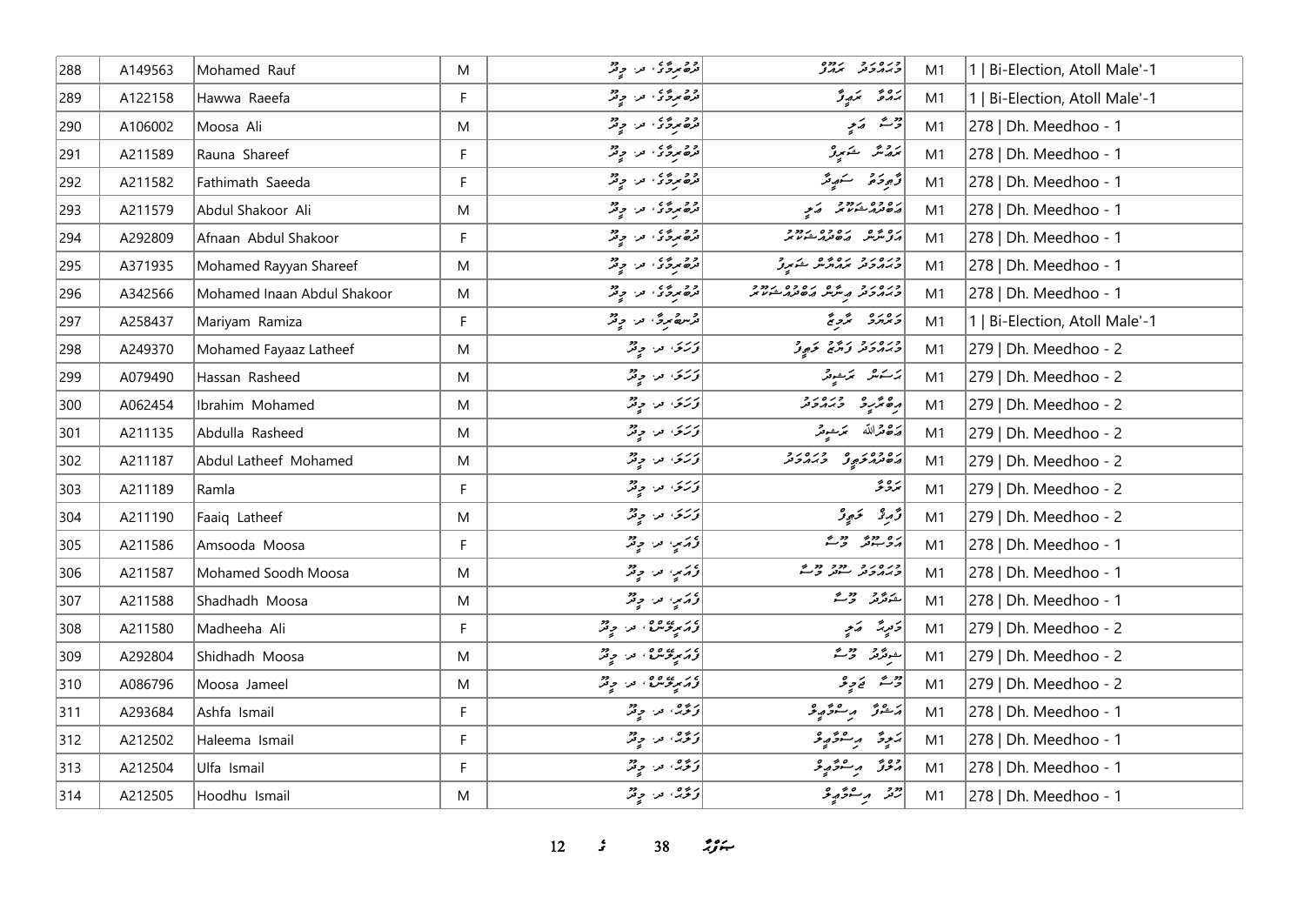| $315$ | A212506 | Afaaf Ismail           | F. | ترڅه ته ديځر                             | ئۇز بەشتۇپ ئى                                 | M1 | 278   Dh. Meedhoo - 1          |
|-------|---------|------------------------|----|------------------------------------------|-----------------------------------------------|----|--------------------------------|
| 316   | A211871 | Aminath Naayifa        | F  | توصیف اللہ اس میں<br>  توصیف اللہ اس میں | رامع الله منظم مرتز                           | M1 | 278   Dh. Meedhoo - 1          |
| 317   | A111748 | Ahmed Nafiu            | M  | تومړينه او د او تر                       | پرورو مگرو                                    | M1 | 278   Dh. Meedhoo - 1          |
| 318   | A166090 | Looth Ahmed Nafiu      | M  | توصیف اللہ اللہ جاتش                     | دو ده ده د گرد                                | M1 | 278   Dh. Meedhoo - 1          |
| 319   | A146612 | Fathimath Naaifaa      | F  | توصیف اللہ اللہ ہے                       | دَّەدِ دَە مِسَّدِرَّ                         | M1 | 1   Bi-Election, Atoll Male'-1 |
| 320   | A103409 | Ibrahim Naasir         | M  | ترکٹه مراح قر                            | رەنزىر ئىسىز                                  | M1 | 279   Dh. Meedhoo - 2          |
| 321   | A034422 | Ali Naseem             | M  | ترتگ مر <i>وق</i> ر                      | رَمِ سَرَ دِ وَ                               | M1 | 279   Dh. Meedhoo - 2          |
| 322   | A210057 | Soffiya Moosa          | F. | تی شه از در تولتر                        | بتورمه ومع                                    | M1 | 279   Dh. Meedhoo - 2          |
| 323   | A210060 | Ahmed Mujthaba         | M  | ترکٹه مرا وِتْرُ                         | رەر دەررە<br>مەدىر دىم                        | M1 | 279   Dh. Meedhoo - 2          |
| 324   | A210065 | Aliya Ali              | F. | أَوْسُدُ مِنْ وِقْرٌ                     | ۇ ئونۇ ھەمچە                                  | M1 | 1   Bi-Election, Atoll Male'-1 |
| 325   | A210068 | Affaan Ali             | M  | ترکٹه مراحٍ قمر                          | پروژندا کامی                                  | M1 | 1   Bi-Election, Atoll Male'-1 |
| 326   | A210071 | Zeedhan Nasir          | M  | ترکیه مراحٍ قم                           | پروگرمر مگرسومر                               | M1 | 279   Dh. Meedhoo - 2          |
| 327   | A210073 | Irufaah Ali            | M  | توځينۍ او د چونکر                        | پرترژ - رَمِ                                  | M1 | 1   Bi-Election, Atoll Male'-1 |
| 328   | A292821 | Aishath Zeena Naasir   | F  | تی شه او در موثر                         | أَمَّهُ مِشْهُمْ مَجِيشٌ مَّرْسِوسٌ           | M1 | 279   Dh. Meedhoo - 2          |
| 329   | A292812 | Sausan Ali             | F  | تی شه او در موثر                         | سنفرستىش كەيچە                                | M1 | 279   Dh. Meedhoo - 2          |
| 330   | A211897 | Abdul Latheef Ali      | M  | پرچ وی در ویژ                            | دە دەر چوڭ سې                                 | M1 | 278   Dh. Meedhoo - 1          |
| 331   | A211899 | Khadeeja Ali           | F. | پرچ وی مرح پر                            | تزمرقے = الاسچ                                | M1 | 278   Dh. Meedhoo - 1          |
| 332   | A211900 | Fathimath Milza        | F  | رٍ برج و دٌ اور او دِ تر                 | دَّەدَە ئەدەمَّ                               | M1 | 278   Dh. Meedhoo - 1          |
| 333   | A211902 | Ummu Kulsoom           | F. | رٍ برج و دٌ س دٍ تر                      | د ه د د ه دده<br>پر پر د نور                  | M1 | 278   Dh. Meedhoo - 1          |
| 334   | A211942 | Mohamed Latheef        | M  | ړ چې وگ <sup>ي</sup> تر وتر              | ورەر ئەر                                      | M1 | 1   Bi-Election, Atoll Male'-1 |
| 335   | A211943 | Ismail Latheef         | M  | پرچ وی در ویژ                            | پرسشو په په ځېږو                              | M1 | 278   Dh. Meedhoo - 1          |
| 336   | A211944 | Areej Abdul Latheef    | F. | رٍ برج و دٌ س دٍ تر                      | أرسي ما معدد والحجو                           | M1 | 1   Bi-Election, Atoll Male'-1 |
| 337   | A211945 | Thahiyya Abdul Latheef | F  | رٍ برج و دٌ اور او دِ تر                 | د وه رودور و                                  | M1 | 278   Dh. Meedhoo - 1          |
| 338   | A211946 | Ahmed Abdul Latheef    | M  | پرچ وی در ویژ                            | رور د رووه د و                                | M1 | 278   Dh. Meedhoo - 1          |
| 339   | A211947 | Ibrahim Abdul Latheef  | M  | رٍ ټرېج و دٌ او در او و تر               | ره مرد ده ده ده در ولي.<br>ده مرد ده مدر شورو | M1 | 278   Dh. Meedhoo - 1          |
| 340   | A211948 | Sidhura Abdul Latheef  | F  | پرچمونګ مرا چ <sup>و</sup> ر             | سور ده ده ده د و                              | M1 | 1   Bi-Election, Atoll Male'-1 |
| 341   | A111405 | Ali Latheef            | M  | رٍ ټرچ و ځا مرا و پر                     | ړَ په دَ پِرُ د                               | M1 | 278   Dh. Meedhoo - 1          |

*13 s* 38 *i*<sub>S</sub> $\approx$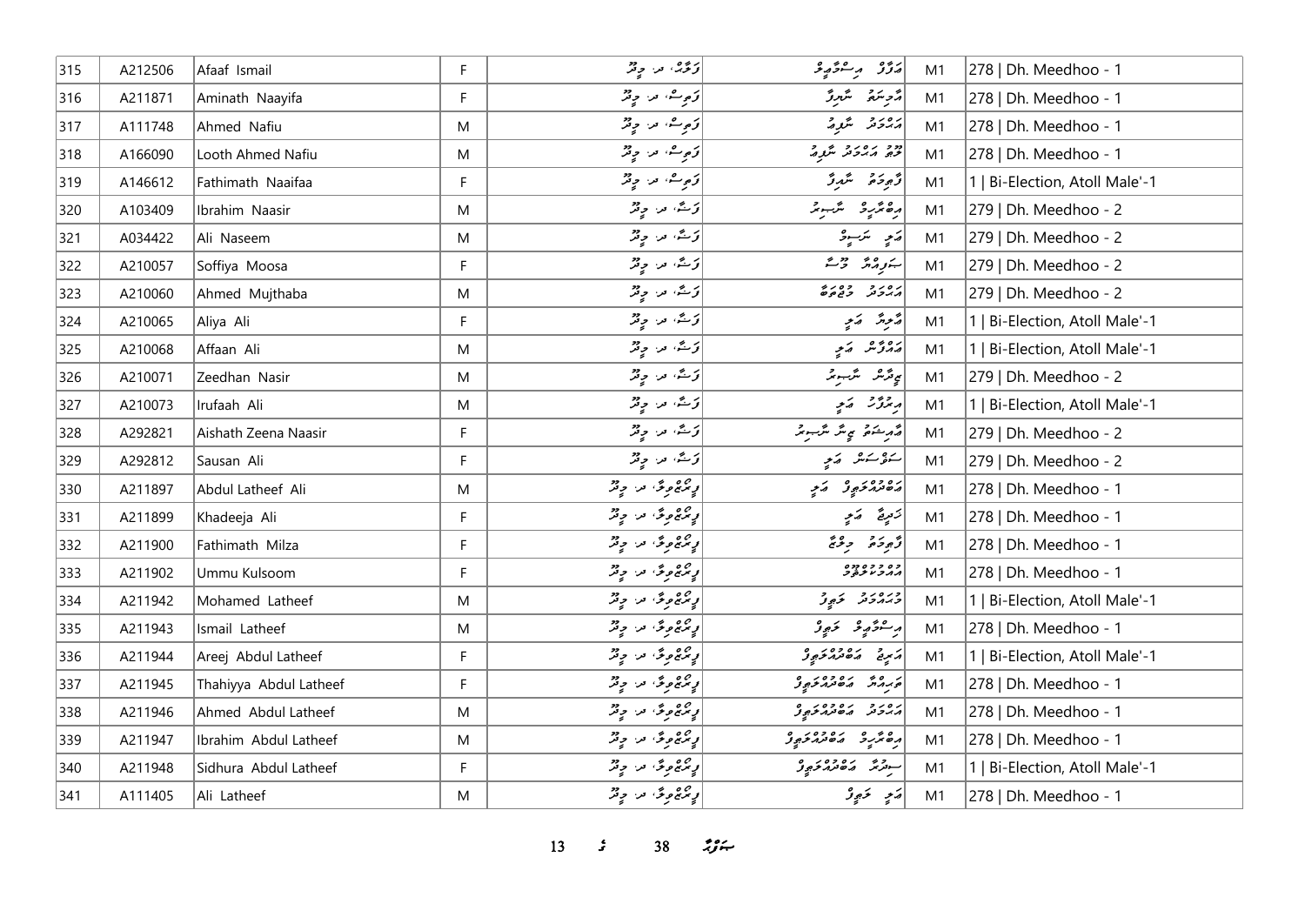| 342 | A208186 | Ahmed Warish           | M            | د سر پر سر په د چند                                                                                   | أرەر ئەرئ                                                                                                    | M1 | 278   Dh. Meedhoo - 1          |
|-----|---------|------------------------|--------------|-------------------------------------------------------------------------------------------------------|--------------------------------------------------------------------------------------------------------------|----|--------------------------------|
| 343 | A208178 | Mohamed Naeem          | M            | درېزمه مه د پی                                                                                        | ورەرو بىرو                                                                                                   | M1 | 278   Dh. Meedhoo - 1          |
| 344 | A208189 | Ibrahim Waris          | M            | ڈیریزی مرح پی                                                                                         | رەئزىر ئىر ئو                                                                                                | M1 | 278   Dh. Meedhoo - 1          |
| 345 | A208192 | Abdulla Varis          | M            | د برټرمي اورا او چنگ                                                                                  | يرە قىراللە ھەمبۇ                                                                                            | M1 | 278   Dh. Meedhoo - 1          |
| 346 | A211121 | Waheeda Ali            | F            | د برټرمي اورا او د پخ                                                                                 | كالمحارقة كالمحيط                                                                                            | M1 | 278   Dh. Meedhoo - 1          |
| 347 | A344019 | Maahee Varis           | M            | درېزمو، مرا چ <sup>و</sup> ر                                                                          | ڈرِ ءٌ مرۂ                                                                                                   | M1 | 278   Dh. Meedhoo - 1          |
| 348 | A321355 | Umaru Bin Abdul Azeez  | M            | ڈری مرح قر                                                                                            | در د ه ش مره ده د په هم                                                                                      | M1 | 279   Dh. Meedhoo - 2          |
| 349 | A331052 | Sultan Mohamed Latheef | M            | ڈری مرح قر                                                                                            | وه په وره رو کرو<br>سرچين ورمادو تر کوړن                                                                     | M1 | 1   Bi-Election, Atoll Male'-1 |
| 350 | A165661 | Sajwa Mohamed Latheef  | F            | دری مر چیز                                                                                            | رەۋ دىمەدد كېرۇ                                                                                              | M1 | 1   Bi-Election, Atoll Male'-1 |
| 351 | A210118 | Mariyam Ali            | F            | ڈری مرح پر                                                                                            | د بر پر د کم پر                                                                                              | M1 | 279   Dh. Meedhoo - 2          |
| 352 | A210121 | Salwa Mohamed Latheef  | F            | دیری مراح قر                                                                                          | رە درەرد رو                                                                                                  | M1 | 1   Bi-Election, Atoll Male'-1 |
| 353 | A210133 | Aiman Abdul Azeez      | $\mathsf{F}$ | د سرق الله الله من الله من الله من الله<br>  د سرق الله من الله من الله من الله من الله من الله من ال | در ده ده ده ده د د                                                                                           | M1 | Bi-Election, Atoll Male'-1     |
| 354 | A210135 | Salman Mohamed Latheef | M            | وری مراح قر                                                                                           | سكودش وبرەر و كېږو                                                                                           | M1 | 1   Bi-Election, Atoll Male'-1 |
| 355 | A210138 | Yamna Abdul Azeez      | F            | دری مرح پر                                                                                            | ره شهر موجود و                                                                                               | M1 | 1   Bi-Election, Atoll Male'-1 |
| 356 | A210145 | Yumna Abdul Azeez      | F            | ڈری مرح پر                                                                                            | وه عز مصر مصرح مع مع<br>  مرد عز مصر مصر مصر مع مع                                                           | M1 | 1   Bi-Election, Atoll Male'-1 |
| 357 | A138161 | Ismail Latheef         | M            | دیری مراح قر                                                                                          | پرسادگار بھی تھا تھا جو پارٹ کا ان کے بین کے ان کے بات کے بات کے بات کے بات کے بات کے بات کے بات کے بات کے ب | M1 | 279   Dh. Meedhoo - 2          |
| 358 | A025549 | Abdulla Latheef        | M            | ا د کړي او د او د مخ                                                                                  | پرځ قمرالله ځرجو تر                                                                                          | M1 | 279   Dh. Meedhoo - 2          |
| 359 | A010987 | Mohamed Latheef        | M            | وکړی، مر، چ <sup>و</sup> ر                                                                            | ورەرو ئەرە                                                                                                   | M1 | 1   Bi-Election, Atoll Male'-1 |
| 360 | A041601 | Hawwa Naeema           | F            | ڈری مرح پر                                                                                            | 22 سَمِيرًا                                                                                                  | M1 | 1   Bi-Election, Atoll Male'-1 |
| 361 | A055158 | Adam Naseer            | M            | دریز مرد چیز                                                                                          | پر پر سر سر پر                                                                                               | M1 | 278   Dh. Meedhoo - 1          |
| 362 | A097602 | Mohamed Munawaru       | M            | دریز میں حد حرفتہ                                                                                     | כנסנכ כנסנכ                                                                                                  | M1 | 1   Bi-Election, Atoll Male'-1 |
| 363 | A097646 | Fathimath Noora        | F.           | دیره تنبه اور دیز                                                                                     | أؤجوحهم لترتمه                                                                                               | M1 | 1   Bi-Election, Atoll Male'-1 |
| 364 | A073547 | Aishath Latheefa       | F            | دیر محمد ہو تھ                                                                                        | وَ مِ شَمَرٍ وَ عَبِيرٌ                                                                                      | M1 | 278   Dh. Meedhoo - 1          |
| 365 | A208662 | Ahmed Anwar            | M            | دیر محمد کرد ہے تھ                                                                                    | ر ور د رور د                                                                                                 | M1 | 1   Bi-Election, Atoll Male'-1 |
| 366 | A214603 | Aminath Nudhura Naseer | F            | ڈریٹمیں مراح فخر                                                                                      | أَرَّحْرِ سَمَّ مِنْ الْمَرْسِرِ مِنْ الْمَرْسِرِ مِنْ                                                       | M1 | 278   Dh. Meedhoo - 1          |
| 367 | A214604 | Umar Kausar Naseer     | M            | دریز مرد ہے تھ                                                                                        | در در روز تر ب                                                                                               | M1 | 278   Dh. Meedhoo - 1          |
| 368 | A212670 | Rashad Ali             | M            | وَروِیٌ مِن وِیْرٌ                                                                                    | پزشتر کر پر                                                                                                  | M1 | 278   Dh. Meedhoo - 1          |

*14 sC 38 nNw?mS*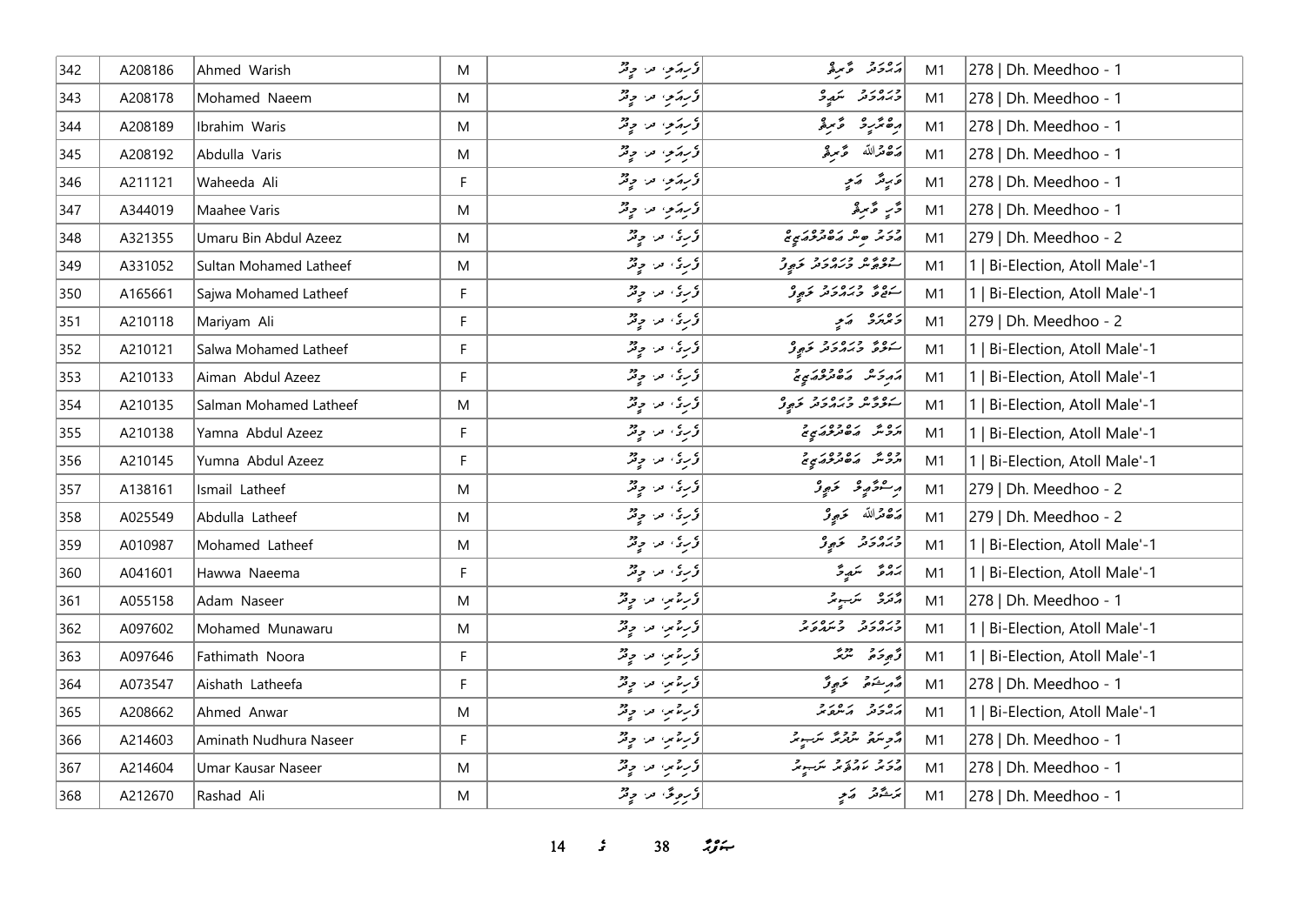| 369 | A212671 | Shareefa Ali       | F. | درمری مرح پی                                     | ڪيرڙ گرم                                               | M1 | 278   Dh. Meedhoo - 1          |
|-----|---------|--------------------|----|--------------------------------------------------|--------------------------------------------------------|----|--------------------------------|
| 370 | A212675 | Ahmed Sajid        | M  | و روی در ویژ                                     | دەر د سەھ تر                                           | M1 | 278   Dh. Meedhoo - 1          |
| 371 | A212676 | Aminath Huda       | F. | ڈروڈ اور وڈ                                      | مزهر مرمز                                              | M1 | 1   Bi-Election, Atoll Male'-1 |
| 372 | A212677 | Suhail             | M  | ڈروٹی پر وِٹڑ                                    | ش ترکم بر تحر                                          | M1 | 278   Dh. Meedhoo - 1          |
| 373 | A212678 | Wafa Rashaad Ali   | F  | وکرونځا افراد د مخ                               | د تر شهر کمی                                           | M1 | 1   Bi-Election, Atoll Male'-1 |
| 374 | A212679 | Usaidh Rashad      | M  | ڈروٹن اور ویژ                                    | أەسىكە ئەر ئىر ئىشىتىر                                 | M1 | 278   Dh. Meedhoo - 1          |
| 375 | A212680 | Hammam Rashadh     | M  | درمری مرد دیگر                                   | رە بەر بەشەر                                           | M1 | 1   Bi-Election, Atoll Male'-1 |
| 376 | A212527 | Nadha Rashaad      | F. | وَروِیٌ مِن وِیْرٌ                               | سَرَقَدُ - مَرَسْتُوتَرُ                               | M1 | 1   Bi-Election, Atoll Male'-1 |
| 377 | A049133 | Sajid              | M  | ڈرموٹی، مر، ج5ڑ                                  | ستھيے پر                                               | M1 | 278   Dh. Meedhoo - 1          |
| 378 | A041609 | Ali Shareef        | M  | ) در معدد ، من چ <sup>و</sup> ر                  | پَسِ شَهْرِزٌ                                          | M1 | 1   Bi-Election, Atoll Male'-1 |
| 379 | A096631 | Mariyath Ahmed     | F. | در ۱۶۷۵ ور دیگر                                  | ومردد رورد                                             | M1 | 1   Bi-Election, Atoll Male'-1 |
| 380 | A211192 | Sofiyya Ahmed      | F. | ) دور معدو ده در موتر<br>د مرد سوترنزی امرا موتر | התנהיה הפניק                                           | M1 | 279   Dh. Meedhoo - 2          |
| 381 | A211194 | Ibrahim Shareef    | M  | ) د در معدد د .<br>  توسر مسئوسری ، مدر چهر      | أرەنزىر ئىنېر                                          | M1 | 279   Dh. Meedhoo - 2          |
| 382 | A211197 | Ikram Moosa        | M  | ) دور معدوی امرا او دو                           | $\begin{array}{cc} 2 & 2 & 2 \\ 2 & 3 & 2 \end{array}$ | M1 | 279   Dh. Meedhoo - 2          |
| 383 | A211199 | Aishath Rifga      | F  | ) دور معدو ده در موتر<br>د مرد سوترنزی امرا موتر | أشركت بروتم                                            | M1 | 279   Dh. Meedhoo - 2          |
| 384 | A211201 | Abdulla Shareef    | M  | ) در معدد ، در دور                               | پره قرالله څومړنو                                      | M1 | 279   Dh. Meedhoo - 2          |
| 385 | A210426 | Mohamed Farish     | M  | پوځرے، اور اچ فخر                                | ورەرو ۋىر                                              | M1 | 279   Dh. Meedhoo - 2          |
| 386 | A210427 | Falak Abdul Sattar | F  | پوځ ص په چې پر                                   | رر ده ده ده ده در در                                   | M1 | 1   Bi-Election, Atoll Male'-1 |
| 387 | A035690 | Faiza Abdul Gadir  | F. | أوارث، من جيتر                                   | أُدَّمَ مَصْرُودٌ مِرْمَرٍ                             | M1 | 279   Dh. Meedhoo - 2          |
| 388 | A027523 | Ali Adam           | M  | د سرگەنگەنى، مەر چەنگە                           | پر په پرو                                              | M1 | 278   Dh. Meedhoo - 1          |
| 389 | A062573 | Mariyam Ameena     | F. | د سرز شرد د سر او در                             | د ۱۵ د مړينگر                                          | M1 | 278   Dh. Meedhoo - 1          |
| 390 | A068960 | Azeeza Mohamed     | F  | پس گروگان من چاپی                                | پر په دره د د                                          | M1 | 278   Dh. Meedhoo - 1          |
| 391 | A069671 | Haleema Ali        | F  | پسرو عرمی، امرا او فقر                           | پَنوِدٌ کَمَوٍ                                         | M1 | 278   Dh. Meedhoo - 1          |
| 392 | A125478 | Ahmed Ali          | M  | وسرو عرمی که اس دیگر                             | پروژ په کام                                            | M1 | 278   Dh. Meedhoo - 1          |
| 393 | A146610 | Aishath Areefa     | F  | د سرز مرد ژه د سر د پر                           | مەرىشىق كەنىپۇ                                         | M1 | 278   Dh. Meedhoo - 1          |
| 394 | A111621 | Mohamed Ali        | M  | رسرز مردّثر در موقرّ                             | ورەرو كەي                                              | M1 | 278   Dh. Meedhoo - 1          |
| 395 | A208232 | Mohamed Areef      | M  | د سره عرض الله الله عن الله حرف                  | ورەرو كەيدۇ                                            | M1 | 1   Bi-Election, Atoll Male'-1 |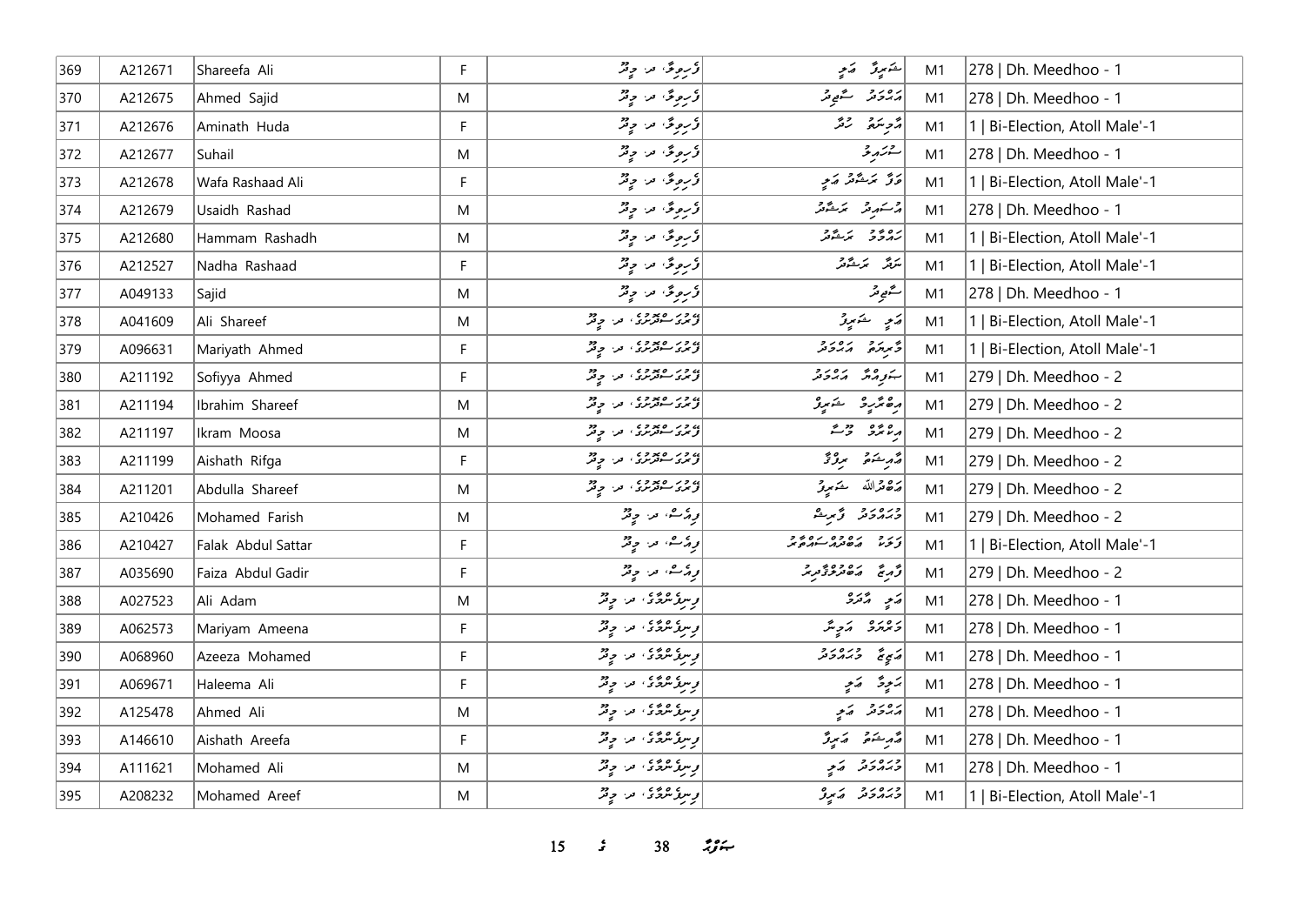| 396 | A208234 | Ahmed Areef                  | M  | رسۇشگە، سەرتر                  | پروتر کمبرو                               | M1 | 1   Bi-Election, Atoll Male'-1 |
|-----|---------|------------------------------|----|--------------------------------|-------------------------------------------|----|--------------------------------|
| 397 | A208235 | Abdulla Areef                | M  | د سرز مرد ژه د سر د چر         | پره قرالله   پر پرو                       | M1 | 278   Dh. Meedhoo - 1          |
| 398 | A208236 | Afra Ibrahim                 | F  | رسر گرگری اور اور پر           | دوند رەندىرو                              | M1 | 1   Bi-Election, Atoll Male'-1 |
| 399 | A293690 | Fathimath Mazaya Abdulla Ali | F  | پرېد شرقه په د چم              | توجوحه حَبَّجَ مَدَّ حَمَّدَاللَّهُ صَعِي | M1 | 1   Bi-Election, Atoll Male'-1 |
| 400 | A343648 | Maisam Ali Naseer            | M  | و سربرگ امرا او فقر            | وَرِسَوْ كَمَيْ سَبِيدٌ                   | M1 | 278   Dh. Meedhoo - 1          |
| 401 | A212434 | Ahmed Naseer                 | M  | پسریرهٔ، مراج قر               | پرورو سکہونڈ                              | M1 | 278   Dh. Meedhoo - 1          |
| 402 | A212435 | Abdulla Naseer               | M  | پسربرگ من چینل                 | رَصْحْرَاللَّهُ سَرَبِ مِرْ               | M1 | 278   Dh. Meedhoo - 1          |
| 403 | A212436 | Ismail Naseer                | M  | پسریرهٔ، من چقر                | رامۇر ئۇسىز                               | M1 | 278   Dh. Meedhoo - 1          |
| 404 | A212437 | Haifa Ibrahim                | F. | د سرباره، اورا د د             | رَوِرٌ وِ صَحَّرِ وَ                      | M1 | 278   Dh. Meedhoo - 1          |
| 405 | A212438 | Hassan Naseer                | M  | پسربرگ من چینل                 |                                           | M1 | 278   Dh. Meedhoo - 1          |
| 406 | A150183 | Ibrahim Naseer               | M  | پسربرگان اور چیل               | رەئزىرو سىبىر                             | M1 | 278   Dh. Meedhoo - 1          |
| 407 | A150194 | Mohamed Naseer               | M  | د سربارهٔ، اور اولاد           | وره رو شب                                 | M1 | 278   Dh. Meedhoo - 1          |
| 408 | A124105 | Ali Naseer                   | M  | پسریرهٔ، من چقر                | رَمِي سَرَبِ بِرْ                         | M1 | 278   Dh. Meedhoo - 1          |
| 409 | A122164 | Liusa Ahmed                  | F  | وسره کا اور دیگر               | ورحمش برەرد                               | M1 | 1   Bi-Election, Atoll Male'-1 |
| 410 | A132266 | Fathimath Shaneez            | F  | د سرگانگار او تر               | ژُهِ دَمَ شَهْ سِيْ                       | M1 | 1   Bi-Election, Atoll Male'-1 |
| 411 | A144536 | Moosal Musthafaa             | M  | رسره کې، مر، چ <sup>و</sup> ر  | دو رو و ه رو<br>  <del>د سود سوه</del> تر | M1 | 1   Bi-Election, Atoll Male'-1 |
| 412 | A148967 | Shareefa Ibrahim             | F. | وسرءٌ کي امراد الله عليه الله  | خنير رەئرى                                | M1 | 279   Dh. Meedhoo - 2          |
| 413 | A112106 | Shanaz Ahmed                 | F. | و سرع کی، امر، او فخر          | شەشق مەدرو                                | M1 | 1   Bi-Election, Atoll Male'-1 |
| 414 | A081011 | Ibrahim Absaal               | M  | پرېدگون مرا چوټر               | CONTENT CONTENT                           | M1 | 1   Bi-Election, Atoll Male'-1 |
| 415 | A034741 | Ahmed Igbal                  | M  | ومروَّى، ما چ <sup>و</sup> ر   | رەرد دەر                                  | M1 | 279   Dh. Meedhoo - 2          |
| 416 | A209800 | Haleema Ibrahim              | F. | وسرهٌ دُ الله الله وقر         | پَرچِرَ دِھِمَّرِ دِ                      | M1 | 1   Bi-Election, Atoll Male'-1 |
| 417 | A209857 | Aishath Hana                 | F. | و سرگانگان اور جو قر           | قەرىشىق ئەنگە                             | M1 | 1   Bi-Election, Atoll Male'-1 |
| 418 | A209858 | Athif Ahmed                  | M  | وسرع کا اور اور دیگر           | أوصوفر أمرد وراد                          | M1 | 1   Bi-Election, Atoll Male'-1 |
| 419 | A209859 | Aminath Ahmed                | F  | پرسرگان، مرا چ <sup>ون</sup> ر | أنجم سكرة المركزة المرجع                  | M1 | 1   Bi-Election, Atoll Male'-1 |
| 420 | A211213 | Haseena Abdul Raheem         | F. | ورو، من وٍ د                   | ) ئەسمىدىن مەھەر مەرج                     | M1 | 279   Dh. Meedhoo - 2          |
| 421 | A001334 | Abdul Rahman Abdul Raheem    | M  | ژنترگان من چانش                | בפנג גיג כ"ם נפנג הביריק ב                | M1 | 279   Dh. Meedhoo - 2          |
| 422 | A081154 | Ibrahim Khaleel              | M  | دروی در چنگ                    | رەپر پر ئىچى                              | M1 | 279   Dh. Meedhoo - 2          |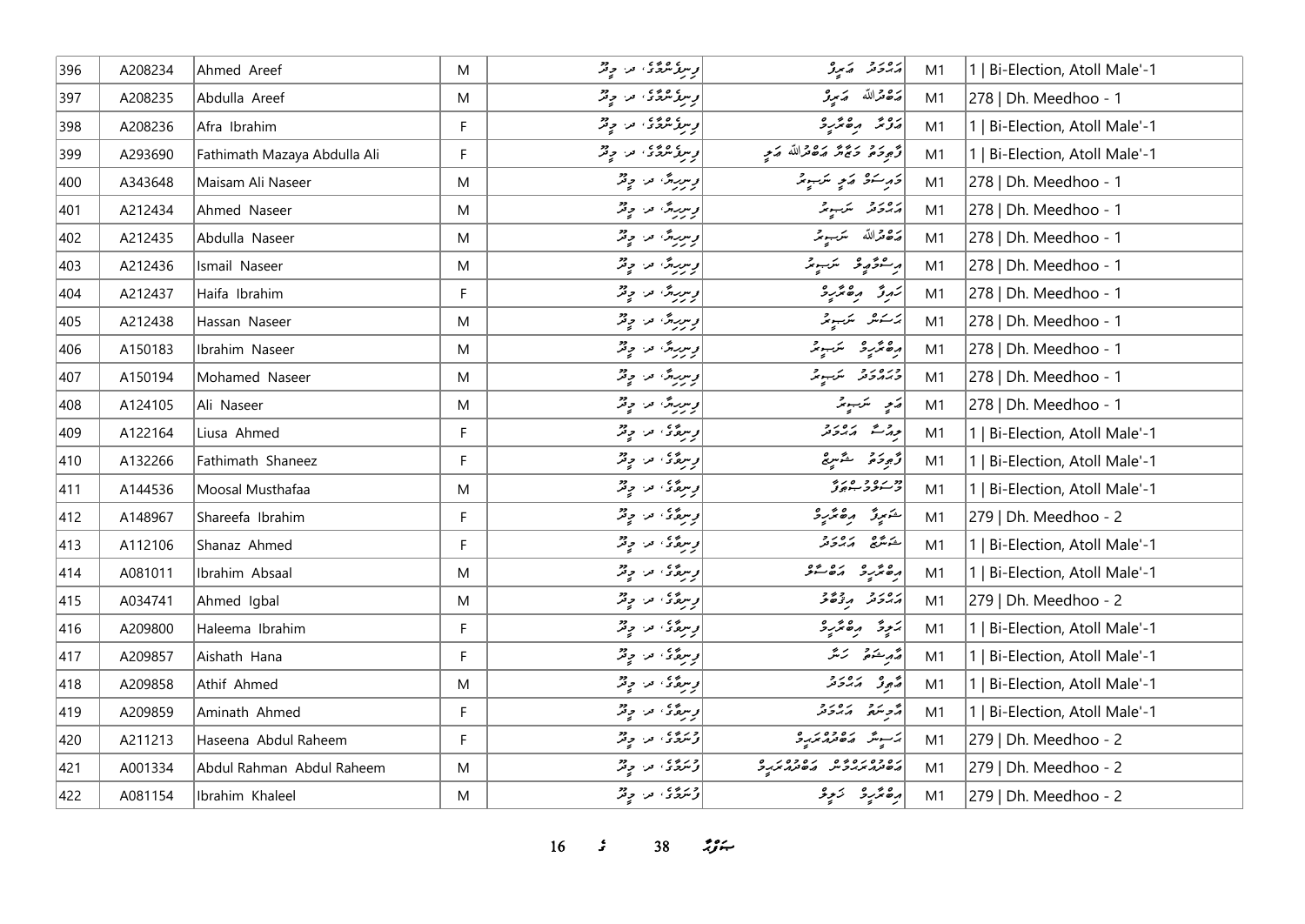| 423 | A059379 | Abdul Wahid Abdul Raheem | M           | دروی من چهڙ                                 | د ۱۵۶۵ و د ۱۵۶۵ پرو<br>  د هنر و د هر مرد بر د | M1             | 279   Dh. Meedhoo - 2          |
|-----|---------|--------------------------|-------------|---------------------------------------------|------------------------------------------------|----------------|--------------------------------|
| 424 | A258323 | Mohamed Reehaan          | M           | درو، ما چند                                 | ورەرو برگە                                     | M1             | 279   Dh. Meedhoo - 2          |
| 425 | A258325 | Ahmed Rishfan            | M           | درو، به دو                                  | ره روبر مرشور ش                                | M1             | 1   Bi-Election, Atoll Male'-1 |
| 426 | A293671 | Aishath Raniyaa          | F           | دروی مراح د                                 | قەربىئە قىسرىگە                                | M1             | 279   Dh. Meedhoo - 2          |
| 427 | A095549 | Shamsurriza Ali          | M           | د ۱۶ و په د د د                             | شوی ده برت که د                                | M1             | 279   Dh. Meedhoo - 2          |
| 428 | A049255 | Sameera Mohamed          | F           | دره دوی من وفر                              | شوپر وره رو                                    | M1             | 279   Dh. Meedhoo - 2          |
| 429 | A210023 | Mohamed Adam             | M           | دره روی در چه                               | ورەر دىرە                                      | M1             | 279   Dh. Meedhoo - 2          |
| 430 | A210024 | Ibrahim Rasheed          | M           | <br>  د ترنا تروگا = من المحافر             | رەنزىر ئىنىد                                   | M1             | 279   Dh. Meedhoo - 2          |
| 431 | A210025 | Ali Rasheed              | M           | دره دوی من وفر                              | أقامح المخرشوقر                                | M1             | 279   Dh. Meedhoo - 2          |
| 432 | A210031 | Sharma Ibrahim           | F           | دره دی، من وقر                              | شمرد مقترد                                     | M1             | 279   Dh. Meedhoo - 2          |
| 433 | A210035 | Shuraif Ibrahim Rasheed  | M           | دره دوی در وتر                              | كمشتمرة مقترع تمسوقه                           | M1             | 279   Dh. Meedhoo - 2          |
| 434 | A210038 | Rifua Rasheed            | F           | دره دی، در ویژ                              | ا<br>المروكة الممتشوقر                         | M1             | 279   Dh. Meedhoo - 2          |
| 435 | A210042 | Shama Ibrahim Rasheed    | F           | دره دود که او در د                          | شَرَّحَ و صَمَّرٍ وَ سَمَّسُوتَر               | M1             | 279   Dh. Meedhoo - 2          |
| 436 | A307438 | Aminath Sumaira          | F           | دره دوی در دیژ                              | د پره د سندر پر                                | M1             | 279   Dh. Meedhoo - 2          |
| 437 | A331289 | Shahudha Ahmed           | F           | دین آمدا اولاد<br>  دین آمدا اولاد          | شەرە بەەر د                                    | M1             | 1   Bi-Election, Atoll Male'-1 |
| 438 | A364399 | Shadha Ahmed             | F           | دی مراحٍ قر                                 | شەنگە كەردىن                                   | M1             | 1   Bi-Election, Atoll Male'-1 |
| 439 | A211573 | Murushidha Ahmed         | F           | ئەڭ، مەر چەش                                | و حرشونگر کم پروتر                             | M1             | 278   Dh. Meedhoo - 1          |
| 440 | A211574 | Rashidha Ahmed           | F           | ئەش مەر چەنتر                               | پژڪونژ - پرور و                                | M1             | 1   Bi-Election, Atoll Male'-1 |
| 441 | A208297 | Aminath Abdul Gadir      | F           | اری اور اولاد<br>انگ <sup>ار</sup> افراد می | د سره ده ده د د د د                            | M <sub>1</sub> | 1   Bi-Election, Atoll Male'-1 |
| 442 | A051663 | Ibrahim Afraah           | M           | ئەش مەر چەقتر                               | أرەنزىرو بەدىر                                 | M1             | 278   Dh. Meedhoo - 1          |
| 443 | A026576 | Ahmed Faiz               | M           | پرځ، مر، حيثر                               | روز قرم محمد محمد الم                          | M1             | 1   Bi-Election, Atoll Male'-1 |
| 444 | A146647 | Nashida Ahmed            | $\mathsf F$ | ئەش مەر چەتتر                               | مَرْجُومٌ = 1978مَ                             | M1             | 1   Bi-Election, Atoll Male'-1 |
| 445 | A144862 | Ali Mohamed              | M           | ر معدد ، من حق                              | پر دره دو                                      | M1             | 1   Bi-Election, Atoll Male'-1 |
| 446 | A111669 | Hafsa Mohamed            | F           | د عصودی اور اور                             | روع ورەرو                                      | M1             | 279   Dh. Meedhoo - 2          |
| 447 | A094832 | Aishath Azra             | F           | ر معدد ، من چیز                             | د مرشو ده د در                                 | M1             | 279   Dh. Meedhoo - 2          |
| 448 | A210080 | Waheeda Mohamed          | F           | ر ۱۳۵۵ وي.<br>  د سوفربرد ، اور او تر       | درو دره درو                                    | M1             | 279   Dh. Meedhoo - 2          |
| 449 | A210083 | Ahmed Rasheed            | M           | ر معدد ، در ود                              | دەر د ترخوش                                    | M1             | 279   Dh. Meedhoo - 2          |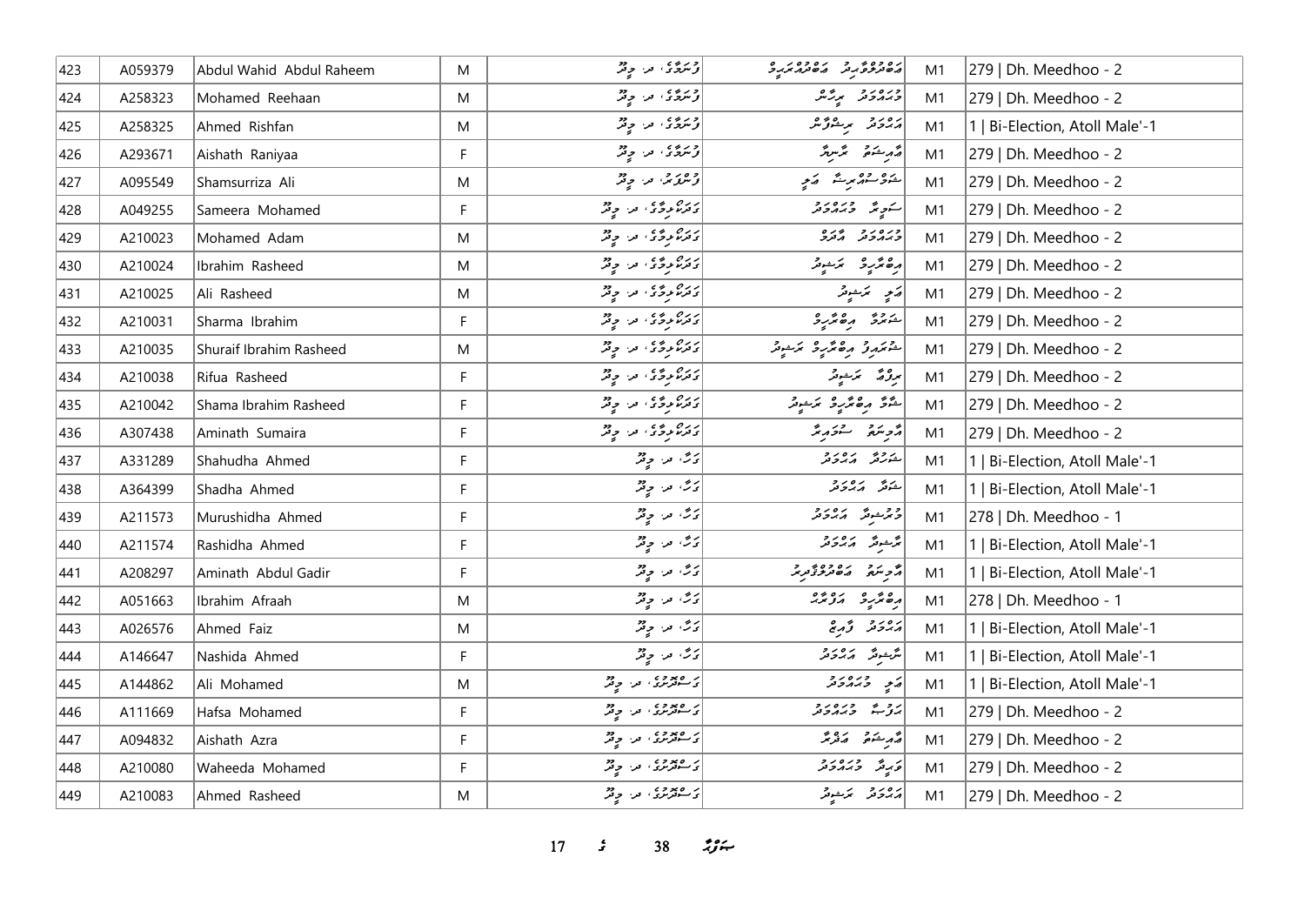| 450 | A210084 | Athifa Mohamed         | F  | ر معدد دی.<br>د سوتربری، مر، بر تر   | چې ته د ده د د                               | M1 | 279   Dh. Meedhoo - 2          |
|-----|---------|------------------------|----|--------------------------------------|----------------------------------------------|----|--------------------------------|
| 451 | A293687 | Faina Abdul Rahumaan   | F  | ر ۱۳۵۵ وي.<br>  د سوټرنزۍ اوږ او تر  | أزرش مەمەرەبەر                               | M1 | 1   Bi-Election, Atoll Male'-1 |
| 452 | A211470 | Mohamed Yameen         | M  | دیوے، مر، جاتمر                      | ورەرو پ <sub>ە</sub> ر                       | M1 | Bi-Election, Atoll Male'-1     |
| 453 | A211471 | Ismail Yameen          | M  | وی و، در دور                         | أرام مؤرد ومحمد والمعر                       | M1 | 1   Bi-Election, Atoll Male'-1 |
| 454 | A212277 | Basma Abdul Saththar   | F. | دیرے، مر، ج <sup>و</sup> ثر          | ه موسود ده ده ده و د                         | M1 | Bi-Election, Atoll Male'-1     |
| 455 | A212280 | Shahuma Abdul Saththar | F. |                                      | ر و په دره ده ده و<br>شورگ در هاندار سهره پر | M1 | 1   Bi-Election, Atoll Male'-1 |
| 456 | A212337 | Hussain Yaameen        | M  | د بر ص در دو                         | جستمرین انگرچینل                             | M1 | 1   Bi-Election, Atoll Male'-1 |
| 457 | A063643 | Abdul Sattar Hassan    | M  | وی و، در دور                         | رە دە برە دەپر برگىر                         | M1 | 278   Dh. Meedhoo - 1          |
| 458 | A100348 | Aishath Zuhuda         | F. | دی ه در چ <sup>و</sup>               | أقهر شده ودو                                 | M1 | 1   Bi-Election, Atoll Male'-1 |
| 459 | A206369 | Fathimath Nilma        | F  | رحم عن ويقر                          | د پرځ تر سرچرځ                               | M1 | 279   Dh. Meedhoo - 2          |
| 460 | A122162 | Aishath Nathasha       | F. | پژسوی مرا دیگر                       | قەربىئە قىسىم ئىقى                           | M1 | 279   Dh. Meedhoo - 2          |
| 461 | A210166 | Mariyam Ali            | F  | پژمبوعی، امرا او پیش                 | د وره کړې                                    | M1 | 279   Dh. Meedhoo - 2          |
| 462 | A149213 | Hafeeza Ibrahim        | F  | كَسْتَدْوَمْ بِرِودٌ مَنْ وَقِدْ     | برزة رەترىرد                                 | M1 | 1   Bi-Election, Atoll Male'-1 |
| 463 | A123058 | Ahmed Mujah            | M  | كَسْتَدْعَ مِرْجِرَةٌ، مَنْ حِرْثَهُ | رەر دەر                                      | M1 | 1   Bi-Election, Atoll Male'-1 |
| 464 | A143042 | Ibrahim Mujah          | M  | كَسْتَدْوَّسِودُ مَنْ وِيْدٌ         | دە ئەر دەر                                   | M1 | 1   Bi-Election, Atoll Male'-1 |
| 465 | A212004 | Maasa Abdulla          | F  | رستموکر کرد دیگر                     | تحث رَصْعَرْاللَّهُ                          | M1 | 1   Bi-Election, Atoll Male'-1 |
| 466 | A346486 | Imna Mujaah            | F  | رستموَسوڤ ما وٍثرٌ                   | ړونگر د پځ چ                                 | M1 | 278   Dh. Meedhoo - 1          |
| 467 | A049460 | Abdulla Ibrahim        | M  | روه بوده من وفر                      | لَّهُ صَدَّاللَّهُ مِنْ صَمَّرِ وَ           | M1 | 279   Dh. Meedhoo - 2          |
| 468 | A211005 | Inaas Ahmed            | M  | <br> سَعِ بِرِسَّدَةٌ، مَن حِيْثَرُ  | أيرىترك الابرد وراد                          | M1 | 279   Dh. Meedhoo - 2          |
| 469 | A210984 | Khadeeja Ahmed         | F  | رَحِ مِرِسَّرَةٌ، مَنْ حِرْثَهُ      | زَمِرِةٌ كَمَدُوَمَرٌ                        | M1 | 279   Dh. Meedhoo - 2          |
| 470 | A210986 | Ali Ahmed              | M  | <br> رَوِيرِيرُيُّ، مرَ وَيْرُ       | پر پر پر د                                   | M1 | 279   Dh. Meedhoo - 2          |
| 471 | A210989 | Hareera Ahmed          | F  | رَحِ مِرِسَّرَةٌ، مَنْ حِرْثَهُ      | برسير المرور و                               | M1 | 279   Dh. Meedhoo - 2          |
| 472 | A210992 | Hawwa Ahmed            | F  | رَوِمِرِیٹَنَیُّ، مَر، وِمَرُ        | رەپ رەرد                                     | M1 | 279   Dh. Meedhoo - 2          |
| 473 | A210993 | Ibrahim Hisam          | M  | رَهِ بِرِيرٌ جِي آمر و قِرْ          | رەنزىر بەلتى                                 | M1 | 279   Dh. Meedhoo - 2          |
| 474 | A211003 | Islam Ahmed            | M  | رَوِمِرِیتَرَیْمُ مِنْ وِتْرُ        | بر عرفو برەر د                               | M1 | 279   Dh. Meedhoo - 2          |
| 475 | A293683 | Ain Ahmed              | F  | رَحٍ مِرِسَّرَىٍّ، مَنْ حِرْثَرُ     | أصمر شرور ورو                                | M1 | 279   Dh. Meedhoo - 2          |
| 476 | A380897 | Usawath Ahmed          | F. | رَحٍ مِرِسَّرَىٍّ، مَنْ حِرْثَرُ     | و عدد ده دور                                 | M1 | 279   Dh. Meedhoo - 2          |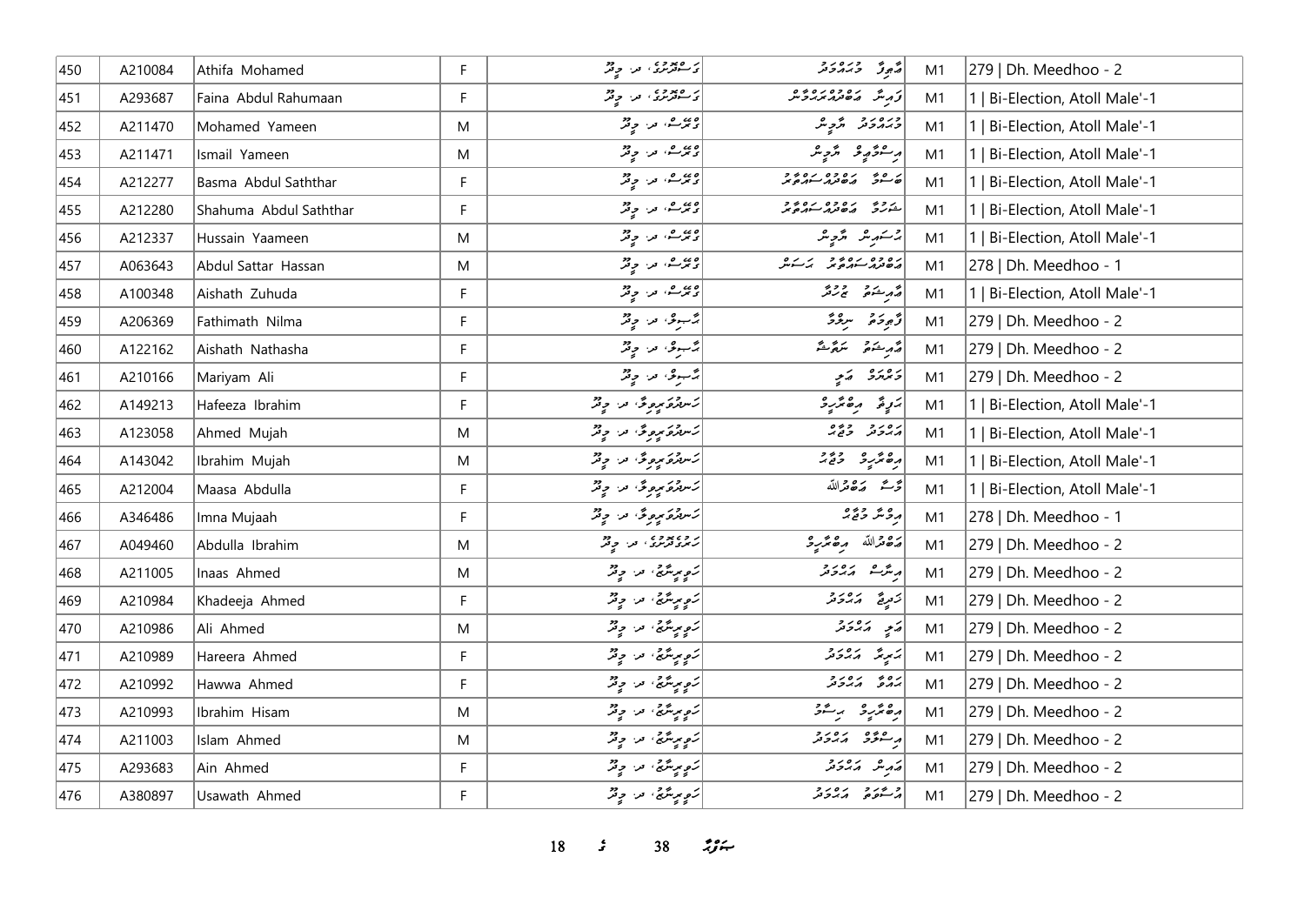| 477 | A208641 | Sadhuna Abdul Kareem | F. | رَوٍ پر او پر دیگر                                                                                                                                                                                                            | د در دره ده در د<br>سنترش مان ترونامرد | M1 | 278   Dh. Meedhoo - 1          |
|-----|---------|----------------------|----|-------------------------------------------------------------------------------------------------------------------------------------------------------------------------------------------------------------------------------|----------------------------------------|----|--------------------------------|
| 478 | A208661 | Hamdha Abdul Rahman  | F  | رَوِيرُ، مَنْ وَيْرُ                                                                                                                                                                                                          | رە پەرەدەرەپەر<br>بەرتىر مەھەرمەبرىرىس | M1 | 1   Bi-Election, Atoll Male'-1 |
| 479 | A056330 | Nahida Latheef       | F  | رَوٍیمُ، مر، ویژ                                                                                                                                                                                                              | شرىگە كەبوگ                            | M1 | 1   Bi-Election, Atoll Male'-1 |
| 480 | A041346 | Hawwa Ibrahim        | F  | رَوٍ پرٌ، اور دیز                                                                                                                                                                                                             |                                        | M1 | 1   Bi-Election, Atoll Male'-1 |
| 481 | A011675 | Abdulla Latheef      | M  | رَوِيرُ، مَنْ وِيْرٌ                                                                                                                                                                                                          | پره ټرالله <del>ځرم</del> ونو          | M1 | 1   Bi-Election, Atoll Male'-1 |
| 482 | A078563 | Khadheeja Latheef    | F  | رَوِيرُ، مَنْ وِيْرُ                                                                                                                                                                                                          | زَمرِيَّ - وَبِهِ وْ                   | M1 | 1   Bi-Election, Atoll Male'-1 |
| 483 | A073047 | Ismail Rasheed       | M  | رَوٍیرُ، مر، ویژ                                                                                                                                                                                                              | رەڭ ئۇرغا ئىشىر                        | M1 | 1   Bi-Election, Atoll Male'-1 |
| 484 | A141748 | Abdul Kareem Easa    | M  | پرنترنگ من چ <sup>ور</sup>                                                                                                                                                                                                    | دەدەر بور بېرگ                         | M1 | 1   Bi-Election, Atoll Male'-1 |
| 485 | A111937 | Aminath Saeed        | F. | پِرسَّدَّى مِنْ وِمْرُ                                                                                                                                                                                                        | أأزويتهم سكويتر                        | M1 | 1   Bi-Election, Atoll Male'-1 |
| 486 | A209988 | Abdulla Saeed        | M  | پِسَمَّدَّى مِنْ جِمْرٌ                                                                                                                                                                                                       | أرَّة قرالله كورتر                     | M1 | 279   Dh. Meedhoo - 2          |
| 487 | A209990 | Ali Saeed            | M  | په ترگوی اور او تر                                                                                                                                                                                                            | أرشح استعصر تقر                        | M1 | 279   Dh. Meedhoo - 2          |
| 488 | A209864 | Suwaida Mohamed      | F. | په ترځ ته د چې تر                                                                                                                                                                                                             | مشوره ورورد                            | M1 | 279   Dh. Meedhoo - 2          |
| 489 | A209865 | Fareeda Mohamed      | F  | په ترگانو په در در                                                                                                                                                                                                            | توپر دره د د                           | M1 | 279   Dh. Meedhoo - 2          |
| 490 | A209869 | Fathmath Shazleena   | F  | پِسَّدَّدُ مِنْ جِنْزٌ                                                                                                                                                                                                        | ژُهِ دَمَ صَنَّمْ وِيتَر               | M1 | 279   Dh. Meedhoo - 2          |
| 491 | A209984 | Ahmed Siyaz          | M  | پر پر چین کے پاکستان کے لیے میں ان کے لیے ان کے ان کے ان کے ان کے ان کے لیے ان کے لیے ان کے لیے ان کے لیے ان<br>اس کے لیے کہا کہ ان کے لیے ان کے لیے ان کے لیے کہا کہ ان کے لیے ان کے لیے ان کے لیے ان کے لیے ان کے لیے ان کے | د ۱۵ د په په په                        | M1 | 279   Dh. Meedhoo - 2          |
| 492 | A209993 | Ashham Ahmed         | M  | په ترگانو په در در                                                                                                                                                                                                            | برعده بره دو                           | M1 | 279   Dh. Meedhoo - 2          |
| 493 | A209995 | Hawwa Saeed          | F. | په ترځ ته د چې لر                                                                                                                                                                                                             | پروی سکھیے                             | M1 | 1   Bi-Election, Atoll Male'-1 |
| 494 | A209999 | Mohamed Aiham        | M  | پِسَّدَّدُ مِنْ جِنْزٌ                                                                                                                                                                                                        | כממכת הגנפ                             | M1 | 279   Dh. Meedhoo - 2          |
| 495 | A210003 | Arusham Ahmed        | M  | په ترگانو په در در                                                                                                                                                                                                            | أرويده أرورو                           | M1 | 279   Dh. Meedhoo - 2          |
| 496 | A342567 | Aishath Ahmed        | F  | په ترکاي اور او تر                                                                                                                                                                                                            | د مشتره د بره د د                      | M1 | 279   Dh. Meedhoo - 2          |
| 497 | A293670 | Hussain Saeed        | M  | پر پر دی پر دید                                                                                                                                                                                                               | 2سكىرىش سكھيىتى                        | M1 | 279   Dh. Meedhoo - 2          |
| 498 | A211277 | Abdul Sattar Ali     | M  | روء و، او دی                                                                                                                                                                                                                  | دوه ده ده د مرد به                     | M1 | 278   Dh. Meedhoo - 1          |
| 499 | A211278 | Mohamed Fareed       | M  | روءی مرح پی                                                                                                                                                                                                                   | ورەرو كەيدىر                           | M1 | 278   Dh. Meedhoo - 1          |
| 500 | A211279 | Ahmed Musthafa       | M  | روءي ما ويژ                                                                                                                                                                                                                   | دەرد دەرد                              | M1 | 278   Dh. Meedhoo - 1          |
| 501 | A211283 | Ali Musthafa         | M  | روء و، اور دو                                                                                                                                                                                                                 | ړَ په ده دی                            | M1 | 278   Dh. Meedhoo - 1          |
| 502 | A211285 | Mufeeda Mohamed      | F  | روء و، اور دو                                                                                                                                                                                                                 | ژړ ژبر در در                           | M1 | 278   Dh. Meedhoo - 1          |
| 503 | A211286 | Aminath Thoiba       | F. | دوءو، مرا ۾ قر                                                                                                                                                                                                                | أأزجر سنمو بجرمة                       | M1 | 278   Dh. Meedhoo - 1          |

*19 s* 38 *ig*  $\sim$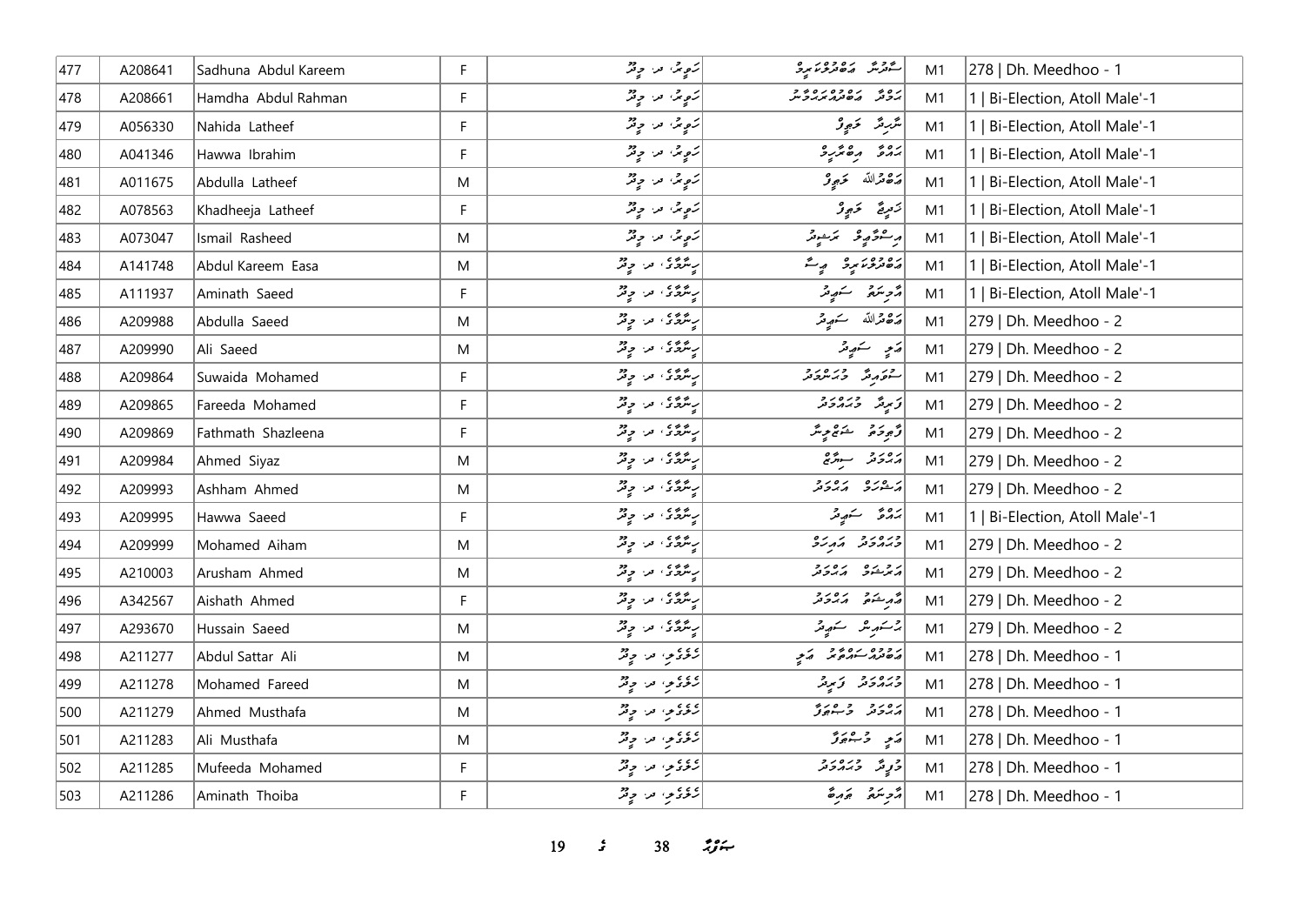| 504 | A211288 | Abdulla Latheef        | M  | روءي من جي تر                    | پر ۱۵ دیږی                        | M1 | 278   Dh. Meedhoo - 1          |
|-----|---------|------------------------|----|----------------------------------|-----------------------------------|----|--------------------------------|
| 505 | A211289 | Fathimath Rifdha       | F  | دوءو، مرا ۾ ٿُڙ                  | دَّەِدَەْ مِرْدْنَد               | M1 | 278   Dh. Meedhoo - 1          |
| 506 | A211124 | Ali Nisham             | M  | $\overline{z}$ ېږي د سرچينې      | رَمِ سِيْدَةٌ                     | M1 | 278   Dh. Meedhoo - 1          |
| 507 | A211126 | Aminath Faruzana       | F. | رمونو 2، ما وقر                  | أزويترة وزارة                     | M1 | 278   Dh. Meedhoo - 1          |
| 508 | A211127 | Moosa Nauf             | M  | روء کو 2، مراح فر                | دو پر ده<br>د سمدر                | M1 | 278   Dh. Meedhoo - 1          |
| 509 | A211128 | Rasima Ibrahim         | F. | دونو 2، ما چیز                   | بمسرقه رەممىيە                    | M1 | 278   Dh. Meedhoo - 1          |
| 510 | A211129 | Nishaan Raoof          | M  | دونو 2، ما چیز                   | سرڪرش مرور و                      | M1 | 278   Dh. Meedhoo - 1          |
| 511 | A211120 | Ibrahim Rauf           | M  | دونو 2، ما چیز                   | ה בית כ"<br>הפיתי ב"              | M1 | 278   Dh. Meedhoo - 1          |
| 512 | A211255 | Adam Haleem            | M  | روووی اور اولاد                  | مجترى   مركزى                     | M1 | 279   Dh. Meedhoo - 2          |
| 513 | A211250 | Mohamed Ibrahim        | M  | روووه من وفر                     | ورەرو مەرو                        | M1 | 279   Dh. Meedhoo - 2          |
| 514 | A123641 | Moosa Khaleel          | M  | روووی اور دولتر                  | جرعہ ارتابی تو                    | M1 | 279   Dh. Meedhoo - 2          |
| 515 | A211252 | Fathimath Saeeda       | F  | رودوگوگر، من وقر                 | وَجوحَہْ سَنَ يَعْدَ              | M1 | 278   Dh. Meedhoo - 1          |
| 516 | A212220 | Khuzaima Mohamed       | F  | روزوگروگر، مرا چیل               | جرمر حده در د                     | M1 | 278   Dh. Meedhoo - 1          |
| 517 | A212221 | Inaya Mohamed          | F. | ریزوگروگر، اور اولاد             | د شرکته در در در د                | M1 | 1   Bi-Election, Atoll Male'-1 |
| 518 | A212269 | Ahmed Aslam            | M  | ربر ترویخ و تر تر تر تر          | برەرد برےرہ                       | M1 | 1   Bi-Election, Atoll Male'-1 |
| 519 | A212271 | Aminath Mohamed        | F  | ربر ترویخ ترا در دیگر            | د برو ورورو<br>  د د سره د بر د د | M1 | 1   Bi-Election, Atoll Male'-1 |
| 520 | A212273 | Hamna Ali              | F. | پر ټرگروگر، تر، چ <sup>و</sup> ر | پرویژ   <sub>مکم</sub> ر          | M1 | 278   Dh. Meedhoo - 1          |
| 521 | A212274 | Hammaas Ali            | M  | ربر ترویخ ترا و تر               | زەۋىشەھەتچە                       | M1 | 278   Dh. Meedhoo - 1          |
| 522 | A212275 | Ahuzam Ahmed           | M  | ربرتردگروگرا امرا و تر           | أروره رورو                        | M1 | 278   Dh. Meedhoo - 1          |
| 523 | A338204 | Aishath Inaasa Mohamed | F  | ربرتردگروگرا امرا و تر           | انجمه شده و مره در در د           | M1 | 278   Dh. Meedhoo - 1          |
| 524 | A208956 | Asma Ali               | F  | ريزوي، اور، اولار                | ړ شتر کمنې                        | M1 | 1   Bi-Election, Atoll Male'-1 |
| 525 | A208957 | Fathmath Zilma         | F  | ريزوي، ما ويژ                    | وٌوِدَةٌ بِيَوْدٌ                 | M1 | 1   Bi-Election, Atoll Male'-1 |
| 526 | A208959 | Ahmed Junaid           | M  | رېزونه ور د تو                   | أرور ويمدقه                       | M1 | 1   Bi-Election, Atoll Male'-1 |
| 527 | A124376 | Aminath Zilma          | F. | پرېږي، لار چ <sup>و</sup> ر      | أرجع بجرمحمر                      | M1 | Bi-Election, Atoll Male'-1     |
| 528 | A132120 | Khadeeja Moosa         | F  | ر پرېوي، مر، چ <sup>و</sup> ر    | كَعْرِيجٌ - حِ"سُدٌ               | M1 | 1   Bi-Election, Atoll Male'-1 |
| 529 | A063688 | Mohamed Azim           | M  | ريزوي، ما ويژ                    | دره رو د کارو                     | M1 | 1   Bi-Election, Atoll Male'-1 |
| 530 | A076694 | Mausooma Ali           | F  | رېزوي، ما د پټر                  | ئەھمىيىتى كەبچ                    | M1 | 1   Bi-Election, Atoll Male'-1 |

*s* 38 *if*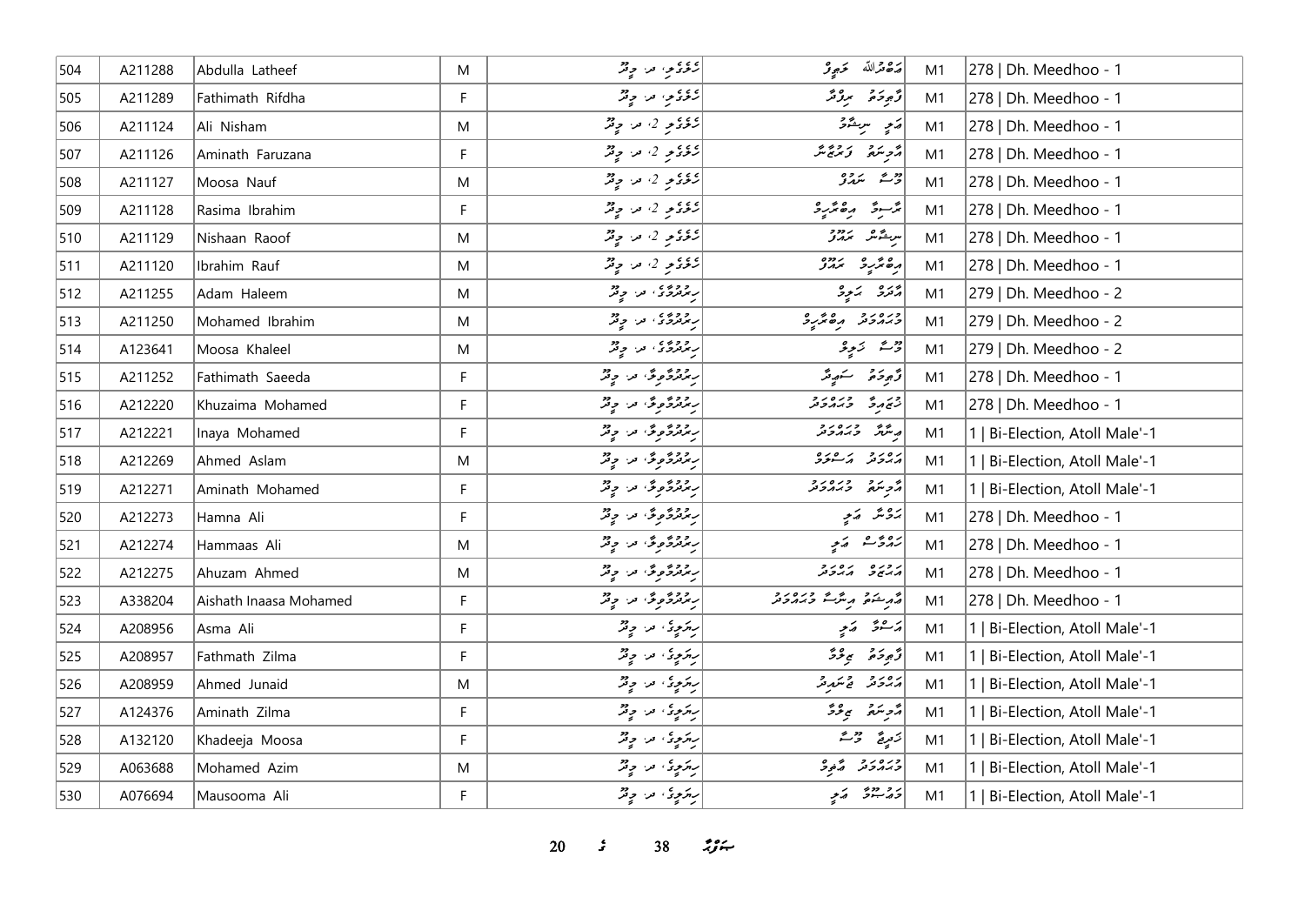| 531 | A010378 | Ali Naseer               | M  | په دې په د د توګر                          | أركمي الترسية بالر           | M1 | 1   Bi-Election, Atoll Male'-1 |
|-----|---------|--------------------------|----|--------------------------------------------|------------------------------|----|--------------------------------|
| 532 | A210785 | Abdulla Mahir            | M  | كەبىر سونى قرار بوقر                       | أشق محرالله كمحر يحمد        | M1 | 279   Dh. Meedhoo - 2          |
| 533 | A210787 | Aishath Mahira           | F. | كسرسونج شاعرا وقر                          | د مستوفر سمج د تر تر         | M1 | 279   Dh. Meedhoo - 2          |
| 534 | A210769 | Aboobakuru Ali           | M  | كسرسيهكاش فرا وقرّ                         |                              | M1 | 279   Dh. Meedhoo - 2          |
| 535 | A210776 | Mohamed Mahir            | M  | كاسيسونونكر، من المحيض                     | ورەرو ۇرۇ                    | M1 | 279   Dh. Meedhoo - 2          |
| 536 | A317363 | Ali Mahir                | M  | كسرسويركلا فراح في                         | أرشح الحراريمر               | M1 | 279   Dh. Meedhoo - 2          |
| 537 | A212490 | Ali Abdul Hakeem         | M  | دوء په دوړ                                 | در ده ده در و                | M1 | 279   Dh. Meedhoo - 2          |
| 538 | A212491 | Haleema Mohamed          | F. | رقرة من حيثر                               | پر پڑھ در در د               | M1 | 279   Dh. Meedhoo - 2          |
| 539 | A212493 | Aminath Shabana          | F  | رقرة من وقرّ                               | أزويتهم شكائكر               | M1 | 279   Dh. Meedhoo - 2          |
| 540 | A212495 | Fathimath Ali            | F. | روء په ویژ                                 | وتموذة المتعج                | M1 | 1   Bi-Election, Atoll Male'-1 |
| 541 | A212496 | Ahmed Ali                | M  | روء ۽ مار ڇاپر                             | أرور والمحيا                 | M1 | 1   Bi-Election, Atoll Male'-1 |
| 542 | A212498 | Vijdhaan Ali             | M  | رقمون من ج2                                | ويقترش كميمي                 | M1 | 279   Dh. Meedhoo - 2          |
| 543 | A212500 | Aishath Shabaana         | F  | روءی مراحٍ فر                              | أَيُّ مِنْ شَوَّةٌ مَنْ      | M1 | 279   Dh. Meedhoo - 2          |
| 544 | A292823 | Dhaain Ali               | M  | رقرة من وقرّ                               | قرمرشر الأمج                 | M1 | 279   Dh. Meedhoo - 2          |
| 545 | A292817 | Ahmed Sajee Sajid        | M  | رحم مرسم من ديد المحمد                     | رەرو سەر سەرەر               | M1 | 278   Dh. Meedhoo - 1          |
| 546 | A211412 | Abdul Ganee Mohamed      | M  | ژےمرتبہ من چ <sup>ور</sup>                 | دە دە ئەرەر دەر              | M1 | 278   Dh. Meedhoo - 1          |
| 547 | A211414 | Mariyam Ismail           | F. | ژےمر پر مگر ، مر، چ <sup>و</sup> ر         | د وره د مرغورو               | M1 | 278   Dh. Meedhoo - 1          |
| 548 | A211417 | Sahnaz Ismail            | F  | رحم شریر میں اس کا جات                     | كەر ئىر ئەھم بەر ئەر         | M1 | 278   Dh. Meedhoo - 1          |
| 549 | A211419 | Nazima Ismail            | F. | ژےمر پر مگر پہ اور دیگر                    | شَعْرَةَ الْمُسْتَوَكَّرَ وَ | M1 | 278   Dh. Meedhoo - 1          |
| 550 | A211422 | Aminath Zulfa            | F  | ژےمتر پاستگان میں ال <mark>ہ بڑ</mark>     | د پر پر دور                  | M1 | 278   Dh. Meedhoo - 1          |
| 551 | A211424 | Aishath Zulfa            | F  | ژےمرز پر ملک ہو ہے تھ                      | د م شو د محمور               | M1 | 278   Dh. Meedhoo - 1          |
| 552 | A211426 | Mariyam Zulfa            | F. | ژےمرژپر میں جو تھ                          | د ۵ د ۵ وه و و و             | M1 | 278   Dh. Meedhoo - 1          |
| 553 | A211430 | Hussain Fayaz            | M  | ژےمرز پر ملک ہو ہے تھ                      | پرستهر شر تر تژ شر           | M1 | 1   Bi-Election, Atoll Male'-1 |
| 554 | A211432 | Lamha Zulfa Abdul Ghanee | F  | ژےمتر پاستگان اور اور دیگر                 | ره و وه ده ده دور پر         | M1 | 278   Dh. Meedhoo - 1          |
| 555 | A211434 | Sudhais Moosa            | M  | رحم شریر میں اس کا جات                     | سقدرت وحمدته                 | M1 | 278   Dh. Meedhoo - 1          |
| 556 | A293705 | Mohamed Samee Sajid      | M  | رحمته پرسنگ، مه چ <sup>و</sup> ر           | دره در در سگهي سگهوند        | M1 | 278   Dh. Meedhoo - 1          |
| 557 | A293695 | Mariyam Leen Ahmed       | F. | رحم شربا مراسم المحمد المحمد المحمد المحمد | د ه ره پوهر مارد د           | M1 | 278   Dh. Meedhoo - 1          |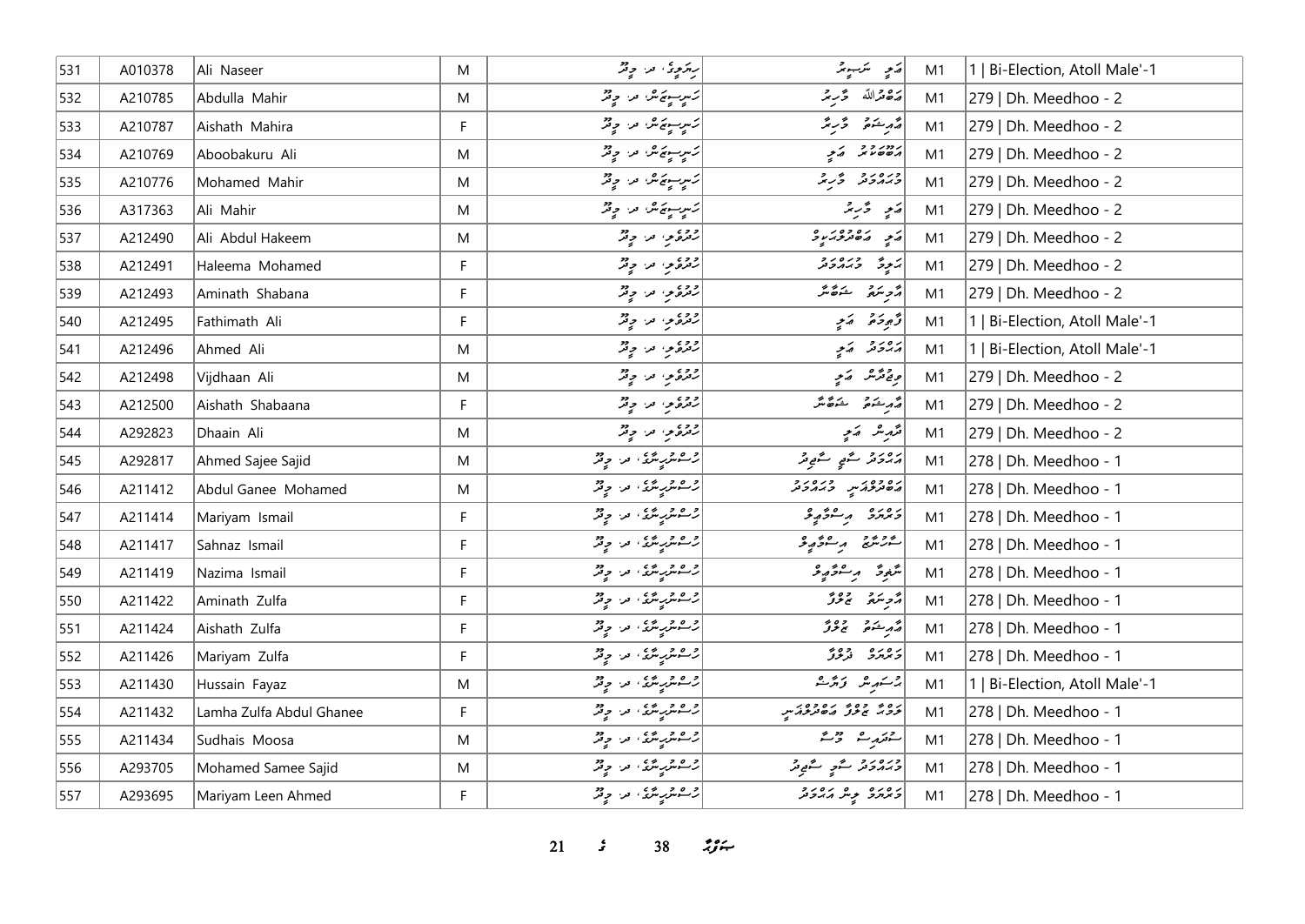| 558 | A351045 | Mohamed Sais Moosa        | M         | رحمشرپرسمهٔ، ما چ <sup>و</sup> ر | دره در د عهرے وقت                                                | M1 | 1   Bi-Election, Atoll Male'-1 |
|-----|---------|---------------------------|-----------|----------------------------------|------------------------------------------------------------------|----|--------------------------------|
| 559 | A351097 | Ahmed Dhaus Moosa         | M         | <br> رحمه شریع الله الله در الله | پرورو روم دوم                                                    | M1 | 278   Dh. Meedhoo - 1          |
| 560 | A210067 | Aishath Shua Ahmed        | F         | رحم شریر میں اور دیگر            | انجم رشوم مشوره بره رو<br>  در مشوره مشوره بر بر در در           | M1 | 278   Dh. Meedhoo - 1          |
| 561 | A148966 | Fathimath Zulfa           | F.        | ژےمر پر محمد ، مر، چونژ          | د پره د وي                                                       | M1 | 278   Dh. Meedhoo - 1          |
| 562 | A122141 | Ahmed Fayaaz              | M         | رحم مرسم علي المعرار المحرقة     | أرەر دېرى                                                        | M1 | 1   Bi-Election, Atoll Male'-1 |
| 563 | A113575 | Ahmed Naseem              | ${\sf M}$ | ژوَ سِهْرَوٌ ی مِنْ مِیْتِرْ     | رەر د سرّىرو                                                     | M1 | 1   Bi-Election, Atoll Male'-1 |
| 564 | A113558 | Ali Naseem                | ${\sf M}$ | در سروی س وقر                    | رَ پِهِ سَرَ پِهِ د                                              | M1 | 279   Dh. Meedhoo - 2          |
| 565 | A209675 | Abdul Majeed Abdul Gafoor | M         | ژو سروی، مراح تو                 | ره ده ره ده ده ده در دو د<br>  پره ترڅرخ په تر پر پر پر تر تر تر | M1 | 1   Bi-Election, Atoll Male'-1 |
| 566 | A209779 | Mariyam Nadhira           | F         | رور رووی اور اولار               | د ۱۵ د ۱۵ مگرمگر                                                 | M1 | 279   Dh. Meedhoo - 2          |
| 567 | A209782 | Ibrahim Naseem            | M         | رور رووی اور اولار               | أرە ئۆر ئەسرە                                                    | M1 | 279   Dh. Meedhoo - 2          |
| 568 | A209786 | Aminath Dheena            | F         | روسروری، من چیز                  | أأزجر سنرجز ويريثر                                               | M1 | 1   Bi-Election, Atoll Male'-1 |
| 569 | A209788 | Aishath Zeena             | F.        | در سروی، س ویژ                   | أَمْهُ مِشَعْرٌ مَجِسٌّرٌ                                        | M1 | 1   Bi-Election, Atoll Male'-1 |
| 570 | A209792 | Mohamed Vildhan           | M         | ژو سروی، مراح تو                 | ورەر دەھ بەر                                                     | M1 | 1   Bi-Election, Atoll Male'-1 |
| 571 | A209796 | Eena Rasheed              | F         | در سروی، من وفر                  | رینٹر بمزشویٹر                                                   | M1 | 1   Bi-Election, Atoll Male'-1 |
| 572 | A209798 | Neema Ismail              | F         | در سروی، مرا ویژ                 | لىرق برسىۋېرقى                                                   | M1 | 1   Bi-Election, Atoll Male'-1 |
| 573 | A293688 | Ahmed Rushdan             | M         | در سروره در دور                  | رەرد دەپر                                                        | M1 | 1   Bi-Election, Atoll Male'-1 |
| 574 | A293691 | Raidh Ahmed               | M         | پرترکوی پر وقر                   | بمهرش كمارور                                                     | M1 | 1   Bi-Election, Atoll Male'-1 |
| 575 | A209292 | Adnaan Mohamed            | M         | پرېزو په په د چم                 | ر و مهر و ره ر و<br>مادرش کر بر بر و تر                          | M1 | 278   Dh. Meedhoo - 1          |
| 576 | A209294 | Azeeza Moosa              | F         | و پژوَمٍ دُا او دُرُ             | پرېږي تر شه                                                      | M1 | 278   Dh. Meedhoo - 1          |
| 577 | A209295 | Naseema Adnan             | F         | و ټرکوي د وقر                    | ىكرىسوڭ ئەترىگرىگر                                               | M1 | 278   Dh. Meedhoo - 1          |
| 578 | A209296 | Fareeda Adnan             | F.        | د برگرې د و تر                   | توپیٹر   پرتریٹر                                                 | M1 | 1   Bi-Election, Atoll Male'-1 |
| 579 | A209297 | Fathimath Shaheeda        | F         | پر ټرکو پوځي، امراد امريقه       | ژَهِ دَمَ شَرِیدَ                                                | M1 | 1   Bi-Election, Atoll Male'-1 |
| 580 | A209374 | Aminath Shahidha          | F.        | پر ټرکو پوته کا په د چوتر        | د پرو شرید                                                       | M1 | 1   Bi-Election, Atoll Male'-1 |
| 581 | A209388 | Mohamed Hassaan           | M         | پرځوړي، مرا چونژ                 | ورەرو روشكىر                                                     | M1 | 278   Dh. Meedhoo - 1          |
| 582 | A209391 | Raya Ahmed                | F         | پرځو پوځ، اور او فر              | بر پر در در<br>برگر کم کرونر                                     | M1 | 278   Dh. Meedhoo - 1          |
| 583 | A111623 | Ali Shareef               | M         | ویژدکموی مراح فر                 | رَمِ شَهْرِرٌ                                                    | M1 | 278   Dh. Meedhoo - 1          |
| 584 | A111668 | Ibrahim Adnan             | M         | مركز موتى، من حي قر              | رەنزىر مەرشىر                                                    | M1 | 1   Bi-Election, Atoll Male'-1 |

*s* 38  $29$   $\div$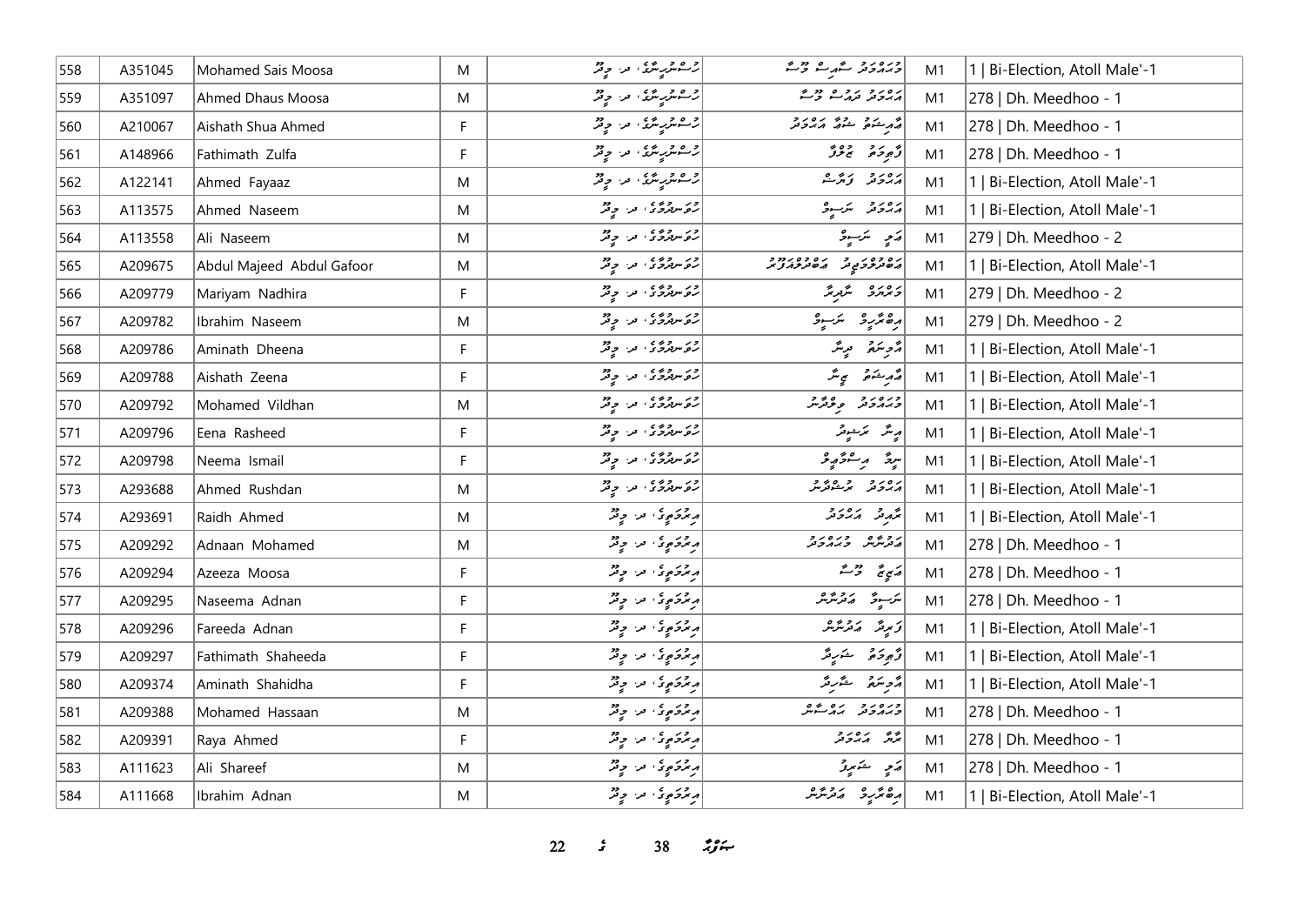| 585 | A114689 | Mohamed Adnan        | M  | ويرځونو ته د چونز         | ورەرو روپرە<br>جەمەدىر مەنزىر | M1 | 1   Bi-Election, Atoll Male'-1 |
|-----|---------|----------------------|----|---------------------------|-------------------------------|----|--------------------------------|
| 586 | A011908 | Ahmed Shareef        | M  | پر ټر پر په د چ ټر        | برەر دىمبرو                   | M1 | 278   Dh. Meedhoo - 1          |
| 587 | A097377 | Nasheeda Adnan       | F  | پرترکو پولا دی پر دیگر    | يترسمونتر المركز مترسر        | M1 | 1   Bi-Election, Atoll Male'-1 |
| 588 | A207986 | Ihusana Ahmed        | F  | ئەھرىر ئەمى ئەس ئەقىر     | مەرقىقى بەر دە                | M1 | 279   Dh. Meedhoo - 2          |
| 589 | A207989 | Aminath Shiuna       | F  | ئۇ ئەترىگە ئەس بوقىر      | أأزجر سترميح المستبر والمتلكم | M1 | 1   Bi-Election, Atoll Male'-1 |
| 590 | A207991 | Fathimath Sajina     | F  | پر گر پر پر پر انداز دیگر | ژُهِ دَهُ مُسْتَمِعٌ مَدَّ    | M1 | 279   Dh. Meedhoo - 2          |
| 591 | A207993 | Mohamed Nihal        | M  | ئەھرىردۇر، مەر چەش        | ورەرو بېرگو                   | M1 | 279   Dh. Meedhoo - 2          |
| 592 | A207994 | Ibrahim Nawaal       | M  | ئەقرىر ئەدە بەر بوقر      | رە ئرىر ئىقر                  | M1 | 1   Bi-Election, Atoll Male'-1 |
| 593 | A140415 | Jameela Moosa        | F. | ئەھرىردۇر، مەر چەش        | يَا وِيَّة = حَرْبٌ           | M1 | 279   Dh. Meedhoo - 2          |
| 594 | A404781 | Saalifa Ahmed        | F  | يۇ ئوپرۇ ئەس بوقر         | الشوق برورد                   | M1 | 1   Bi-Election, Atoll Male'-1 |
| 595 | A292814 | Zain Abdulla         | M  | د څر پروګی او د او په     | كتمريثر كالقائقة              | M1 | 1   Bi-Election, Atoll Male'-1 |
| 596 | A212745 | Zayaan Abdulla       | M  | ئەھرىرى ئەرىپى            | تحريش وكافرالله               | M1 | 1   Bi-Election, Atoll Male'-1 |
| 597 | A366310 | Lubna Adam           | F. | د پروگري اير، او پر       | وه شهر و دره                  | M1 | 1   Bi-Election, Atoll Male'-1 |
| 598 | A086253 | Ibrahim Mohamed      | M  | دروی در دیگر              | תפתקים בגתפנים                | M1 | 279   Dh. Meedhoo - 2          |
| 599 | A078858 | Nashwa Ibrahim Manik | F. | موردی من چیز              | يرجم وكالمرود براد            | M1 | 1   Bi-Election, Atoll Male'-1 |
| 600 | A011544 | Ali Ibrahim          | M  | د د ځې د د د د            | ړې ره پرو                     | M1 | 1   Bi-Election, Atoll Male'-1 |
| 601 | A001957 | Ahmed Ibrahim Manik  | M  | د پرځ کې او د او په د     | גפנג הפתוכצית                 | M1 | 279   Dh. Meedhoo - 2          |
| 602 | A055829 | Husna Ibrahim        | F  | د د ځې مر چ تر            | جرعش مومتريز                  | M1 | 1   Bi-Election, Atoll Male'-1 |
| 603 | A210223 | Umar Ibrahim         | M  | د دی، در چ <sup>و</sup> ر | 222 ROX12                     | M1 | 279   Dh. Meedhoo - 2          |
| 604 | A210224 | Ahmed Nisham         | M  | عرومی، مراحٍ قر           | أرور و سرعو                   | M1 | 279   Dh. Meedhoo - 2          |
| 605 | A210227 | Mohamed Naurif       | M  | د دی، در چند              | ورەرو شەرىق                   | M1 | 1   Bi-Election, Atoll Male'-1 |
| 606 | A210228 | Ibrahim Naufal       | M  | د پروگر، اور، اولاد       | رە ئرىر ئىمەز ئ               | M1 | 279   Dh. Meedhoo - 2          |
| 607 | A210234 | Nauf Adam            | M  | د پروگري اورا او پر       | روه پوره<br>سمدنو پرتور       | M1 | 279   Dh. Meedhoo - 2          |
| 608 | A070562 | Mariyam Ibrahim      | F. | و وِدَّى ما وِنْدُ        | وبرمره ره محرج                | M1 | 1   Bi-Election, Atoll Male'-1 |
| 609 | A082573 | Suvaida Abdul Rahman | F  | ووِدَّى ما وِثْرُ         | כן שי נסכסנסים                | M1 | 278   Dh. Meedhoo - 1          |
| 610 | A097664 | Waheeda Abdul Rahman | F  | و وِدَّى ما وِتْرُ        | د به ده ده ده ده و            | M1 | 1   Bi-Election, Atoll Male'-1 |
| 611 | A094710 | Mohamed Saeed        | M  | و و د د و تر              | ورەرو سەر                     | M1 | 278   Dh. Meedhoo - 1          |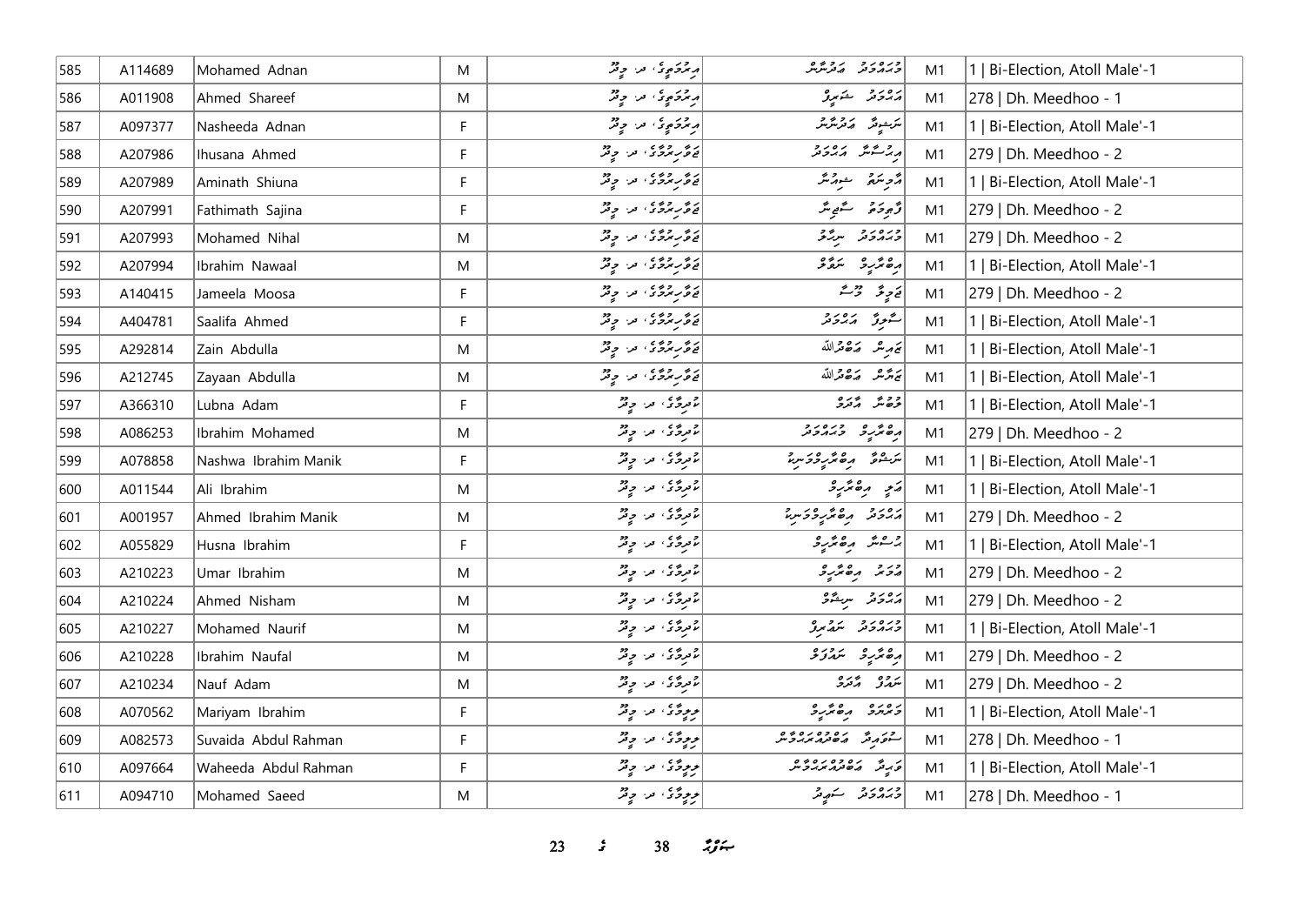| 612 | A099763 | Abdulla Saeed            | M  | و پوځۍ مرح په                   | 20% مترالله كسكر مريتمر                    | M1 | 278   Dh. Meedhoo - 1          |
|-----|---------|--------------------------|----|---------------------------------|--------------------------------------------|----|--------------------------------|
| 613 | A211348 | Adam Saeed               | M  | وودٌى، من وِثْرٌ                | پره د سکهپر                                | M1 | 278   Dh. Meedhoo - 1          |
| 614 | A211349 | Zareena Abdul Rahman     | F  | و ودګی، مر، ویژ                 | <br>  پی پرسگر   مکھولار مرد و شر          | M1 | 1   Bi-Election, Atoll Male'-1 |
| 615 | A211350 | Aishath Ziyadha          | F  | ووِدَّى، ما وِثْرُ              | روم شوقر محمد تركز                         | M1 | 1   Bi-Election, Atoll Male'-1 |
| 616 | A211351 | Fathimath Ziyadha        | F  | ووژی، مرا وِتْرُ                | أزَّوِدَةً بِمِتَّتَرَ                     | M1 | 278   Dh. Meedhoo - 1          |
| 617 | A211353 | Mohamed Ziyadh           | M  | د دوگان اور دوگر                | כנים ניבי הייבי                            | M1 | 1   Bi-Election, Atoll Male'-1 |
| 618 | A211355 | Mariyam Rifa Moosa       | F. | وودگان اور او قر                | د ۱۵ ده وروم در مح                         | M1 | 1   Bi-Election, Atoll Male'-1 |
| 619 | A001825 | Abdul Rahman Abdul Gadir | M  | تخصُّ من حِقرٌ                  |                                            | M1 | 1   Bi-Election, Atoll Male'-1 |
| 620 | A210428 | Hammadh Abdul Rahman     | M  | تخفي من جِنْزٌ                  | גם כי גם כסגם כים.<br>המכנה השנמיגולית     | M1 | 1   Bi-Election, Atoll Male'-1 |
| 621 | A210430 | Madhuha Abdul Rahmaan    | F  | پورے، مر، چ <sup>و</sup> ر      | ر ده د ره ده ده ده.<br>حزب می فرم مربر و س | M1 | 1   Bi-Election, Atoll Male'-1 |
| 622 | A208503 | Fathimath Shahada        | F. | وَصَعَرِ، مَنْ وَقَرْ           | ژُهِ دَمَ صَرَ شَرَ تَرَ                   | M1 | 279   Dh. Meedhoo - 2          |
| 623 | A208506 | Aishath Shahadha         | F  | وَڻَ مِن وِتِرُ                 | أقرم شكرة الشوائية                         | M1 | 279   Dh. Meedhoo - 2          |
| 624 | A208508 | Mariyam Shahadha         | F  | وَصَعَرِ، مَنْ حِيْثُرُ         | رەرە شەھۇر                                 | M1 | 279   Dh. Meedhoo - 2          |
| 625 | A122150 | Hassan Saeed             | M  | وَحَقرِ، مَنْ وَقَرْ            | پرستمبر سندھیر                             | M1 | 279   Dh. Meedhoo - 2          |
| 626 | A022626 | Mohamed Naseer           | M  | وحراس من وفر                    | ورەرو سكبوش                                | M1 | 1   Bi-Election, Atoll Male'-1 |
| 627 | A064629 | Salma Hassan             | F  | وسيم من وقر                     | سەۋۋە بەسەش                                | M1 | 279   Dh. Meedhoo - 2          |
| 628 | A211275 | Afham Naseer             | M  | وحراس من وفر                    | ره ره پر پر د                              | M1 | 279   Dh. Meedhoo - 2          |
| 629 | A045314 | Mohamed Saleem           | M  | دید و په دور                    | ورەرو سەرو                                 | M1 | 1   Bi-Election, Atoll Male'-1 |
| 630 | A292800 | Meeraa Saleem            | F  | دیدو، من دیگر                   | د پر سکوچر                                 | M1 | 1   Bi-Election, Atoll Male'-1 |
| 631 | A212478 | Ahmed Mauroof            | M  | دیدو، تر، دیگر                  | גם ג' ג' כמים                              | M1 | 278   Dh. Meedhoo - 1          |
| 632 | A212480 | Ibrahim Mamdhooh         | M  | دید د دور<br>  در د س د د       | وه پر ده دوه                               | M1 | 278   Dh. Meedhoo - 1          |
| 633 | A212481 | Ali Mahufooz             | M  | وید و به دور                    | پر دی دور                                  | M1 | 278   Dh. Meedhoo - 1          |
| 634 | A212483 | Aminath Mauroofa         | F  | معدو، اور دو<br>  دارش، اور اور | أأزويتهم والمعتز                           | M1 | 1   Bi-Election, Atoll Male'-1 |
| 635 | A212485 | Fathimath Mauroofa       | F. | دیدو، مرا چیز                   | د د د دود و<br>  ژبوخه حدس                 | M1 | 1   Bi-Election, Atoll Male'-1 |
| 636 | A212488 | Aishath Mauroofa         | F  | درور دور                        | أقهر شده و دوره                            | M1 | 1   Bi-Election, Atoll Male'-1 |
| 637 | A212392 | Jameela Mohamed          | F  | ده هي په ده                     | خ ح ح د ه د د و                            | M1 | 278   Dh. Meedhoo - 1          |
| 638 | A212398 | Fathimath Irufana        | F  | دُورٌ، ما دِيْرٌ                | د برد و بروش                               | M1 | 278   Dh. Meedhoo - 1          |

*s* 38  $29$   $\div$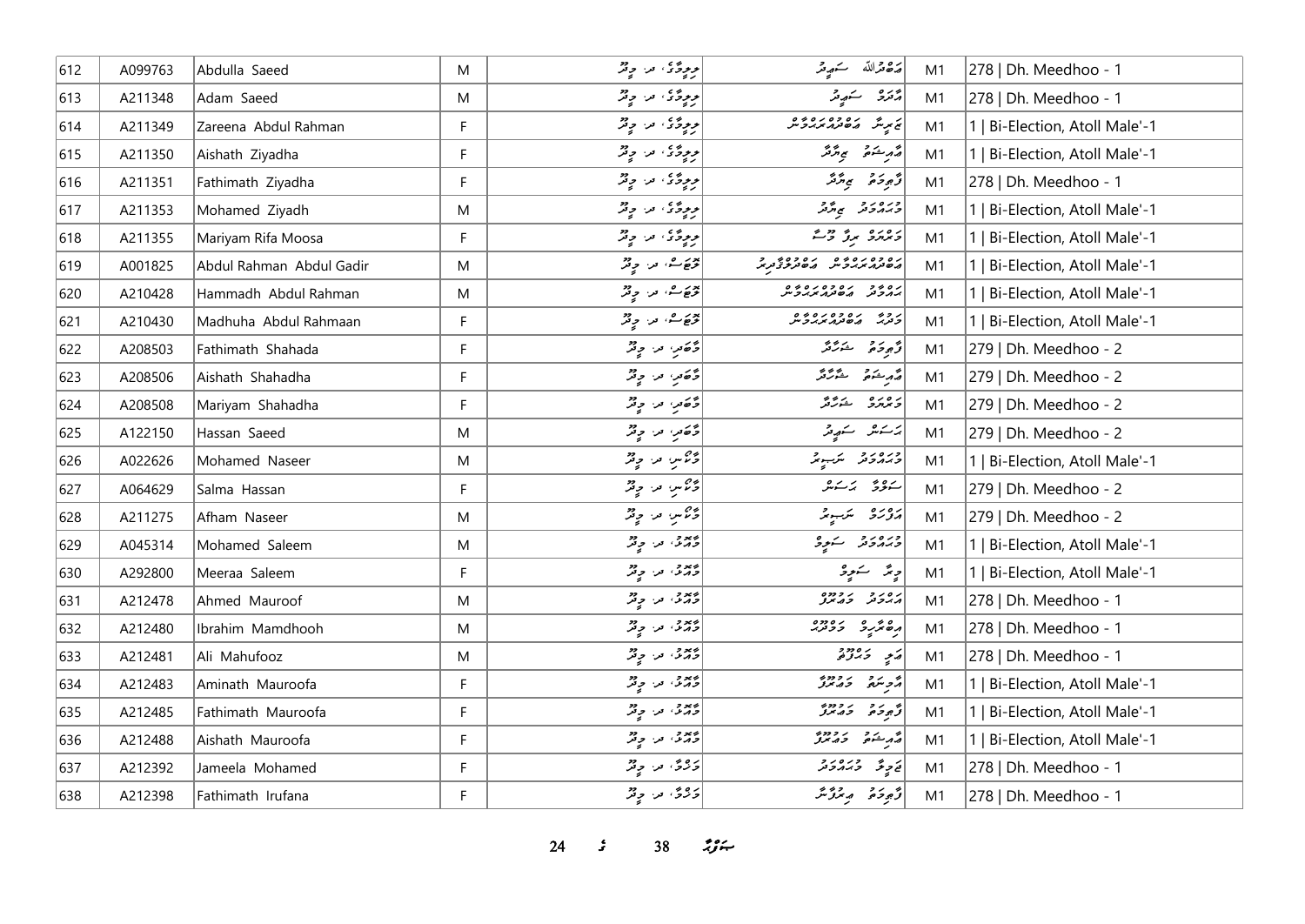| 639 | A212403 | Hussain Arif               | M         | دوی مر وقر                                            | يرسكر شروع                                       | M1 | 1   Bi-Election, Atoll Male'-1 |
|-----|---------|----------------------------|-----------|-------------------------------------------------------|--------------------------------------------------|----|--------------------------------|
| 640 | A212405 | Ibrahim Arif               | ${\sf M}$ | دوی مر وقر                                            | رە ئرىر ئىبر                                     | M1 | 278   Dh. Meedhoo - 1          |
| 641 | A212432 | Aishath Irufaana           | F.        | د ه په د د پر                                         | أقهر ينكو المروعي                                | M1 | 1   Bi-Election, Atoll Male'-1 |
| 642 | A044585 | Masoodh Ismail             | M         | د ه و ، مر او و تر                                    | و معدود المراجع من                               | M1 | 278   Dh. Meedhoo - 1          |
| 643 | A100147 | Mohamed Arif               | M         | ده و من دور                                           | ورەر د گرو                                       | M1 | 278   Dh. Meedhoo - 1          |
| 644 | A120328 | Abdulla Arif               | M         | دُوی مرحٍ پر                                          | مَەھْرَاللَّهُ مَسْتَعَرَّفُ                     | M1 | 1   Bi-Election, Atoll Male'-1 |
| 645 | A121687 | Ahmed Arif                 | M         | دوی مر وقر                                            | پروتر کم ترتو                                    | M1 | 1   Bi-Election, Atoll Male'-1 |
| 646 | A113604 | Ibrahim Sinan              | M         | د وه . مرا و د                                        | أرەنزىر ئىسرىر                                   | M1 | 278   Dh. Meedhoo - 1          |
| 647 | A082572 | Abdul Raheem Easa          | M         | دَ دَّيْ، ما دِ تَرُ                                  | دەدە ئەرد بېر                                    | M1 | 278   Dh. Meedhoo - 1          |
| 648 | A209985 | Fathimath Shihama          | F.        | $\begin{bmatrix} 2 & 2 & 3 \ 2 & 3 & 3 \end{bmatrix}$ | وَجوحَة مسترَّحَة                                | M1 | 278   Dh. Meedhoo - 1          |
| 649 | A209991 | Sam'aan Abdul Raheem       | M         | د ژه، در چ <sup>و</sup> ر                             | رووه روووره                                      | M1 | 278   Dh. Meedhoo - 1          |
| 650 | A211257 | Ahmed Riyaz                | M         | مهم من حيثر                                           | دەرو بېرگ                                        | M1 | 1   Bi-Election, Atoll Male'-1 |
| 651 | A208045 | Zuhura Adam                | F         | د وهي من وفر                                          | ووی <sub>ش</sub> وره<br>بح <sup>ر</sup> نگ دکترو | M1 | 1   Bi-Election, Atoll Male'-1 |
| 652 | A211004 | Shiuma Shiyam              | F         | دِ مَدْ، دِ قُدْ                                      | شورگر شورگرد<br>مر                               | M1 | 1   Bi-Election, Atoll Male'-1 |
| 653 | A210991 | Mohamed Shiyam             | M         | دیگر، مر، دیگر                                        | ورەرو ئىبرگ                                      | M1 | 279   Dh. Meedhoo - 2          |
| 654 | A335749 | Shaaim Shiyam              | M         | دِیمٌ مر دِیْرٌ                                       | شَهْرِ شِهْرَدُ                                  | M1 | 279   Dh. Meedhoo - 2          |
| 655 | A293681 | Ibrahim Anaan Younus       | M         | ویرب اور وقر                                          | مەمگرىق كەشرىكە مەمرىك                           | M1 | 1   Bi-Election, Atoll Male'-1 |
| 656 | A210153 | <b>Mohamed Aish Yoonus</b> | M         | ویرب اور وقر                                          | כנסגב גם ככבים<br>כממכת התייל תית                | M1 | 278   Dh. Meedhoo - 1          |
| 657 | A105240 | Yoonus Ali                 | M         | ویرین اور وقتر                                        | ود در مرکز                                       | M1 | 278   Dh. Meedhoo - 1          |
| 658 | A122140 | Ahmed Shakeeb              | M         | <br>  د سوره ترسری، مراج تر                           | دەرو شەرە                                        | M1 | 279   Dh. Meedhoo - 2          |
| 659 | A147872 | Azeeza Ali                 | F.        | د ۱۳۵ وروري، در وقر                                   | پَي تَه صَمِحِ                                   | M1 | 279   Dh. Meedhoo - 2          |
| 660 | A210012 | Ismail Shakeeb             | ${\sf M}$ | د عموم ده ده در اوږد                                  | بر شۇيە ئەر ئىيات                                | M1 | 1   Bi-Election, Atoll Male'-1 |
| 661 | A210016 | Mariyam Shakeela           | F         | د ۱۳۵ وروري، در وقر                                   | د ۱۵ د می شوند محمد از ک                         | M1 | 1   Bi-Election, Atoll Male'-1 |
| 662 | A210018 | Fathimath Shakeela         | F.        | د ۱۳۵ مورسی، مر، حوفز<br>  د ۱۳۷ موفز تردی            | وَجِرَةَ جَنَبِيقَ                               | M1 | 279   Dh. Meedhoo - 2          |
| 663 | A210019 | Ibrahim Shakeeb            | M         | د ۱۳۵ مورسدي، مر، حوثر<br>  د ۱۳۷ مونترمردي، مر، حوثر | رە ئەر ئىرە                                      | M1 | 1   Bi-Election, Atoll Male'-1 |
| 664 | A210021 | Ali Shakeeb                | M         | د ۱۳۵ مورنزی، مر، چ <sup>و</sup> ر                    | رَمِ شَرَرة                                      | M1 | 279   Dh. Meedhoo - 2          |
| 665 | A210022 | Aminath Shakeela           | F.        | و شموه ودوی او در در                                  | أرمح سنتم المستوسية في المستخر                   | M1 | 279   Dh. Meedhoo - 2          |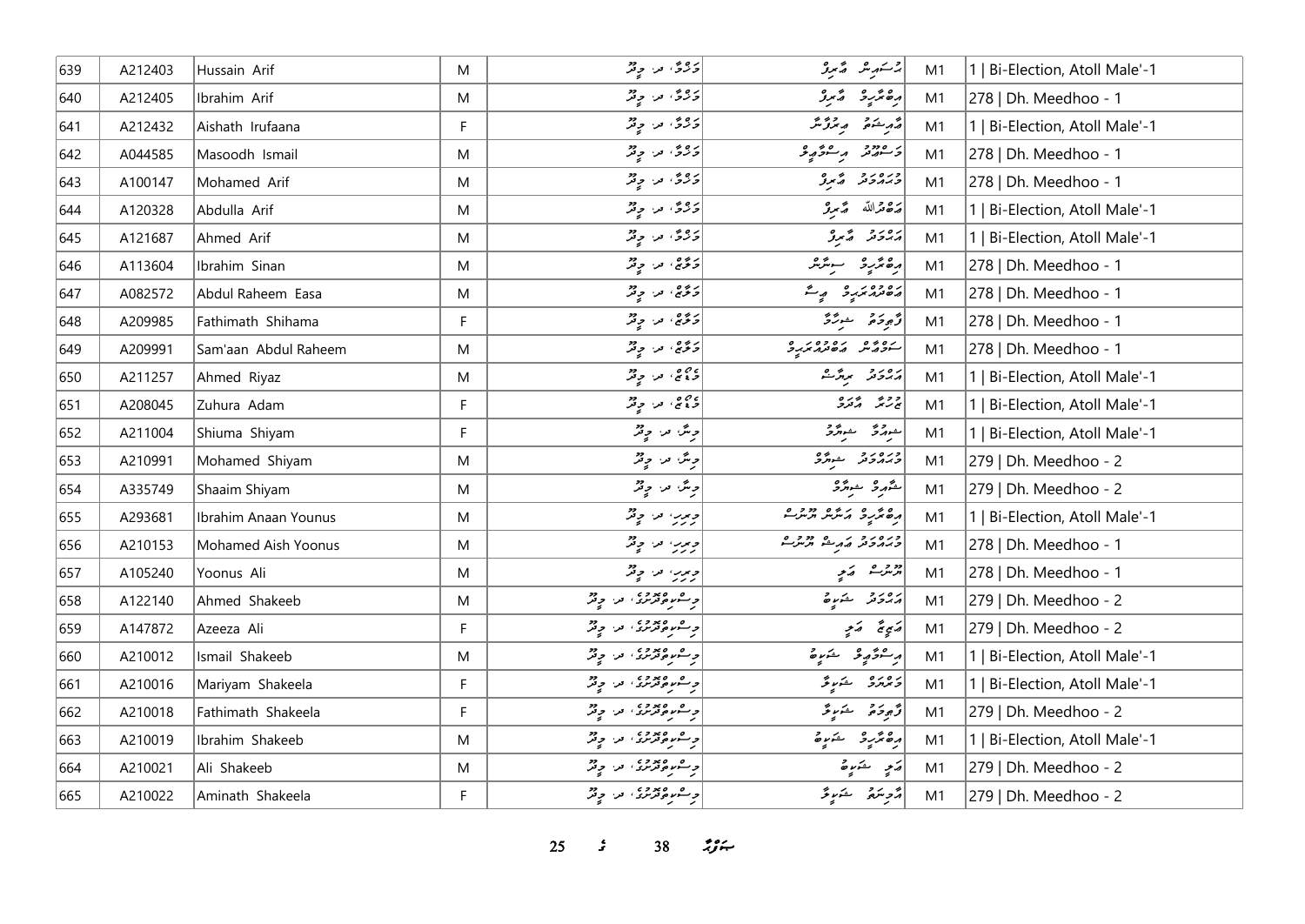| 666 | A330134 | Zeema Waheed              | F | و مشروفرمری، مر، و فر            | ى ئەڭ ئۇيرىتى                                               | M1 | 279   Dh. Meedhoo - 2          |
|-----|---------|---------------------------|---|----------------------------------|-------------------------------------------------------------|----|--------------------------------|
| 667 | A293697 | Abdulla Waheed            | M |                                  | ه قوالله عربه                                               | M1 | 279   Dh. Meedhoo - 2          |
| 668 | A381484 | Samaah Abdulla Latheef    | M | ووه در ه و.<br> وسربر مع، من ومر | حذر ره قرالله ځېږم                                          | M1 | 278   Dh. Meedhoo - 1          |
| 669 | A377281 | Samha Abdulla             | F | وحمر معرض من وفر                 | حوية وكافرالله                                              | M1 | 278   Dh. Meedhoo - 1          |
| 670 | A292824 | Shiura Latheef            | F | وحريج من وفر                     | شوړ تگه تکه و کړ                                            | M1 | 278   Dh. Meedhoo - 1          |
| 671 | A211321 | Faiza Abdul Hakeem        | F | وحمد المستحمد على المحمد المحمد  | وٌ دِمَ دە دەرىرو                                           | M1 | 278   Dh. Meedhoo - 1          |
| 672 | A211322 | Mohamed Abdulla           | M | ویروگری، من دیگر                 | وره رو ده دالله                                             | M1 | 278   Dh. Meedhoo - 1          |
| 673 | A211323 | Sura Abdulla Latheef      | F | وهريخ مريح، من حيثر              | <u>ح</u> معٌ رَصْحَراللَّهُ حَ <sub>جُو</sub> ثُرَ          | M1 | 1   Bi-Election, Atoll Male'-1 |
| 674 | A211324 | Husam Abdulla             | M | وحرىج من ج قر                    | جرعي مكافرالله                                              | M1 | 278   Dh. Meedhoo - 1          |
| 675 | A211325 | Isra Latheef              | F | ويرتز مع من حيد                  | ىرىشتى ئۇچۇ                                                 | M1 | 1   Bi-Election, Atoll Male'-1 |
| 676 | A211326 | Hussaan Abdulla           | M | وحمد المستحمد على المحمد المحمد  | جو محمد رَصْعَراللّه                                        | M1 | 1   Bi-Election, Atoll Male'-1 |
| 677 | A211327 | Sammah Abdulla            | M | ويرتجر مع، من حيثر               | ية وقرق مَدَّة اللَّه                                       | M1 | 278   Dh. Meedhoo - 1          |
| 678 | A065130 | Abdulla Abdul Hakeem      | M | وهريج معه من حيثر                | رە داللە ھەمرىر دە                                          | M1 | 278   Dh. Meedhoo - 1          |
| 679 | A047994 | Maryam Abdul Rahman       | F | وحريرة من وقر                    | ג סגם גם בסגם בם.<br>כאתב גם בתומאה בית                     | M1 | 278   Dh. Meedhoo - 1          |
| 680 | A027770 | Abdul Hannan Abdul Hakeem | M | وهريخ مريح، من حيثر              | ره وه ره پر ده ده در په وه در ده<br>مصر در سرس در مصر در در | M1 | 278   Dh. Meedhoo - 1          |
| 681 | A047968 | Muneera Ahmed             | F | دوسری، من ج قر                   | د سرپر مرد در د                                             | M1 | 1   Bi-Election, Atoll Male'-1 |
| 682 | A071893 | Faheema Mohamed           | F | وحرى من ج                        | تزييرة وبره برو                                             | M1 | 1   Bi-Election, Atoll Male'-1 |
| 683 | A073134 | Aishath Ameeza            | F | وسرځ ته په د چوړ                 | ويرجنق وتريح                                                | M1 | 1   Bi-Election, Atoll Male'-1 |
| 684 | A209397 | Ramiza Mohamed            | F | وحريح ي من ج فر                  | ترویج ویرورو                                                | M1 | 1   Bi-Election, Atoll Male'-1 |
| 685 | A209403 | Ali Ramiz                 | M | وحسرة محمد المحمد المحمد المحمد  | ړې پر دی                                                    | M1 | 279   Dh. Meedhoo - 2          |
| 686 | A209409 | Aminath Ameeza            | F | دوسردی من دید                    | أزوبترة أروبج                                               | M1 | 1   Bi-Election, Atoll Male'-1 |
| 687 | A081327 | Ahmed Ilhaam              | M | وسرهرو نحرس الله المحفظة         | برەر د مورد                                                 | M1 | 279   Dh. Meedhoo - 2          |
| 688 | A123141 | Ilham Abdul Rahman        | M | وګربنډکويږ، مرا د پخه            |                                                             | M1 | 279   Dh. Meedhoo - 2          |
| 689 | A211330 | Fathimath Ali             | F | د سره د د په د په د              | و څو خو په کړې                                              | M1 | 279   Dh. Meedhoo - 2          |
| 690 | A211331 | Aminath Fazna             | F | د سره د د د په د په د            | دقسر وتار                                                   | M1 | 279   Dh. Meedhoo - 2          |
| 691 | A211334 | Mohamed Nilam             | M | وسرهوی په دیگر                   | ورەر دىرى                                                   | M1 | 279   Dh. Meedhoo - 2          |
| 692 | A211336 | Abdulla Sodig             | M | د سر مرد د د مرد د مردم د        | ح قوالله گورد                                               | M1 | 1   Bi-Election, Atoll Male'-1 |

*s* 38 *ij***<sub>x</sub>**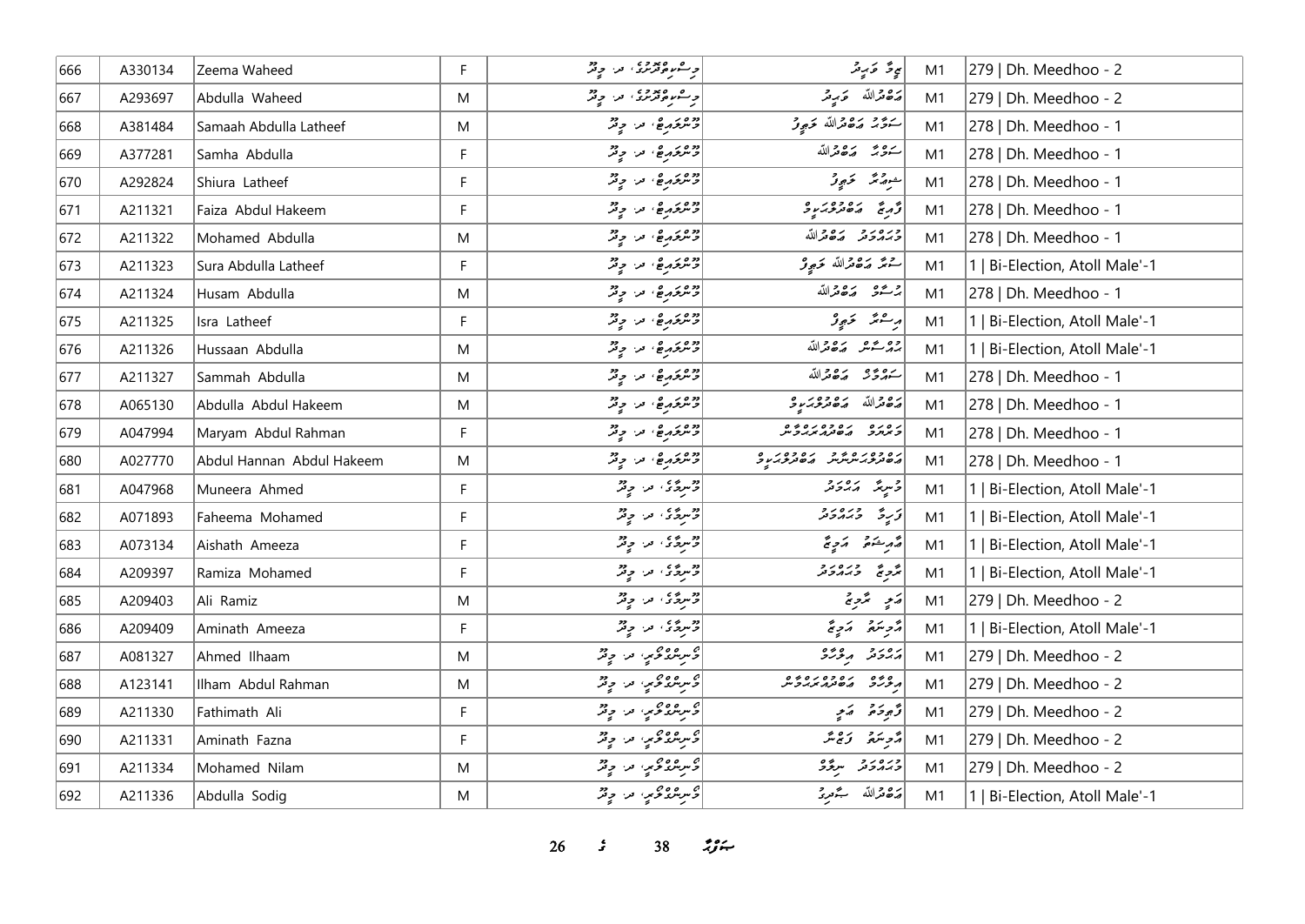| 693 | A211337 | Ibrahim Shabab             | M | د سر سر د د د په د                                                                                                                                                                                                                                | $rac{2}{60}$                                  | M1 | 279   Dh. Meedhoo - 2          |
|-----|---------|----------------------------|---|---------------------------------------------------------------------------------------------------------------------------------------------------------------------------------------------------------------------------------------------------|-----------------------------------------------|----|--------------------------------|
| 694 | A211339 | Ismail Shaafiu             | M | د سرهرو د سر د مرد مرد د مردم د                                                                                                                                                                                                                   | ر مۇرچى ئىزر                                  | M1 | 279   Dh. Meedhoo - 2          |
| 695 | A211340 | Safwaan Abdul Rahmaan      | M | دسر مرورم س دیگر<br>  دسر مرورم س دیگر                                                                                                                                                                                                            |                                               | M1 | 279   Dh. Meedhoo - 2          |
| 696 | A211341 | Shaheedh Abdul Rahmaan     | M | وسر شروعي، من وقر                                                                                                                                                                                                                                 | در در دوره ده م                               | M1 | 279   Dh. Meedhoo - 2          |
| 697 | A212171 | Ahmed Ibrahim              | M | $\left  \begin{array}{cc} \mathcal{E}_{\mathcal{E}} & \mathcal{E}_{\mathcal{E}} & \mathcal{E}_{\mathcal{E}} \ \mathcal{E}_{\mathcal{E}} & \mathcal{E}_{\mathcal{E}} & \mathcal{E}_{\mathcal{E}} \end{array} \right $                              | رور در مقبره                                  | M1 | 278   Dh. Meedhoo - 1          |
| 698 | A212172 | Mariyam Ibrahim            | F | $\left  \begin{array}{cc} \mathcal{E}_{\mathcal{E}} & \mathcal{E}_{\mathcal{E}} & \mathcal{E}_{\mathcal{E}} \ \mathcal{E}_{\mathcal{E}} & \mathcal{E}_{\mathcal{E}} & \mathcal{E}_{\mathcal{E}} \end{array} \right $                              | د وره د ه ټربرو                               | M1 | 278   Dh. Meedhoo - 1          |
| 699 | A212175 | Ismail Ibrahim             | M |                                                                                                                                                                                                                                                   | وحوثو وقترة                                   | M1 | 278   Dh. Meedhoo - 1          |
| 700 | A212177 | Aminath Ibrahim            | F |                                                                                                                                                                                                                                                   | أأتربتهم وهقريرة                              | M1 | 278   Dh. Meedhoo - 1          |
| 701 | A212179 | Jameela Ibrahim            | F | $\left  \begin{array}{cc} \mathcal{E}_{\mathcal{E}} & \mathcal{E}_{\mathcal{E}} & \mathcal{E}_{\mathcal{E}} \ \mathcal{E}_{\mathcal{E}} & \mathcal{E}_{\mathcal{E}} & \mathcal{E}_{\mathcal{E}} \end{array} \right $                              | قاحٍ قُرِ مِنْ مِنْ مِنْ مِنْ حِ              | M1 | 278   Dh. Meedhoo - 1          |
| 702 | A212202 | Shuhudha Moosa             | F | دعموم مرورم" من ج                                                                                                                                                                                                                                 | ے دی اور م                                    | M1 | 278   Dh. Meedhoo - 1          |
| 703 | A212203 | Shahudhan Moosa            | M | د عمومورس من ويژ                                                                                                                                                                                                                                  | ے وقائع کر جاتے                               | M1 | 278   Dh. Meedhoo - 1          |
| 704 | A212204 | Hamiya Ibrahim             | F | وَجْهُوَمِرِهِ قُرْ الرَّقْرُ                                                                                                                                                                                                                     | أبحرش مرەبرىرد                                | M1 | 1   Bi-Election, Atoll Male'-1 |
| 705 | A212205 | Shaffan Moosa              | M | ویم پروگرا اور دولر                                                                                                                                                                                                                               | شەرۇش جەمش                                    | M1 | 278   Dh. Meedhoo - 1          |
| 706 | A371430 | Shaun Moosa                | M | $\left  \begin{array}{cc} \mathcal{E}_{\mathcal{E}} & \mathcal{E}_{\mathcal{E}} & \mathcal{E}_{\mathcal{E}} \ \mathcal{E}_{\mathcal{E}} & \mathcal{E}_{\mathcal{E}} & \mathcal{E}_{\mathcal{E}} \end{array} \right $                              | شەر ھەر جۇڭ                                   | M1 | 1   Bi-Election, Atoll Male'-1 |
| 707 | A122154 | Abdulla Ibrahim            | M | $\left  \begin{array}{cc} \mathcal{E}_{\mathcal{E}} & \mathcal{E}_{\mathcal{E}} & \mathcal{E}_{\mathcal{E}} \ \mathcal{E}_{\mathcal{E}} & \mathcal{E}_{\mathcal{E}} & \mathcal{E}_{\mathcal{E}} \end{array} \right $                              | أصفعدالله مصمرية                              | M1 | 278   Dh. Meedhoo - 1          |
| 708 | A120539 | Mohamed Shahid             | M | <br> وشمور مروس" من ومر                                                                                                                                                                                                                           | وره رو د مشرقه<br>  وبرو وتر مشرقه            | M1 | 278   Dh. Meedhoo - 1          |
| 709 | A003334 | Shehenaaz Ibrahim          | F | وَحْمَوَمِرِهِ فَىٰ اللَّهِ فَيْرٌ                                                                                                                                                                                                                | ي ده ده کرد                                   | M1 | 278   Dh. Meedhoo - 1          |
| 710 | A049206 | Mohamed Aslam              | M | د ۱۳۵۵ مړي او د او د د                                                                                                                                                                                                                            | ورەرو بەرەرە                                  | M1 | 1   Bi-Election, Atoll Male'-1 |
| 711 | A122156 | Ahmed Ageel                | M | د ۱۳۵۵ مړي او د او د د                                                                                                                                                                                                                            | پروژو پرتوڅر                                  | M1 | 279   Dh. Meedhoo - 2          |
| 712 | A208102 | Haleema Ali                | F | د ۱۳۵۵ مر <sub>ی</sub> که در موفر                                                                                                                                                                                                                 | يز پڙه کي پر                                  | M1 | 279   Dh. Meedhoo - 2          |
| 713 | A208103 | Hafsa Adam                 | F | و هم پری من وقتر                                                                                                                                                                                                                                  | بروبة مقرو                                    | M1 | 279   Dh. Meedhoo - 2          |
| 714 | A208104 | Samiya Muhammad            | F | د ۱۳۵۵ مړي له د مرکز                                                                                                                                                                                                                              | سگویژ وره دو                                  | M1 | 1   Bi-Election, Atoll Male'-1 |
| 715 | A208105 | Sajidha Abdul Wahhab       | F | د ۱۳۵۵ مړي او د او د د                                                                                                                                                                                                                            | شيء ده ده ده ده                               | M1 | 279   Dh. Meedhoo - 2          |
| 716 | A208108 | Ibrahim Anas               | M | $\left  \begin{array}{cc} \mathcal{E}_{\mathcal{E}} & \mathcal{E}_{\mathcal{E}} & \mathcal{E}_{\mathcal{E}} \\ \mathcal{E}_{\mathcal{E}} & \mathcal{E}_{\mathcal{E}} & \mathcal{E}_{\mathcal{E}} & \mathcal{E}_{\mathcal{E}} \end{array} \right $ | رە ئرىر ئىكرى                                 | M1 | 279   Dh. Meedhoo - 2          |
| 717 | A208110 | Anees Abdul Wahhab Ibrahim | M | وشه کم پری اور اولاد                                                                                                                                                                                                                              | پرس می ده ده ده ده ده مربود                   | M1 | 1   Bi-Election, Atoll Male'-1 |
| 718 | A208111 | Najuda Abdul Wahhab        | F | $\begin{bmatrix} 2 & 0 & 0 \\ 0 & 0 & 0 \\ 0 & 0 & 0 \end{bmatrix}$                                                                                                                                                                               | ر و په ده وه ره وه<br>سرچ تر په ه تر ژو پر ره | M1 | 1   Bi-Election, Atoll Male'-1 |
| 719 | A371082 | Jaida Abdul Wahhab         | F | $\left  \begin{array}{cc} c_1 & c_2 \\ c_2 & c_3 \end{array} \right $                                                                                                                                                                             | أيم مره وه ره وه وه                           | M1 | 1   Bi-Election, Atoll Male'-1 |

**27** *s* 38 *<i>n*<sub>3</sub> *n***<sub>1</sub>**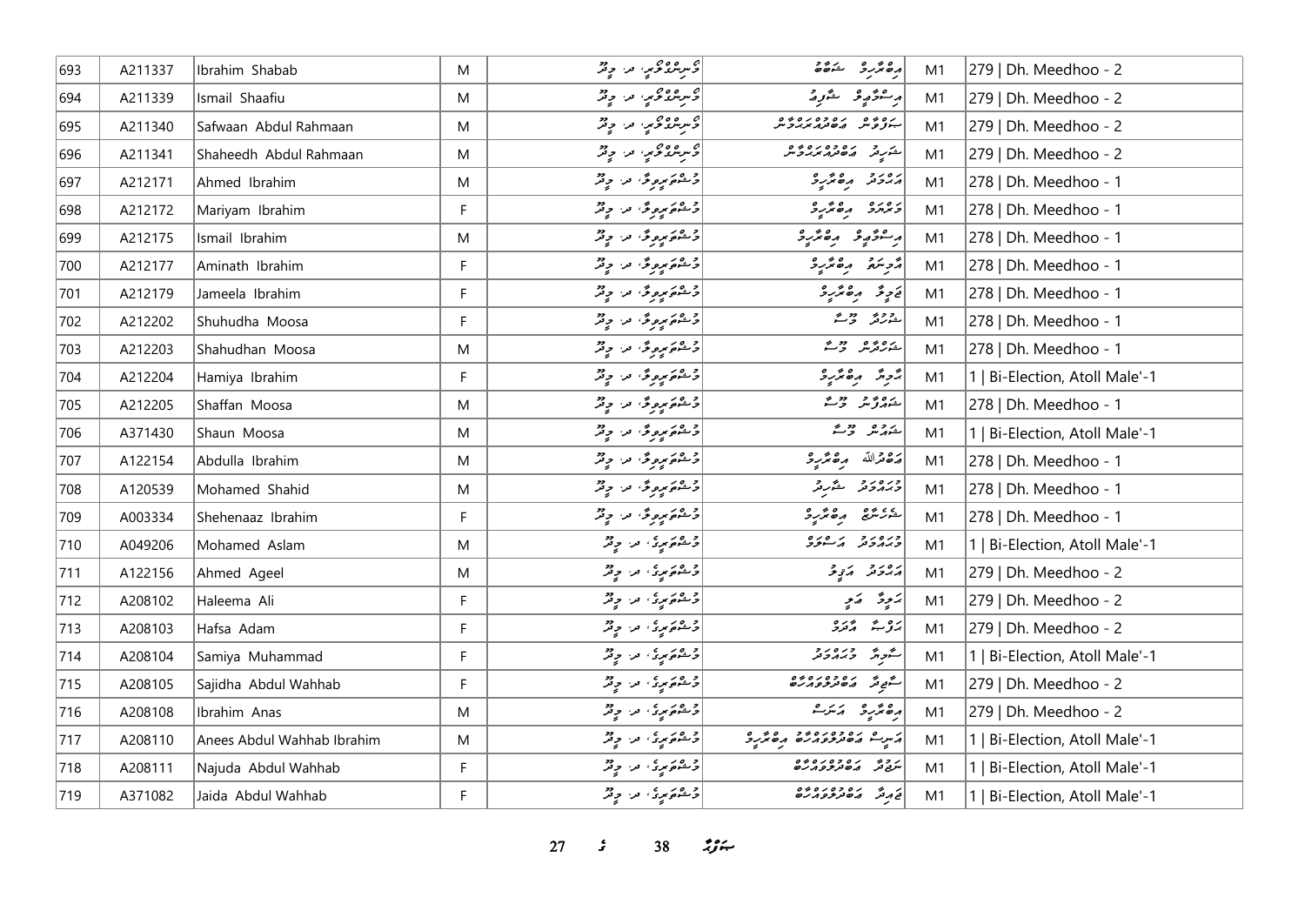| 720 | A391985 | Jaishan Latheef      | F.        |                                                                                                                                                                   | قەرىشىش خېرىۋ           | M1 | 1   Bi-Election, Atoll Male'-1 |
|-----|---------|----------------------|-----------|-------------------------------------------------------------------------------------------------------------------------------------------------------------------|-------------------------|----|--------------------------------|
| 721 | A210149 | Fathimath Ahmed      | F         | $\left  \begin{array}{cc} \mathbf{r} & \mathbf{r} & \mathbf{r} \ \mathbf{r} & \mathbf{r} & \mathbf{r} \ \mathbf{r} & \mathbf{r} & \mathbf{r} \end{array} \right $ | د پره پره پرو           | M1 | 279   Dh. Meedhoo - 2          |
| 722 | A210150 | Mariyam Hassan       | F         | مَرَسْمَ مِرْسِرٌ ، مَنْ حِرْمٌرٌ                                                                                                                                 | د مره بر سکر            | M1 | 279   Dh. Meedhoo - 2          |
| 723 | A210151 | Aminath Hassan       | F         | مرک مریزی اور او پر                                                                                                                                               | دوسَع برَسَسٌ           | M1 | 279   Dh. Meedhoo - 2          |
| 724 | A210152 | Khadeeja Adam        | F.        | مَرَسْمَ مِرْمَدٌ، مَن حِرْمٌرٌ                                                                                                                                   | زَمِرِيحَ    دُمَرَدُ   | M1 | 1   Bi-Election, Atoll Male'-1 |
| 725 | A210161 | Jazlan Abdul Latheef | M         | مرک مریزی اور او فر                                                                                                                                               | د وي مره وه د و         | M1 | 1   Bi-Election, Atoll Male'-1 |
| 726 | A111716 | Muaz Adam            | M         | مَرَكْمَ مِرْمَرْدَ ) مَنْ حَرِيْرٌ                                                                                                                               | و د وره<br>د مگر مگرد   | M1 | 279   Dh. Meedhoo - 2          |
| 727 | A208052 | Fathimath Nasra      | F         | شرگز کریمو گرد دیگر                                                                                                                                               | رُّمِودَة سَرَ- رُ      | M1 | 278   Dh. Meedhoo - 1          |
| 728 | A208056 | Mohamed Zaki         | M         | شرگز کریمو گرد دیگر                                                                                                                                               | ورەروبى                 | M1 | 278   Dh. Meedhoo - 1          |
| 729 | A208057 | Hussain Zakee        | M         | شرگز کریمو گرد دیگر                                                                                                                                               | چرسٹىرىش ئىمىر          | M1 | 278   Dh. Meedhoo - 1          |
| 730 | A038694 | Hawwa Moosa          | F.        | سریم، حر، حرقته                                                                                                                                                   | پره په پېښته            | M1 | 278   Dh. Meedhoo - 1          |
| 731 | A100338 | Aminath Saanee       | F         | سرچر، مر، حرقتر                                                                                                                                                   | أأزجر سنتعجز فأوسي      | M1 | 278   Dh. Meedhoo - 1          |
| 732 | A122147 | Ali Fahumee          | M         | سرچر، مر، حرقتر                                                                                                                                                   | ړې زرې                  | M1 | 278   Dh. Meedhoo - 1          |
| 733 | A211009 | Aneesa Ali           | F         | سرچر، مر، حرقتر                                                                                                                                                   | پرسرے پرمج              | M1 | 278   Dh. Meedhoo - 1          |
| 734 | A211014 | Hussain Fahmee       | M         | سرچي مرا چوټش                                                                                                                                                     | پرستهر شر ترژحي         | M1 | 278   Dh. Meedhoo - 1          |
| 735 | A211021 | Mohamed Fahmee       | M         | سرچر، مر، حرقته                                                                                                                                                   | ورەر د ترز <sub>ى</sub> | M1 | 278   Dh. Meedhoo - 1          |
| 736 | A211037 | Abdulla Fahmee       | M         | سرچر، مر، حرقتر                                                                                                                                                   | پرې تر الله نورمړ       | M1 | 278   Dh. Meedhoo - 1          |
| 737 | A100114 | Hussain Afzal        | M         | سرعد الله الله من المحيض                                                                                                                                          | چەسىر سىر ئەركىتى       | M1 | 278   Dh. Meedhoo - 1          |
| 738 | A100115 | Mohamed Faizal       | M         | سرعكر، من حيثر                                                                                                                                                    | ورەرو زېرىنى            | M1 | 278   Dh. Meedhoo - 1          |
| 739 | A027570 | Ibrahim Ali          | M         | سرعاريا المراج فير                                                                                                                                                | د ۱۳۵ ق.م.م.            | M1 | 278   Dh. Meedhoo - 1          |
| 740 | A035269 | Waheeda Ali          | F         | بر و و ر ۱۶۵ وي.<br>سرگرمري سوتربري او او توگر                                                                                                                    | وَرِيْدَ - رَمِي        | M1 | 279   Dh. Meedhoo - 2          |
| 741 | A044802 | Abdulla Fahumee      | M         | بر و و ر ۵ په و د .<br>سرد تریزی سوترنزی . تر . چ تر                                                                                                              | پرځ قرالله تر تر په     | M1 | 279   Dh. Meedhoo - 2          |
| 742 | A122152 | Abdul Azeez Ibrahim  | M         | بر و ور ۶۵ وه و به دو.                                                                                                                                            | دەدەرىپى مەھكرد         | M1 | 1   Bi-Election, Atoll Male'-1 |
| 743 | A113587 | Hussain Fahumee      | ${\sf M}$ | د د و د ه د و ،<br>سرد د برو سود برو . د ا و د                                                                                                                    | پرستهر شرکت تورخ په     | M1 | 279   Dh. Meedhoo - 2          |
| 744 | A112610 | Ali Fahmee           | M         | ر و ور ه پووه<br>سرفربری سه فرمری افزار فر                                                                                                                        | ړی ترژی                 | M1 | 279   Dh. Meedhoo - 2          |
| 745 | A210395 | Zakiyya Ibrahim      | F         | بر و و ر ه په و په د سر و د و تر<br>سرپرتر پرې سوتر نړۍ او د او تر                                                                                                | كالمروش وكالحريرة       | M1 | 1   Bi-Election, Atoll Male'-1 |
| 746 | A210396 | Aminath Zahiyya      | F.        | ر و و ر ه مو و م<br>سرد تریزی سوتر تری می افراد                                                                                                                   | أروبتم تمريم            | M1 | 1   Bi-Election, Atoll Male'-1 |

**28** *s* **38** *n***<sub>3</sub>** *n*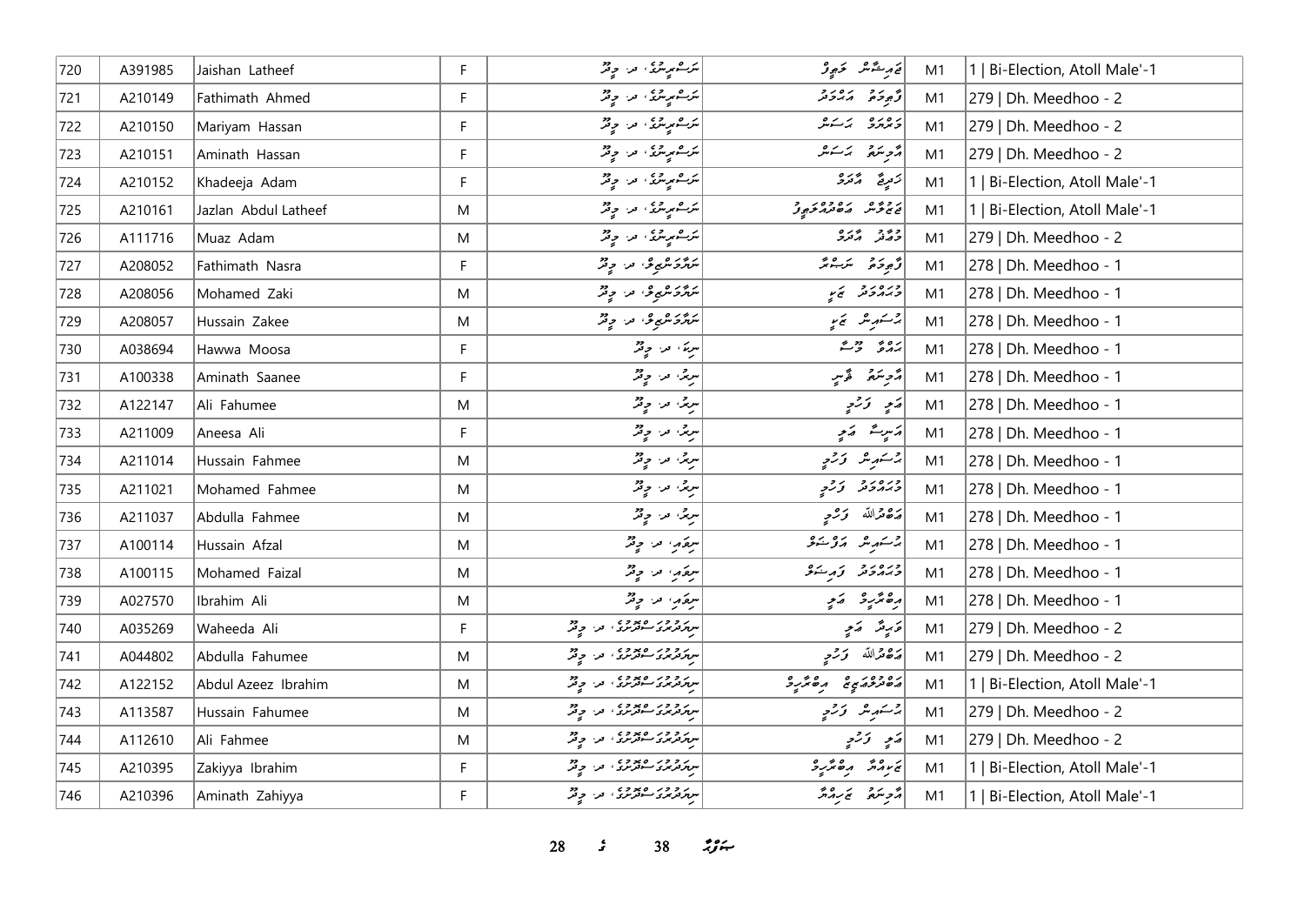| 747 | A210397 | Mohamed Fahumee       | M  | سرو و در صوبری اور اور                                         | ورەرو ژروپ                                    | M1 | 1   Bi-Election, Atoll Male'-1 |
|-----|---------|-----------------------|----|----------------------------------------------------------------|-----------------------------------------------|----|--------------------------------|
| 748 | A210398 | Ahmed Salaam          | M  | ر و و ر ۵ په و د .<br>سربرتربری سوترنزی ، تر . چ تر            | دەرو سەۋە                                     | M1 | 279   Dh. Meedhoo - 2          |
| 749 | A210399 | Aishath Sana          | F. | سر و و ر ۱۶ و و د<br>سرد ترمری سوتر ری افزار می توفر           | أقدم شمش سنعش                                 | M1 | 1   Bi-Election, Atoll Male'-1 |
| 750 | A210401 | Hassan Fahumee        | M  | پر و و ر ۱۶۵ و ،<br>  پیرترپری ساتربری ، تر ، چ <sup>و</sup> ر | پرستانئر - تورجي                              | M1 | 279   Dh. Meedhoo - 2          |
| 751 | A210402 | Aminath Sinaa         | F  | پروژر ۶۶ وي.<br>  پروژنرۍ سافرنزۍ او او فر                     | رژح سویٹر                                     | M1 | 1   Bi-Election, Atoll Male'-1 |
| 752 | A351455 | Mohamed Salaf Ibrahim | M  | د د و د ر ه پرو د .<br>  سرگرفترین سوتر برد . او د . د چند     | دره در دره ره پرو                             | M1 | 1   Bi-Election, Atoll Male'-1 |
| 753 | A293692 | Shaibaan Hameedh      | M  | دوبره ی من وفر                                                 | شهرەً شەر ئەر تە                              | M1 | 279   Dh. Meedhoo - 2          |
| 754 | A210731 | Khadeeja Moosa        | F  | ככמי שני קיב                                                   | زَمِرِةٌ رُّرْتٌ                              | M1 | 279   Dh. Meedhoo - 2          |
| 755 | A210732 | Zaidh Ali             | M  | دومودی من وقر                                                  | تی مرمو په مرمو                               | M1 | 279   Dh. Meedhoo - 2          |
| 756 | A210733 | Hisaan Hameed         | M  | מאבי זי קיל                                                    | برسمائل الكابياتي                             | M1 | 279   Dh. Meedhoo - 2          |
| 757 | A210734 | Zahwaan Abdul Hameed  | M  | دويده د په دور<br>  سربر بر د په د چگر                         | د و و م د ه و و د د و                         | M1 | 279   Dh. Meedhoo - 2          |
| 758 | A210735 | Sharwaan Abdul Hameed | M  | מאבי זה הר<br>  יי <i>נא יו</i> צ' נקי קינק                    | د دوه د ده ده د د<br>شمروش مان در د           | M1 | 279   Dh. Meedhoo - 2          |
| 759 | A049461 | Aminath Moosa         | F. | במיני מי פית                                                   | د پر پر دیگر                                  | M1 | 279   Dh. Meedhoo - 2          |
| 760 | A211984 | Aishath Ibrahim       | F  | شرنگرسره و ته در موقد                                          | أقرم فقوم وهقرو                               | M1 | 279   Dh. Meedhoo - 2          |
| 761 | A211985 | Jameela Ismail        | F. | شرنگرسر پر پر پر پر پر پر ان                                   | ئەچ ئەرسىتى ئەچ                               | M1 | 279   Dh. Meedhoo - 2          |
| 762 | A211987 | Hassan Ismail         | M  | شرنگرسره یک در موفتر                                           | يَاسَسْ مِنْ مِنْ تَقْرِيبُو                  | M1 | 1   Bi-Election, Atoll Male'-1 |
| 763 | A211988 | Ali Ismail            | M  | شرمگسرمونژ، مرا چ <sup>و</sup> ر                               | ړی پر شو په د                                 | M1 | 279   Dh. Meedhoo - 2          |
| 764 | A211989 | Aminath Ziyaadha      | F. | شرنگسره یک مرا چیل                                             | تەجەنىدۇ سى ترىتر                             | M1 | 1   Bi-Election, Atoll Male'-1 |
| 765 | A211791 | Ahmed Mohamed         | M  | دوبره ی و در دولتر                                             | גפני כנסני                                    | M1 | 279   Dh. Meedhoo - 2          |
| 766 | A073802 | Abdul Rasheed Ali     | M  | دوره ، در وقر                                                  | دەۋە ئەسىرى كەي                               | M1 | 279   Dh. Meedhoo - 2          |
| 767 | A211031 | Shiyaah Rasheed       | M  | دوره در ود                                                     | شورگرج محرشوقر                                | M1 | 279   Dh. Meedhoo - 2          |
| 768 | A211033 | Ruhusha Abdul Rasheed | F  | دوره ده در ایروز                                               | و و دی ده وه د سوتر<br>در شکس مان تورد مرشوتر | M1 | 279   Dh. Meedhoo - 2          |
| 769 | A069691 | Abdul Latheef Mohamed | M  | مردم من وفر                                                    | د ۵ د ۵ د ۶ د ۲ د ۶ د و                       | M1 | 278   Dh. Meedhoo - 1          |
| 770 | A122163 | Asiya Latheef         | F  | شهرس من جينر                                                   | دُ سِيرٌ ۔ حَيِيوْ                            | M1 | 278   Dh. Meedhoo - 1          |
| 771 | A212439 | Aneesa Ali            | F. | شھرین من جي تھ                                                 | ړېږے پړې                                      | M1 | 1   Bi-Election, Atoll Male'-1 |
| 772 | A212440 | Mohamed Latheef       | M  | شهر سر وقر                                                     | ورەرو ئەرە                                    | M1 | 278   Dh. Meedhoo - 1          |
| 773 | A212442 | Anifa Abdul Latheef   | F. | شهر سر وقر                                                     | مسردٌ مقدم معروضٍ                             | M1 | 278   Dh. Meedhoo - 1          |

**29** *s* 38 *ij***<sub>x</sub>**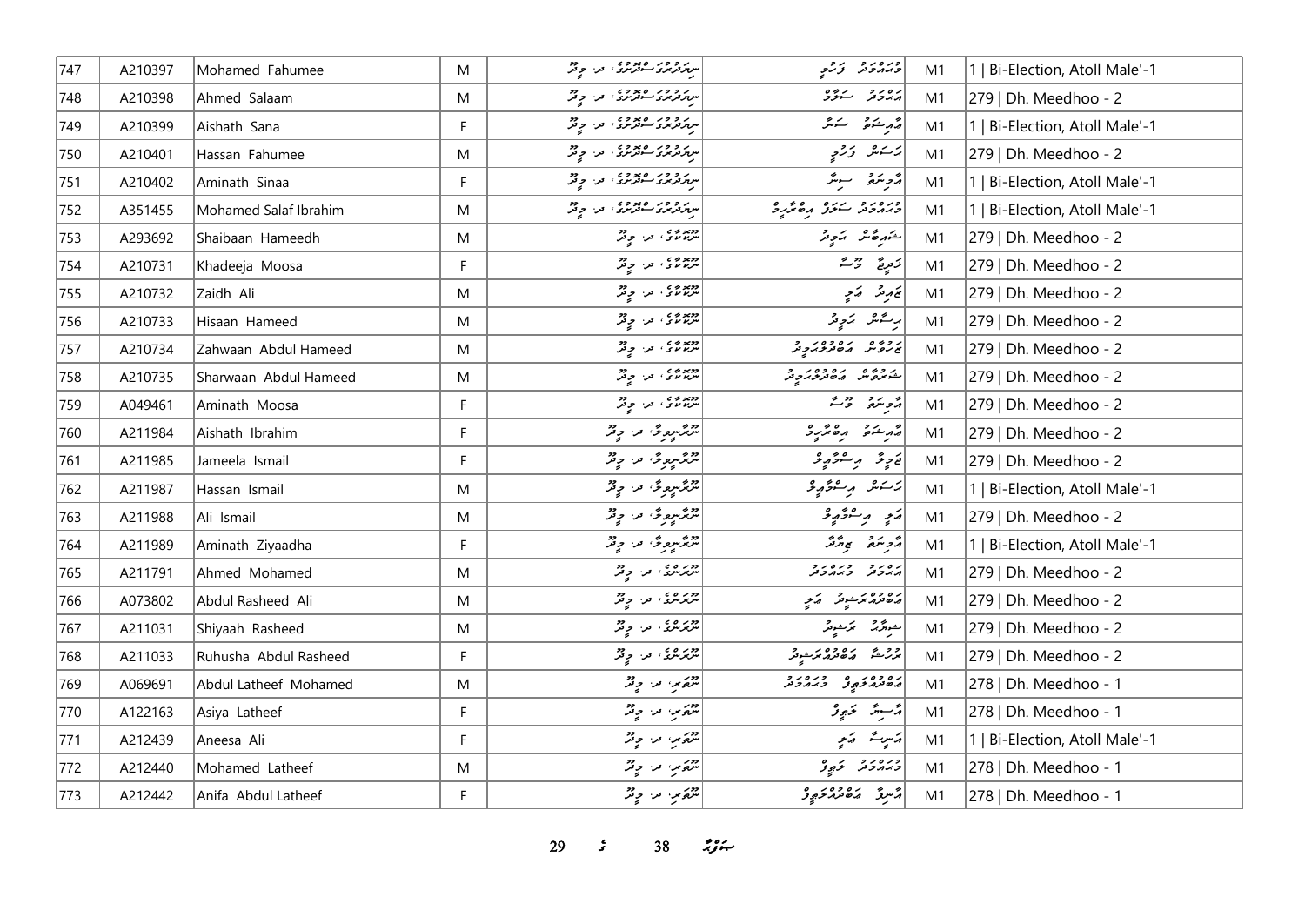| 774 | A293417 | Anis Latheef           | M            | ترکوبر، مرا چ <sup>و</sup> ر          | پرسرے کی تحریفی                                | M1 | 278   Dh. Meedhoo - 1          |
|-----|---------|------------------------|--------------|---------------------------------------|------------------------------------------------|----|--------------------------------|
| 775 | A137798 | Ahmed Riza             | M            | مر <sub>م</sub> وم من ج <sup>ود</sup> | رەر تە بوت                                     | M1 | 1   Bi-Election, Atoll Male'-1 |
| 776 | A137799 | Fareeda Ali            | F            | شموعی من حقر                          | ۇ پر ئە كەيچ                                   | M1 | 1   Bi-Election, Atoll Male'-1 |
| 777 | A121643 | Mohamed Riza           | M            | شموعی مراحٍ قرّ                       | ورورو پرگ                                      | M1 | 279   Dh. Meedhoo - 2          |
| 778 | A120778 | Ibrahim Ismail         | M            | مروغی، من وقر                         | أرەندىر ئەر ئەۋربۇ                             | M1 | 279   Dh. Meedhoo - 2          |
| 779 | A208066 | Abdul Rahman Ismail    | M            | مروغ، من وقر                          | رە دەرە دە ھەرە ئور                            | M1 | 279   Dh. Meedhoo - 2          |
| 780 | A208067 | Ismail Shareef         | M            | شموځۍ من چ <sup>و</sup> ر             | پرسەۋەر ئەسىمىتى ئى                            | M1 | 279   Dh. Meedhoo - 2          |
| 781 | A208068 | Mariyam Ibrahim        | $\mathsf{F}$ | مروغی، من وقر                         | ومهرد مقتررة                                   | M1 | 279   Dh. Meedhoo - 2          |
| 782 | A208069 | Abdulla Ibrahim        | M            | شروع، من ج <sup>و</sup> ر             | لَّهُ صَدَّاللَّهُ مِنصَمَّرِ وَ               | M1 | 279   Dh. Meedhoo - 2          |
| 783 | A208070 | Aishath Badhoora       | F            | شموځۍ مرح وتر                         | د در دور<br>  د د شوه ه توبر                   | M1 | 279   Dh. Meedhoo - 2          |
| 784 | A208071 | Aminath Ameena         | F            | شرورځی، مر، چ <sup>ور</sup>           | مزهر مراه مراه مراه مراه مراه                  | M1 | 279   Dh. Meedhoo - 2          |
| 785 | A208077 | Fathimath Mohamed      | F            | مروغۍ من چ <sup>و</sup> ر             | أو رو ورەرو                                    | M1 | 279   Dh. Meedhoo - 2          |
| 786 | A208078 | Mohamed Hamdhan        | M            | شرع تریم من جرفتر                     | ورەرو رەپرە<br>جەمەدىر بەۋىرس                  | M1 | 279   Dh. Meedhoo - 2          |
| 787 | A208087 | Adhula Ibrahim         | F            | شموځۍ مرح وتر                         | روی ره ټرېږی                                   | M1 | 279   Dh. Meedhoo - 2          |
| 788 | A208099 | Amaan Mohamed          | M            | شروعی، مر، چ <sup>و</sup> ر           | أروه وره رو                                    | M1 | 279   Dh. Meedhoo - 2          |
| 789 | A212748 | Yamaan Mohamed         | M            | شموځۍ مرح وتر                         | נים בנסנב                                      | M1 | 279   Dh. Meedhoo - 2          |
| 790 | A212347 | Hafeeza Mohamed        | F            | په موسی مراح محمد                     | رَ پِیْ دِرور د                                | M1 | 278   Dh. Meedhoo - 1          |
| 791 | A212373 | Mohamed Shareef        | M            | په وکړي او د د د په                   | ورەرو شەرو                                     | M1 | 278   Dh. Meedhoo - 1          |
| 792 | A212375 | Ibrahim Shareef        | M            | په وکړي او د د د په                   | رەپرىرو شېرز                                   | M1 | 1   Bi-Election, Atoll Male'-1 |
| 793 | A212376 | Risha Shareef          | $\mathsf F$  | أثار وكان من حرفته                    | أُمْرِيشٌ الشَّامِرِيُّ                        | M1 | 278   Dh. Meedhoo - 1          |
| 794 | A342983 | Hussain Shaihaan Ahmed | M            | مروغه من وقر                          | پر سَمرِ هُر مِرْ هُمْ مَدَه رَ مِر مِر وَ مَد | M1 | 278   Dh. Meedhoo - 1          |
| 795 | A122149 | Ismail Shareef         | M            | أثار حكم من حي قر                     | برسىۋېر ئىستېرقى                               | M1 | 278   Dh. Meedhoo - 1          |
| 796 | A111233 | Sharmeela Shareef      | F            | په وکړي او د وقر                      | شەنزەپ ئى شەنبور                               | M1 | 278   Dh. Meedhoo - 1          |
| 797 | A111927 | Ali Shareef            | M            | په وکړي او د او فر                    | رَمِ شَمِرِرْ                                  | M1 | 278   Dh. Meedhoo - 1          |
| 798 | A208738 | Abdulla Shareef        | M            | په وکړي او د او فر                    | پره ترالله څومړنر                              | M1 | 278   Dh. Meedhoo - 1          |
| 799 | A105924 | Maimoona Ali           | F            | وَسِرِے، مار چِنْزُ                   | دَرِدْشَ ړَیْ                                  | M1 | 1   Bi-Election, Atoll Male'-1 |
| 800 | A112696 | Ahmed Mohamed          | M            | پی سرے، اور اور پی                    | גפני כנסני                                     | M1 | 278   Dh. Meedhoo - 1          |

**30** *s* **38** *n***<sub>s</sub> <b>***n*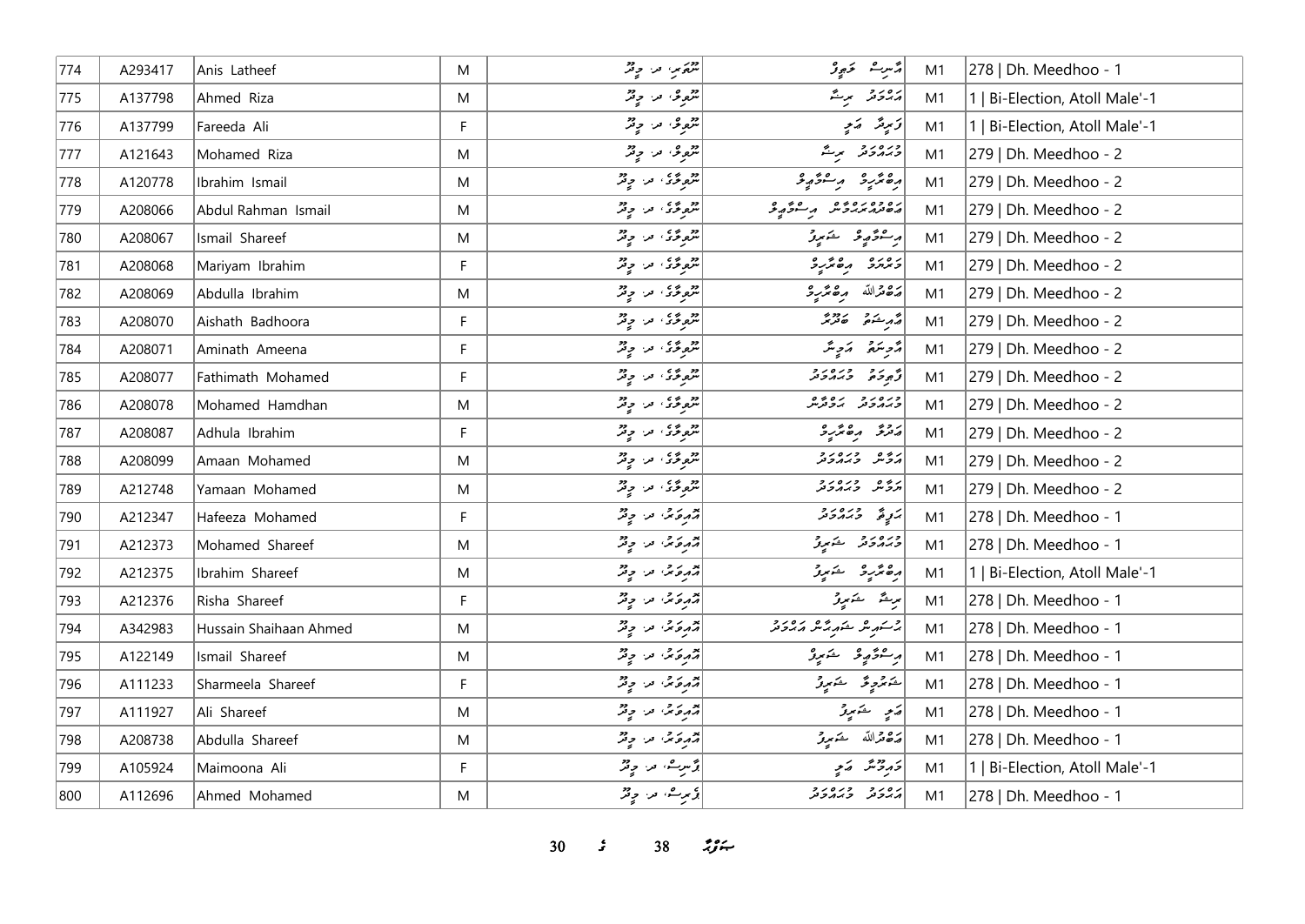| 801 | A113092 | Mohamed Nadheem        | M  | ویرے، مراح قر                           | ورەرو شەرە                                                      | M1 | 278   Dh. Meedhoo - 1          |
|-----|---------|------------------------|----|-----------------------------------------|-----------------------------------------------------------------|----|--------------------------------|
| 802 | A060110 | Ibrahim Ahmed          | M  | درگ مرا وقر                             | مەھرىرى مەددىر                                                  | M1 | 278   Dh. Meedhoo - 1          |
| 803 | A039261 | Moosa Ahmed            | M  | د سره، مرا دور                          | دی پرور د                                                       | M1 | 278   Dh. Meedhoo - 1          |
| 804 | A165328 | Aishath Shizna Rasheed | F. | پی سرے، اور اور تقری                    | ا<br>در کشور شویم مگر مرکبونر<br>مر                             | M1 | 278   Dh. Meedhoo - 1          |
| 805 | A292828 | Maha Moosa             | F  | ڈیرے، مراحٍ قرّ                         | ىر ھەت                                                          | M1 | 1   Bi-Election, Atoll Male'-1 |
| 806 | A211872 | Mariyam Ahmed          | F  | د سره، مرا وقر                          | נסנס נסנד                                                       | M1 | 278   Dh. Meedhoo - 1          |
| 807 | A211877 | Liusa Ahmed            | F  | پی سے اور اور تھا<br>  پی سی سی اور تھا | جەرئە كەردىتى                                                   | M1 | 1   Bi-Election, Atoll Male'-1 |
| 808 | A211878 | Mohamed Shujau         | M  | أو برے، مرا وقر                         | وره رو د ووو<br><i>وبر دو</i> تر شوقے پر                        | M1 | 278   Dh. Meedhoo - 1          |
| 809 | A211880 | Aminath Sajna          | F. | پۇ بورىق مەر بەيتر                      | ترجه سنقریب                                                     | M1 | 1   Bi-Election, Atoll Male'-1 |
| 810 | A211884 | Abdulla Shujau         | M  | پۇسى مەر چەش                            | رە قراللە ھەقەر                                                 | M1 | 1   Bi-Election, Atoll Male'-1 |
| 811 | A211888 | Fathimath Shifaza      | F. | دُبرِے، مرحوِثرٌ                        | ژُهِ دَهُ شَرُرٌ مَحْ                                           | M1 | 1   Bi-Election, Atoll Male'-1 |
| 812 | A211890 | Ahmed Naffaz           | M  | د سره، مرا وقر                          | ره رو ده وو<br>مەر ئىسمى ئىر                                    | M1 | 278   Dh. Meedhoo - 1          |
| 813 | A211891 | Nashfa Moosa           | F  | ڈیرے، مراحٍ قرّ                         | لتركيش وحرائش                                                   | M1 | 278   Dh. Meedhoo - 1          |
| 814 | A211893 | Hussain Shujau         | M  | ڈیرے، مراح قر                           | جر سکھر سے مقبر جاتا ہے۔<br>مریکس سے مقبر کا مقبر کے مقبر اور ا | M1 | 278   Dh. Meedhoo - 1          |
| 815 | A211895 | Aflah Moosa            | M  | وَمِرِتْ، مَنْ وِقْرُ                   | رە دى تەر                                                       | M1 | 278   Dh. Meedhoo - 1          |
| 816 | A211896 | Afaa Moosa             | F. | أو مرث، من وقرّ                         | رو دون                                                          | M1 | 1   Bi-Election, Atoll Male'-1 |
| 817 | A293680 | Zaina Zahir            | F  | دېمېرىر تىگە ئىزا چەتر                  | ئەربىگە ئىچ سىرىگە                                              | M1 | 1   Bi-Election, Atoll Male'-1 |
| 818 | A212443 | Mohamed Zahir          | M  | دېمو پر تر شه او د تر د                 | ورورو ور                                                        | M1 | 278   Dh. Meedhoo - 1          |
| 819 | A212444 | Aneesa Abdul Raheem    | F. | پۇسىي ئەرمىق، مەر جەنئى                 | دست مەمدىرە                                                     | M1 | 278   Dh. Meedhoo - 1          |
| 820 | A212445 | Aminath Zahira         | F. | دېمې تر تر شه د د چند                   | أزويتم تمريز                                                    | M1 | 278   Dh. Meedhoo - 1          |
| 821 | A212446 | Fathimath Zahira       | F  | دېموړ ته ته د د چم                      | وَجوحَهُ بِمَ سِنَّرَ                                           | M1 | 278   Dh. Meedhoo - 1          |
| 822 | A212447 | Ali Zahir              | M  | دې عرمان سا د د کلي                     | رَمِي تَحْرِيرُ                                                 | M1 | 278   Dh. Meedhoo - 1          |
| 823 | A212469 | Abdulla Zahir          | M  | دېمو ترورے، مراح قر                     | لرة قرالله عج سِ سمّر                                           | M1 | 1   Bi-Election, Atoll Male'-1 |
| 824 | A212471 | Ibrahim Zahir          | M  | دېموېز مړينه تر ويز                     | أرەممەر ئەسمى                                                   | M1 | 278   Dh. Meedhoo - 1          |
| 825 | A212473 | Ismail Zahir           | M  | دېموېزېر شه ور د چونز                   | أره شو په په پنج ريز                                            | M1 | 1   Bi-Election, Atoll Male'-1 |
| 826 | A212475 | Adam Zahir             | M  | دېمو ترورے، مراح قر                     | پر پر پر پر                                                     | M1 | 1   Bi-Election, Atoll Male'-1 |
| 827 | A212476 | Hussain Zahir          | M  | ژیمپر تر ژیم اس چیز                     | يرسكريش الجرير                                                  | M1 | 278   Dh. Meedhoo - 1          |

*31 s* 38 *if*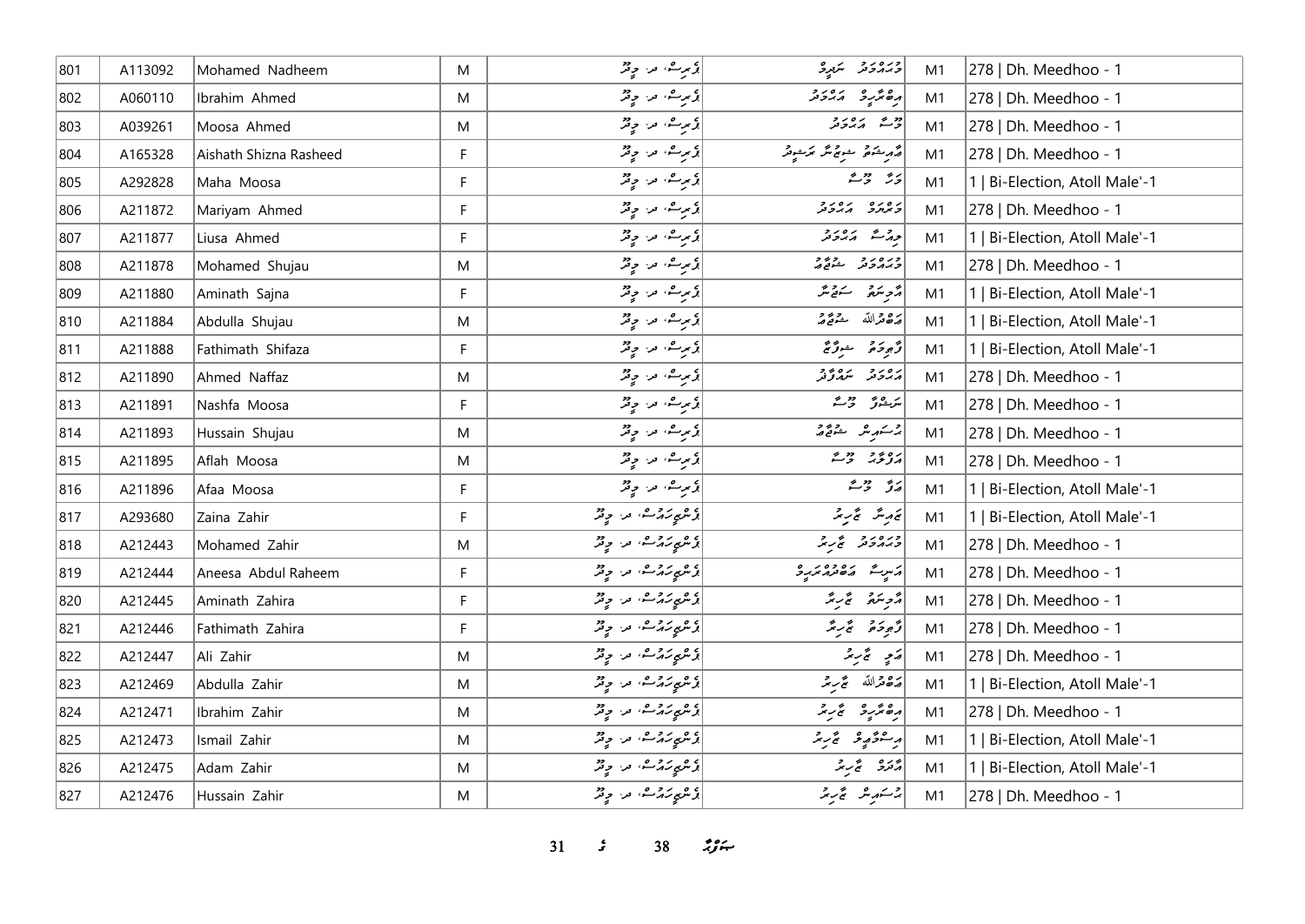| 828 | A122153 | Ahmed Zahir         | M           | دېموړ ښه ته د ديگر                   | أرور ويحرقه                                      | M1 | 1   Bi-Election, Atoll Male'-1 |
|-----|---------|---------------------|-------------|--------------------------------------|--------------------------------------------------|----|--------------------------------|
| 829 | A114498 | Saadha Adam         | $\mathsf F$ | ده د ده وه در در د                   | سەرگە ئەترە                                      | M1 | 279   Dh. Meedhoo - 2          |
| 830 | A114499 | Mohamed Adam        | M           | پره په دې<br>  پر پروترۍ تر د د د کل | ورەر د درە                                       | M1 | 279   Dh. Meedhoo - 2          |
| 831 | A094945 | Faruhad Adam        | M           | پره د ده ده په در کلی                | و و و و د و و                                    | M1 | 279   Dh. Meedhoo - 2          |
| 832 | A208188 | Ahmed Adam          | M           | ره ، و ،<br>  برنزوتری ، تر ، و تر   | برەر د پرە                                       | M1 | 279   Dh. Meedhoo - 2          |
| 833 | A208179 | Zulaikha Ismail     | $\mathsf F$ | پره د ده ده د در د                   | پرځيرنژ پرسفو پولو                               | M1 | 279   Dh. Meedhoo - 2          |
| 834 | A208182 | Sajidha Adam        | F           | پره د ده ده د چینل                   | ستمومتر مرتزرة                                   | M1 | 1   Bi-Election, Atoll Male'-1 |
| 835 | A208183 | Shahida Adam        | F           | پره د ده د د در د                    | شَرِيرٌ دُنروْ                                   | M1 | 279   Dh. Meedhoo - 2          |
| 836 | A208190 | Saaridha Adam       | F           | پر ۱۶۶۶ می در د                      | ستمبرتمر الزنزرة                                 | M1 | 279   Dh. Meedhoo - 2          |
| 837 | A075901 | Shamsunnisa Ali     | F           | بربرځوي مرا چ <sup>و</sup> ړ         | ده ده مرت که د                                   | M1 | 278   Dh. Meedhoo - 1          |
| 838 | A037773 | Ahmed Ibrahim       | M           | بربرهٔ موسر الله موقد                | رور و مره مرد                                    | M1 | 278   Dh. Meedhoo - 1          |
| 839 | A010431 | Shaheeda Ibrahim    | F           | بربرغرمب من حرقته                    | شَرِيرٌ رِهْ بَرْرِدْ                            | M1 | 1   Bi-Election, Atoll Male'-1 |
| 840 | A112087 | Hussain Ibrahim     | M           | بربرهٔ موسود و فر                    | جر شهر شرق مرده میگرید                           | M1 | 278   Dh. Meedhoo - 1          |
| 841 | A211584 | Mohamed Ibrahim     | M           | بربرځوي مرا چ <sup>و</sup> ړ         | ورەرو رەئرى                                      | M1 | 278   Dh. Meedhoo - 1          |
| 842 | A211969 | Latheefa Ismail     | F.          | م<br>ترځشون من <i>و</i> تر           | دَوِرٌ پر عدَّدٍ دُ                              | M1 | 278   Dh. Meedhoo - 1          |
| 843 | A211970 | Mohamed Rasheedh    | M           | پژڪسرچري س ڇاپڙ                      | ورەرو كەنبەتر                                    | M1 | 278   Dh. Meedhoo - 1          |
| 844 | A211971 | Ali Rasheed         | M           | پرځند پورې در او پر                  | رَمِي - مَرْشِيْتُرْ                             | M1 | 278   Dh. Meedhoo - 1          |
| 845 | A211972 | Ahmed Rasheed       | M           | پژڪري گري سن ۾ پي                    | پرورو - برخوش                                    | M1 | 1   Bi-Election, Atoll Male'-1 |
| 846 | A211973 | Hudhuna Abdul Azeez | F           | پژڪسرپوس په په په د                  | د ور مره ده د مر د م<br>  رندگر به محمد مرکزم مح | M1 | 278   Dh. Meedhoo - 1          |
| 847 | A211974 | Hussain Rasheed     | M           | پرڪسرپر ٿو. په په چ                  | 2سكىرىش ئىزىشونى                                 | M1 | 278   Dh. Meedhoo - 1          |
| 848 | A211975 | Aiham Abdul Azeez   | M           | ئۇڭگىرى تىر چ <sup>ە</sup> ر         | <br>  <i>مەررى مەمدىھەي</i>                      | M1 | 1   Bi-Election, Atoll Male'-1 |
| 849 | A211977 | Adhuham Abdul Azeez | M           | ئۇڭگىرى تىر چەر                      | ر وره ده وه در د                                 | M1 | 278   Dh. Meedhoo - 1          |
| 850 | A292826 | Sharufa Abdul Azeez | F           | پرځشمونځه مرا د په                   | دروو ده ده ده در ه                               | M1 | 278   Dh. Meedhoo - 1          |
| 851 | A049437 | Abdul Azeez Mohamed | M           | پرځنگريونکی، امراد او فر             | מפיכת מיט פיטריב                                 | M1 | 278   Dh. Meedhoo - 1          |
| 852 | A009643 | Siddeeq Ali         | M           | سگهرٌ، مر. وِيْرٌ                    | سور ديويج - رَمحي                                | M1 | 279   Dh. Meedhoo - 2          |
| 853 | A122160 | Aminath Maureen     | F           | ستهرش مراح وقر                       | دويندة - دومبيثر                                 | M1 | 279   Dh. Meedhoo - 2          |
| 854 | A211261 | Fathimath Saeeda    | F           | سگهڻ، سرا چينر                       | ژُهِ دَمَ شَهِيرٌ                                | M1 | 279   Dh. Meedhoo - 2          |

**32** *s* **38** *n***<sub>3</sub>***n***</sup>**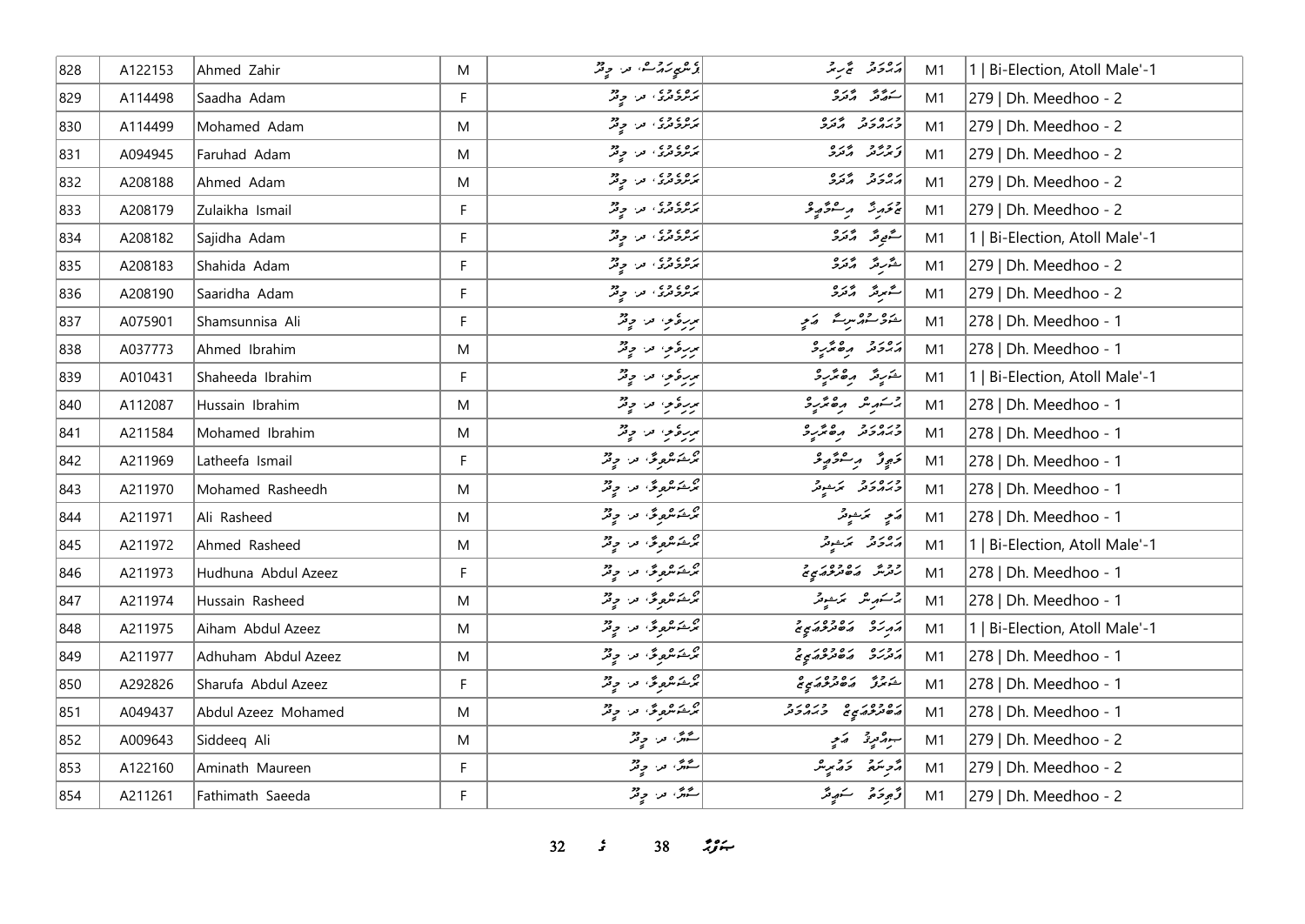| 855 | A211262 | Aishath Maureen      | F. | سگهرٌ، مر، وقرّ                | د مشهور از د مړينگر                                                                                                                                                                                                                                                                                                                                                                                      | M1 | 279   Dh. Meedhoo - 2          |
|-----|---------|----------------------|----|--------------------------------|----------------------------------------------------------------------------------------------------------------------------------------------------------------------------------------------------------------------------------------------------------------------------------------------------------------------------------------------------------------------------------------------------------|----|--------------------------------|
| 856 | A211263 | Mariyam Maureen      | F  | گیرش، مر، <sub>مو</sub> ثر     | د ۱۵ د د د پر ش                                                                                                                                                                                                                                                                                                                                                                                          | M1 | 279   Dh. Meedhoo - 2          |
| 857 | A211273 | Sofwa Maureen        | F. | سگهرٌ، من حيثر                 | بدوء دويره                                                                                                                                                                                                                                                                                                                                                                                               | M1 | 279   Dh. Meedhoo - 2          |
| 858 | A211274 | Abdulla Nazeef       | M  | سُمْهُنَّ مَنْ حِيْثَرُ        | رَصْحَرْاللَّهُ سَمَعِيقَ                                                                                                                                                                                                                                                                                                                                                                                | M1 | 279   Dh. Meedhoo - 2          |
| 859 | A292806 | Abdul Salaam Najee   | M  | سگانگر، من حيثر                | دە دەر بەۋە سىھى ئا                                                                                                                                                                                                                                                                                                                                                                                      | M1 | 279   Dh. Meedhoo - 2          |
| 860 | A411337 | Fathimath Jinaan     | F. | سگهرٌ، مرا چِنْرٌ              | دَّەدَە ئەسَّەر                                                                                                                                                                                                                                                                                                                                                                                          | M1 | 279   Dh. Meedhoo - 2          |
| 861 | A338880 | Mohamed Naahil Nasru | M  | سکهری مراح قر                  | ورەرو مەر ئەرە                                                                                                                                                                                                                                                                                                                                                                                           | M1 | 1   Bi-Election, Atoll Male'-1 |
| 862 | A210875 | Ali Zaeem            | M  | سَهرِیٌ، مرا چ <sup>و</sup> رٌ | $\begin{vmatrix} \frac{1}{2} & \frac{1}{2} & \frac{1}{2} & \frac{1}{2} & \frac{1}{2} & \frac{1}{2} & \frac{1}{2} & \frac{1}{2} & \frac{1}{2} & \frac{1}{2} & \frac{1}{2} & \frac{1}{2} & \frac{1}{2} & \frac{1}{2} & \frac{1}{2} & \frac{1}{2} & \frac{1}{2} & \frac{1}{2} & \frac{1}{2} & \frac{1}{2} & \frac{1}{2} & \frac{1}{2} & \frac{1}{2} & \frac{1}{2} & \frac{1}{2} & \frac{1}{2} & \frac{1}{2$ | M1 | 1   Bi-Election, Atoll Male'-1 |
| 863 | A210866 | Mohamed Nisham       | M  | سَهرِیٌ، من حِیثرٌ             | ورەرو سرشگ                                                                                                                                                                                                                                                                                                                                                                                               | M1 | 279   Dh. Meedhoo - 2          |
| 864 | A210867 | Imran Ibrahim        | M  | سَهرِیٌ مراحٍ قرّ              | أرومرس رەمرىر                                                                                                                                                                                                                                                                                                                                                                                            | M1 | 1   Bi-Election, Atoll Male'-1 |
| 865 | A210870 | Ahmed Azeem          | M  | سکهرگی، مرا چینگر              | د د د د پړ و                                                                                                                                                                                                                                                                                                                                                                                             | M1 | 1   Bi-Election, Atoll Male'-1 |
| 866 | A210873 | Fathimath Nasiha     | F  | سکهری مراح قر                  | د پوځو گرسوړ                                                                                                                                                                                                                                                                                                                                                                                             | M1 | 1   Bi-Election, Atoll Male'-1 |
| 867 | A125505 | Nasru Ibrahim        | M  | سکهری، مر، چ <sup>و</sup> ر    | يره بر مره پر پر                                                                                                                                                                                                                                                                                                                                                                                         | M1 | 1   Bi-Election, Atoll Male'-1 |
| 868 | A114532 | Aminath Nasiha       | F  | شهری من وفر                    | أروبتكم التمسير                                                                                                                                                                                                                                                                                                                                                                                          | M1 | 1   Bi-Election, Atoll Male'-1 |
| 869 | A099164 | Haseena Ahmed        | F  | سَهریٌ، من وِفِرٌ              | ئەسپىتى ئەمرەتىر                                                                                                                                                                                                                                                                                                                                                                                         | M1 | 279   Dh. Meedhoo - 2          |
| 870 | A122142 | Khalid Ali           | M  | سوڪوي من وفر                   | رَّحِيدٌ سَمِي                                                                                                                                                                                                                                                                                                                                                                                           | M1 | 279   Dh. Meedhoo - 2          |
| 871 | A339301 | Rafaah Khalid        | M  | سوڪوي آھن ۾ لاڻو               | بروٌرٌ دَّرِيْرُ                                                                                                                                                                                                                                                                                                                                                                                         | M1 | 279   Dh. Meedhoo - 2          |
| 872 | A393227 | Waasiga Ismail       | F. | کمرش مر وقر                    | قَافِرَتْهُ - مِرْ - قَامِرْ قَرْ                                                                                                                                                                                                                                                                                                                                                                        | M1 | 279   Dh. Meedhoo - 2          |
| 873 | A292816 | Izmeel Naseer        | M  | ڪيرين پن ڇاپڙ                  | رچ چ عمر سرکسیوند                                                                                                                                                                                                                                                                                                                                                                                        | M1 | 279   Dh. Meedhoo - 2          |
| 874 | A210081 | Aishath Rasheeda     | F  | شمرش مراحٍ قمرٌ                | أَمَّ مِ شَهْرٍ مِنْ مِنْ مِنْ مِنْ                                                                                                                                                                                                                                                                                                                                                                      | M1 | 279   Dh. Meedhoo - 2          |
| 875 | A210086 | Waasifa Ismail       | F  | ڪمرش مرا ۾ قر                  | قرجوق ومقوقوقر                                                                                                                                                                                                                                                                                                                                                                                           | M1 | 279   Dh. Meedhoo - 2          |
| 876 | A111928 | Mohamed Thaufeeg     | M  | شَرْمِرِیْ مِنْ وِتْرُ         | دره ر د د د د د                                                                                                                                                                                                                                                                                                                                                                                          | M1 | 278   Dh. Meedhoo - 1          |
| 877 | A111694 | Mariyam Ameena       | F. | شَمْرِهِ فَلْ وَقْرٌ           | د ۱۳۶۵   مرح مگر                                                                                                                                                                                                                                                                                                                                                                                         | M1 | 278   Dh. Meedhoo - 1          |
| 878 | A126322 | Aishath Waheedha     | F  | شگېږونگه يو ويژ                | وَمَرِ شَمَعَ = وَمَرِ وَرَ                                                                                                                                                                                                                                                                                                                                                                              | M1 | 278   Dh. Meedhoo - 1          |
| 879 | A211956 | Khadeeja Mohamed     | F. | شگېږمونځه مرا وفر              | زَمِيعٌ دَيَرُورُدِ                                                                                                                                                                                                                                                                                                                                                                                      | M1 | 278   Dh. Meedhoo - 1          |
| 880 | A211958 | Salma Thaufeeg       | F  | شگوروگی، در چ <sup>و</sup> گر  | سودة المركز وج                                                                                                                                                                                                                                                                                                                                                                                           | M1 | 278   Dh. Meedhoo - 1          |
| 881 | A211961 | Aminath Ameena       | F. | شگوروگی اور اولار              | أو ديند أو المرح من                                                                                                                                                                                                                                                                                                                                                                                      | M1 | 278   Dh. Meedhoo - 1          |

**33** *s* **38** *n***<sub>y</sub>.**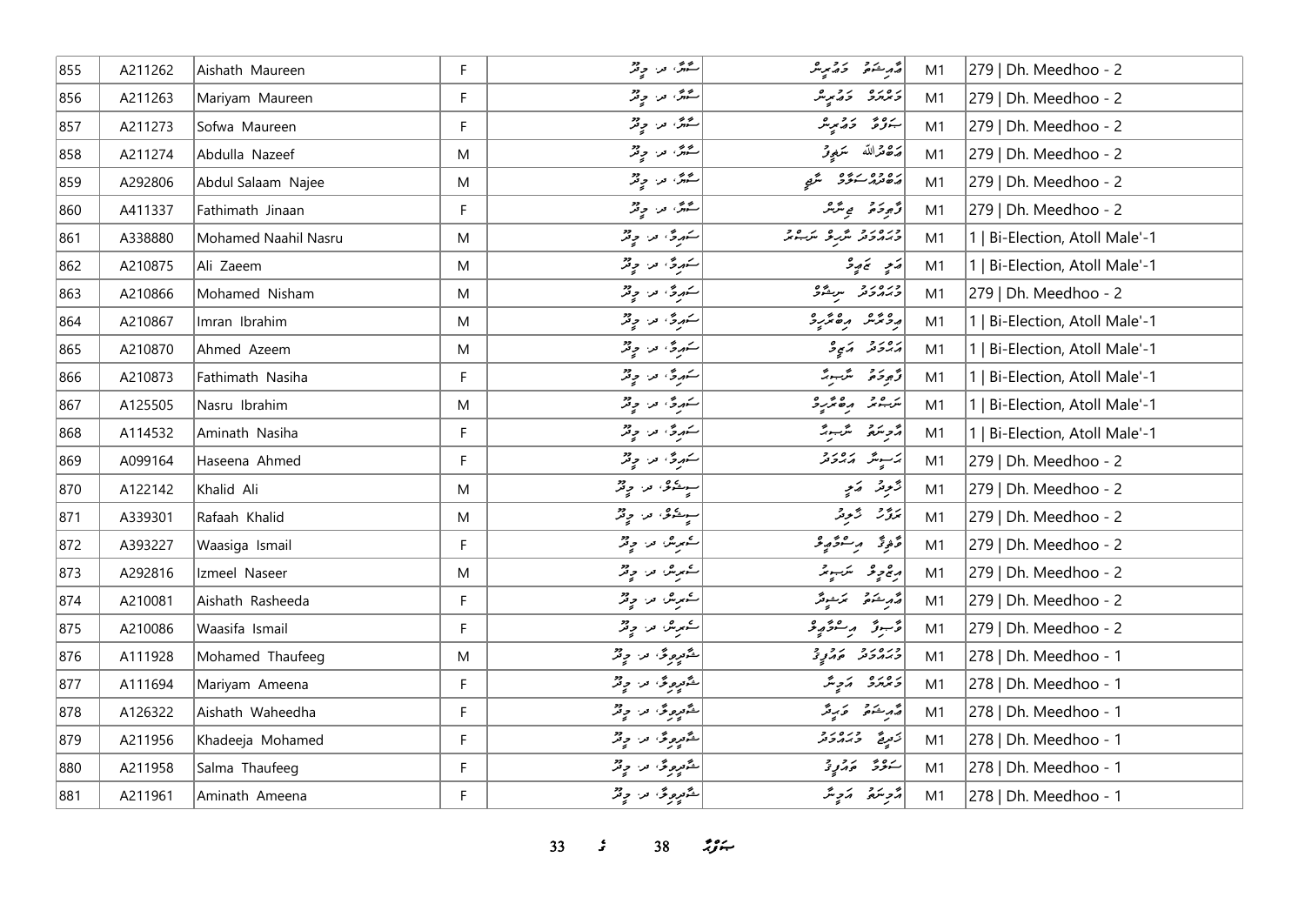| 882 | A211962 | Ibrahim Thaufeeg       | M            | شَمْعِرِهِ فَلَ * وَقَدْ      | وە ئەرە بەر ئ                     | M <sub>1</sub> | 278   Dh. Meedhoo - 1          |
|-----|---------|------------------------|--------------|-------------------------------|-----------------------------------|----------------|--------------------------------|
| 883 | A211963 | Salim Thaufeeq         | M            | شگوره که در در در             | أشووه المرواج                     | M1             | 278   Dh. Meedhoo - 1          |
| 884 | A211964 | Izza Thaufeeq          | F            | شگېږمونځه تن وېژ              | و مع مورد و                       | M1             | 1   Bi-Election, Atoll Male'-1 |
| 885 | A211965 | Saamih Abdulla         | M            | شگوروگی، اور او توگر          | أشورج وكافقرالله                  | M1             | 278   Dh. Meedhoo - 1          |
| 886 | A211966 | Azzam Ismail           | M            | شگوروگی، در چ <sup>و</sup> گر | ړه ده د عرمونو                    | M1             | 278   Dh. Meedhoo - 1          |
| 887 | A211967 | Shafa Abdulla          | F            | شگوړونگه افراد چاپگر          | شَعَرَّ صَرَّةَ مَّدَاللَّه       | M1             | 278   Dh. Meedhoo - 1          |
| 888 | A211968 | Azmee Ismail           | M            | شگوړونگی، اور او ونگر         | ماج ويستحقي                       | M1             | 1   Bi-Election, Atoll Male'-1 |
| 889 | A211438 | Fathimath Saeeda       | F            | شوه سرچ که اس در در م         | قەر ئەرقىيەتىگە                   | M1             | 278   Dh. Meedhoo - 1          |
| 890 | A211462 | Sobira Hassan          | $\mathsf F$  | شەھىكرچە ئەر چەر              | بثوثر يمكش                        | M1             | 1   Bi-Election, Atoll Male'-1 |
| 891 | A211474 | Aishath Najiha         | F            | شەھىكرچەك مەر چەش             | أَمَّهُ مِنْهُ مِنْ مَّعْتِهِ مَّ | M1             | 1   Bi-Election, Atoll Male'-1 |
| 892 | A211475 | Fathimath Naf'aa       | $\mathsf{F}$ | شەھىكرچەك مەسچىلە             | توجو تروثه                        | M1             | 1   Bi-Election, Atoll Male'-1 |
| 893 | A351211 | Mariyam Maahin Shafeeu | F            | شەھىكرچەك مەسچىلە             | و پروو و څر شريد د                | M1             | 278   Dh. Meedhoo - 1          |
| 894 | A113221 | Ahmed Najah            | M            | شوه سرد د در در در د          | دەر د سرق و                       | M1             | 1   Bi-Election, Atoll Male'-1 |
| 895 | A113562 | Aneesa Hassan          | F            | شەھىكرچەك بىن چەش             | ړَسٍتُ پَرَتَشْ                   | M1             | 278   Dh. Meedhoo - 1          |
| 896 | A113564 | Nafeesa Mohamed        | F            | شەھىكرچەك مەسچىلە             | ټريپ - د د د د د                  | M1             | 278   Dh. Meedhoo - 1          |
| 897 | A122144 | Abdul Latheef Hassan   | M            | شەھىكرچەك مەسچىلە             | دەمدە جوڭ ئەسكىل                  | M1             | 278   Dh. Meedhoo - 1          |
| 898 | A071851 | Ismail Shafeeu         | M            | شەھىكرچە ئەر چەر              | أره قيم و شرور حم                 | M1             | 278   Dh. Meedhoo - 1          |
| 899 | A293686 | Neeshan Mufeed         | F            |                               | سريشمر دويد                       | M1             | 278   Dh. Meedhoo - 1          |
| 900 | A212528 | Haleema Ali            | F            | شوژ کنهره ، افراد در          | يزوده الأمو                       | M1             | 278   Dh. Meedhoo - 1          |
| 901 | A212529 | Aboobakuru Ibrahim     | M            | شوژ کنهر پی اور در در         | 100000 000000                     | M1             | 278   Dh. Meedhoo - 1          |
| 902 | A212530 | Yasir Ali              | M            | خورٌ سَمرٍ؟ ، من حِ قرِّ      | پژسېټر پرېږ                       | M1             | 278   Dh. Meedhoo - 1          |
| 903 | A212531 | Fathimath Shifana      | F            | شوژ ڪار ۽ اورا اور دو         | ژُهِ دَهُ شِرُرٌ مَّرُ            | M1             | 278   Dh. Meedhoo - 1          |
| 904 | A212532 | Ahmed Shifau           | M            | شوژ کنهر پی اور اور در        | دەرو ھۆكە                         | M1             | 278   Dh. Meedhoo - 1          |
| 905 | A212533 | Ibrahim Shifau         | M            | شوژ کنهر پی او در در تر       | رە ئرىر ئىرز                      | M1             | 278   Dh. Meedhoo - 1          |
| 906 | A212534 | Mohamed Shifau         | M            | شوژ کنهر پی اور در در         | ورەر دېگرو                        | M1             | 278   Dh. Meedhoo - 1          |
| 907 | A212535 | Hussain Shifau         | M            | شوژ کنهر پی اور او پیش        | بر سے مرگز شوگر کے                | M1             | 278   Dh. Meedhoo - 1          |
| 908 | A215350 | Fathimath Asna         | F            | دور و ، اور دو                | قهوخو منه شر                      | M1             | 1   Bi-Election, Atoll Male'-1 |

**34** *s* 38 *i***<sub>S</sub>** $\approx$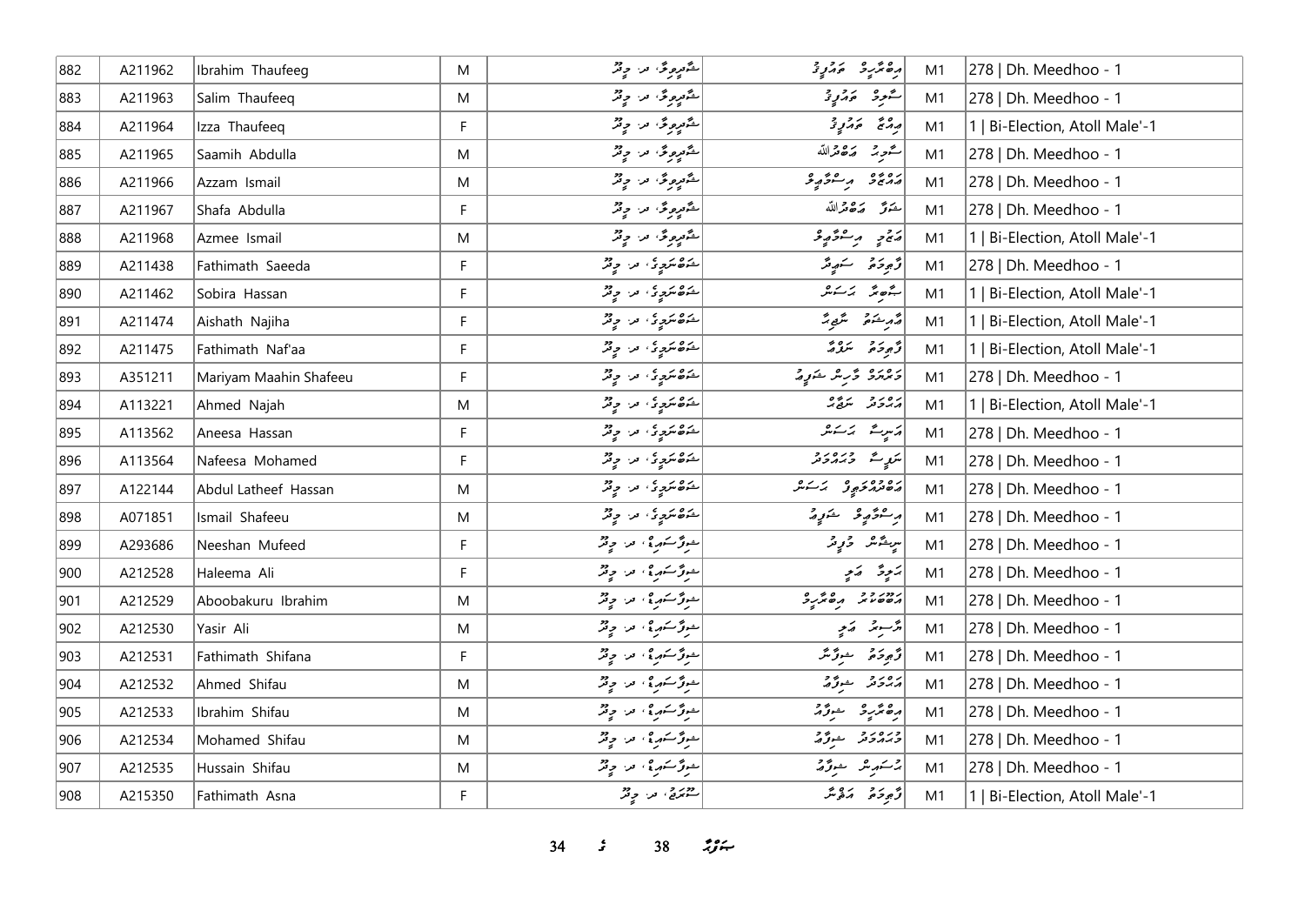| 909 | A215351 | Asadu Ahmed          | M  | دوبر و .<br>سوټري تر ، و تر                                                                                                                                                                                            | يركبون ويرور                      | M1 | 1   Bi-Election, Atoll Male'-1 |
|-----|---------|----------------------|----|------------------------------------------------------------------------------------------------------------------------------------------------------------------------------------------------------------------------|-----------------------------------|----|--------------------------------|
| 910 | A215352 | Jauna Ahmed          | F  | دور و ، اور دو                                                                                                                                                                                                         | پر جمہ کر پر چار ج                | M1 | 1   Bi-Election, Atoll Male'-1 |
| 911 | A071469 | Mariyam Shameema     | F. | دور و ، اور دو                                                                                                                                                                                                         | د ۱۵ د ۱۵ شرور ۲۵                 | M1 | 1   Bi-Election, Atoll Male'-1 |
| 912 | A082439 | Mohamed Arushad      | M  | دور و ، اور دو                                                                                                                                                                                                         | ورەرو پەرىدو                      | M1 | 1   Bi-Election, Atoll Male'-1 |
| 913 | A209589 | Hussain Irushad      | M  | دور و ، اور دور                                                                                                                                                                                                        | جرسكىرىش موسىر مىشىتىر            | M1 | 1   Bi-Election, Atoll Male'-1 |
| 914 | A087308 | Salim Al Sobah       | M  | شرعری، مراح قر                                                                                                                                                                                                         | ستوفر ويحببوه                     | M1 | 278   Dh. Meedhoo - 1          |
| 915 | A100339 | Ibrahim Adam         | M  | شرکته من چ <sup>ور</sup>                                                                                                                                                                                               | أرە پر دەرە                       | M1 | 278   Dh. Meedhoo - 1          |
| 916 | A061069 | Najeela Adam         | F. | شرمسته من چ <sup>و</sup> ر                                                                                                                                                                                             | لتربي قرائده                      | M1 | 1   Bi-Election, Atoll Male'-1 |
| 917 | A041604 | Adam Mohamed         | M  | شرمایش، مراج قر                                                                                                                                                                                                        | وره وره دو<br>مرتزق وبرمروتر      | M1 | 278   Dh. Meedhoo - 1          |
| 918 | A120567 | Latheefa Hassan      | F  | شرمز شده و پی                                                                                                                                                                                                          | خبورٌ - يَا شَدَسْ                | M1 | 1   Bi-Election, Atoll Male'-1 |
| 919 | A126089 | Mariyam Adam         | F. | ا شرکت من ح <sup>و</sup> ثر                                                                                                                                                                                            | د ۱۵ د ۱۵ د د و                   | M1 | 278   Dh. Meedhoo - 1          |
| 920 | A149124 | Ahmed Adam           | M  | شرمسته من چ <sup>و</sup> ر                                                                                                                                                                                             | برەر يەرە                         | M1 | 1   Bi-Election, Atoll Male'-1 |
| 921 | A211370 | Zahida Adam          | F  | شرستگری من چرمز                                                                                                                                                                                                        | تج برقد المرتزرة                  | M1 | 278   Dh. Meedhoo - 1          |
| 922 | A211406 | Ali Adam             | M  | شرمایش، مراج قر                                                                                                                                                                                                        | ړَ په د د د                       | M1 | 278   Dh. Meedhoo - 1          |
| 923 | A211408 | Latheema Adam        | F  | شرمایش، مرا چقر                                                                                                                                                                                                        | تخبوڅ اړمره                       | M1 | 278   Dh. Meedhoo - 1          |
| 924 | A211409 | Muzna Adam Mohamed   | F  | شرکته من چ <sup>ور</sup>                                                                                                                                                                                               | ככש בנס כנסנב<br>כשיל הנקב בגהבנק | M1 | 1   Bi-Election, Atoll Male'-1 |
| 925 | A211411 | Mohamed Adam         | M  | شرمز شده و پی                                                                                                                                                                                                          | כנסנכ שנס                         | M1 | 1   Bi-Election, Atoll Male'-1 |
| 926 | A212746 | Sajiya Ibrahim       | F. | مربوشی من چیز                                                                                                                                                                                                          | ستورش مرە ترىر ئ                  | M1 | 279   Dh. Meedhoo - 2          |
| 927 | A293689 | Janah Ibrahim        | M  | كومبر و قرى المدار المحد المحد المحد المحد المحد المحد المحد المحد المحد المحد المحد المحد المحد الم<br>المحد المحد المحد المحد المحد المحد المحد المحد المحد المحد المحد المحد المحد المحد المحد المحد المحد المحد ال | ر و د موړنو                       | M1 | 279   Dh. Meedhoo - 2          |
| 928 | A207998 | Abdul Wahhab Ibrahim | M  | پرېږونگری، مر، چ <sup>و</sup> ر                                                                                                                                                                                        | ره دوره ده و و و و                | M1 | 279   Dh. Meedhoo - 2          |
| 929 | A207999 | Fathimath Riza       | F  | پروتری اور وقر                                                                                                                                                                                                         | رَّمِودَة بِنَّ                   | M1 | 279   Dh. Meedhoo - 2          |
| 930 | A208000 | Shaaniyaa Ibrahim    | F. | مربوشی من چینل                                                                                                                                                                                                         | شورش مرە ئىر                      | M1 | 279   Dh. Meedhoo - 2          |
| 931 | A208002 | Shuraih Ibrahim      | M  | پروتری الله دیگر                                                                                                                                                                                                       | $rac{2}{3}$                       | M1 | 279   Dh. Meedhoo - 2          |
| 932 | A122306 | Ismail Ibrahim       | M  | <br>  پرېږونژی، لار چ <sup>و</sup> ر                                                                                                                                                                                   | أرجعتموه رقتنبر                   | M1 | 279   Dh. Meedhoo - 2          |
| 933 | A111129 | Shahiya Ibrahim      | F. | وَمُرومٌ وَ، مَنْ وَفَرٌ                                                                                                                                                                                               | شرير رەپرى                        | M1 | 279   Dh. Meedhoo - 2          |
| 934 | A123085 | Zubaidha Ali         | F  | ع م شروعه من ح قر                                                                                                                                                                                                      | محاصر محمد مستحديد                | M1 | 279   Dh. Meedhoo - 2          |
| 935 | A123089 | Adam Haleem          | M  | ع م مهوسٌ من جِ مُرٌ                                                                                                                                                                                                   | المراد كالمحمد المرادة المرادة    | M1 | 279   Dh. Meedhoo - 2          |

**35** *s* 38 *if***<sub>x</sub>**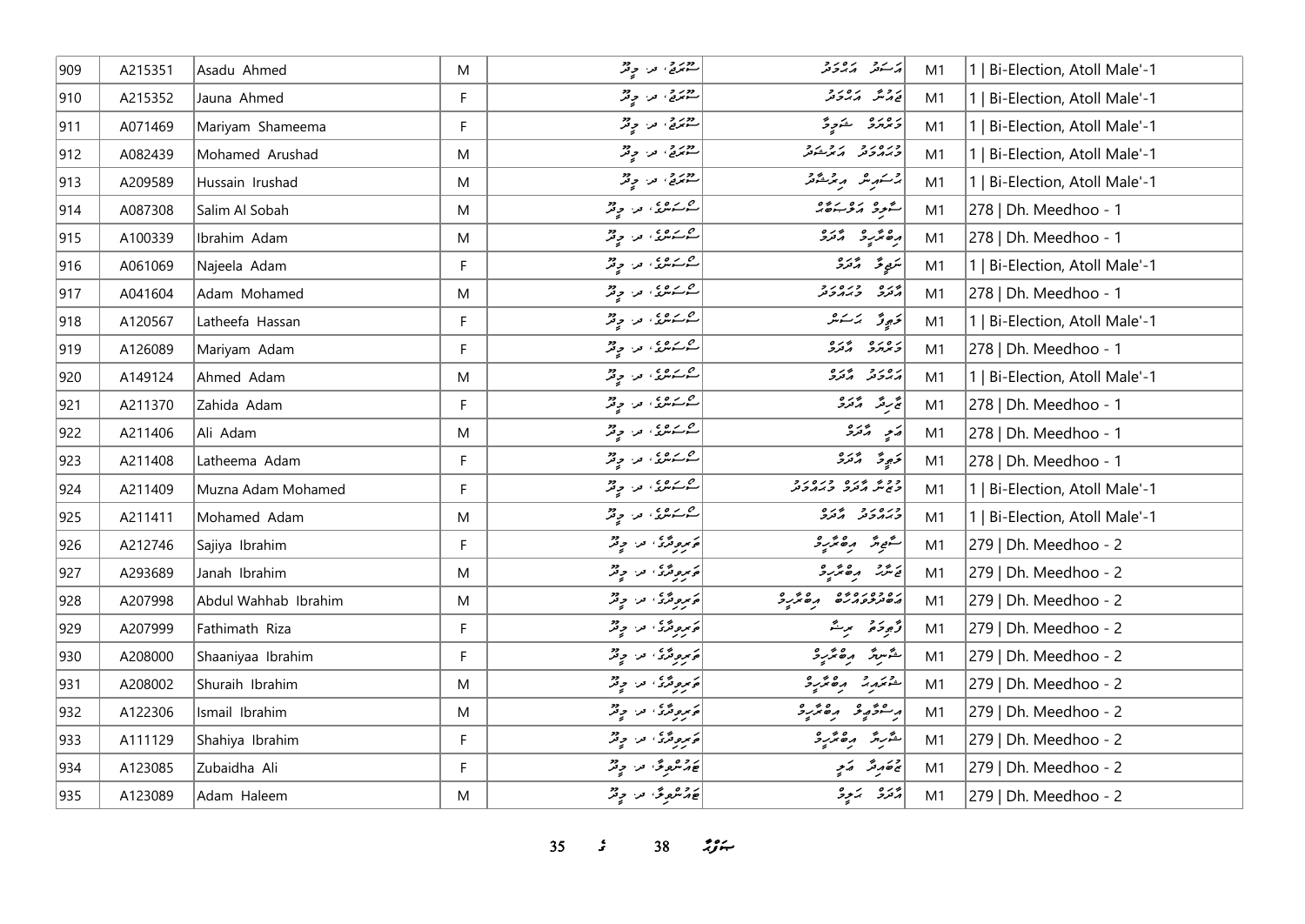| 936 | A212536 | Ahmed Azuhaan     | M  | عَهُمْتُومٌ مَن جِمْرٌ        | دەر دىر دىگە              | M1 | 279   Dh. Meedhoo - 2          |
|-----|---------|-------------------|----|-------------------------------|---------------------------|----|--------------------------------|
| 937 | A212537 | Sharuhan Adam     | M  | ج پر شهر شهر در حرفتر         | شەردىش كەترە              | M1 | 279   Dh. Meedhoo - 2          |
| 938 | A212538 | Raihaan Adam      | M  | محمد شهوش من وفر              | أترمر شهر ويره            | M1 | 1   Bi-Election, Atoll Male'-1 |
| 939 | A058263 | Mohamed Moosa     | M  | دوموگر، مرا چیل               | ورەر دور                  | M1 | 279   Dh. Meedhoo - 2          |
| 940 | A022605 | Ahmed Ali         | M  | د پرسرے، اور، اولار           | ړ ور د کاب                | M1 | 1   Bi-Election, Atoll Male'-1 |
| 941 | A079940 | Ameena Mohamed    | F. | د ، برے، در، دیگر             | أروپس وره رو              | M1 | 1   Bi-Election, Atoll Male'-1 |
| 942 | A114409 | Fathimath Jezmeen | F  | د پر سره، امر، اولیمر         | ژُهِ دَ مَ مَ مِ حَ مِ سَ | M1 | 1   Bi-Election, Atoll Male'-1 |
| 943 | A210839 | Mohamed Ahmed     | M  | د ، بر ه ، د و تر             | כנסני גםני                | M1 | 279   Dh. Meedhoo - 2          |
| 944 | A210840 | Thoiba Ahmed      | F  | د پرسرے، اور، اولار           | أبورة مددور               | M1 | 1   Bi-Election, Atoll Male'-1 |
| 945 | A210841 | Sobeeh Ahmed      | M  | د ، برره، در چیز              | بنور برورد                | M1 | 1   Bi-Election, Atoll Male'-1 |
| 946 | A210847 | Nasfa Ahmed       | F  | د ، بر ه ، د و تر             | ترجوش برورد               | M1 | 1   Bi-Election, Atoll Male'-1 |
| 947 | A210845 | Nabeeha Ahmed     | F  | د ، بر ه ، د و تر             | سَهِ رَمَّ دَ د           | M1 | 279   Dh. Meedhoo - 2          |
| 948 | A210843 | Sofwaan Ahmed     | M  | د پرسرت، مر، چ <sup>و</sup> ر | بةوقرش أزوره              | M1 | 1   Bi-Election, Atoll Male'-1 |
| 949 | A292822 | Shahuzaan Ahmed   | M  | د پرسرت، مر، چ <sup>و</sup> ر | ے وجاوز مہروز             | M1 | 279   Dh. Meedhoo - 2          |
| 950 | A209152 | Mariyam Saeedha   | F. | و و الله الله و فر            | دەرە سەرتى                | M1 | 278   Dh. Meedhoo - 1          |
| 951 | A209160 | Ahmed Riza        | M  | وَ وِ حَ مِن وِقْرٌ           | رەرو برگ                  | M1 | 278   Dh. Meedhoo - 1          |
| 952 | A209169 | Ibrahim Riza      | M  | و و الله الله و فر            | أرەپر دە برىگە            | M1 | 1   Bi-Election, Atoll Male'-1 |
| 953 | A209241 | Mohamed Riza      | M  | وَوِیْ مِنْ وِقْرُ            | ورەرو برگ                 | M1 | 1   Bi-Election, Atoll Male'-1 |
| 954 | A209291 | Abdulla Riza      | M  | وَ وِ حَ مِن حِ قِمْرٌ        | 205 الله مرتَّد           | M1 | 1   Bi-Election, Atoll Male'-1 |
| 955 | A122159 | Dhilasha Riza     | F  | وَ وِيُ مِن وِيْرُ            | امرگرشہ مرت               | M1 | 278   Dh. Meedhoo - 1          |
| 956 | A096331 | Jamsheed          | M  | وَ وِ حَ مِن حِ قِرْ          | ره رشوتر<br>  نوڅونر      | M1 | 278   Dh. Meedhoo - 1          |
| 957 | A001833 | Fareesha Riza     | F. | تدبری افزاد افزاد             | وَيَرِيدُ الرِيدُ         | M1 | 278   Dh. Meedhoo - 1          |
| 958 | A211338 | Aishath Sama      | F  | ء ه ، من حي <sup>ود</sup>     | أقهر ينقو سنرقى           | M1 | 279   Dh. Meedhoo - 2          |
| 959 | A211333 | Ahmed Areesh      | M  | ده، در ویژ                    | رەر د كەرگ                | M1 | 1   Bi-Election, Atoll Male'-1 |
| 960 | A137905 | Aishath Shaheen   | F  | ءربر حمل الله عن المحافظ      | مەرخۇم سۇرىر              | M1 | 1   Bi-Election, Atoll Male'-1 |
| 961 | A146646 | Fathimath Samaha  | F  | عرى من سي فرقر                | د بره د بروید             | M1 | 1   Bi-Election, Atoll Male'-1 |
| 962 | A210173 | Ismail Naseer     | M  | ء د د چینې او د او چینې       | أبر مقوضي فليسبغ          | M1 | 279   Dh. Meedhoo - 2          |

**36** *s* 38 *i***<sub>S</sub>** $\approx$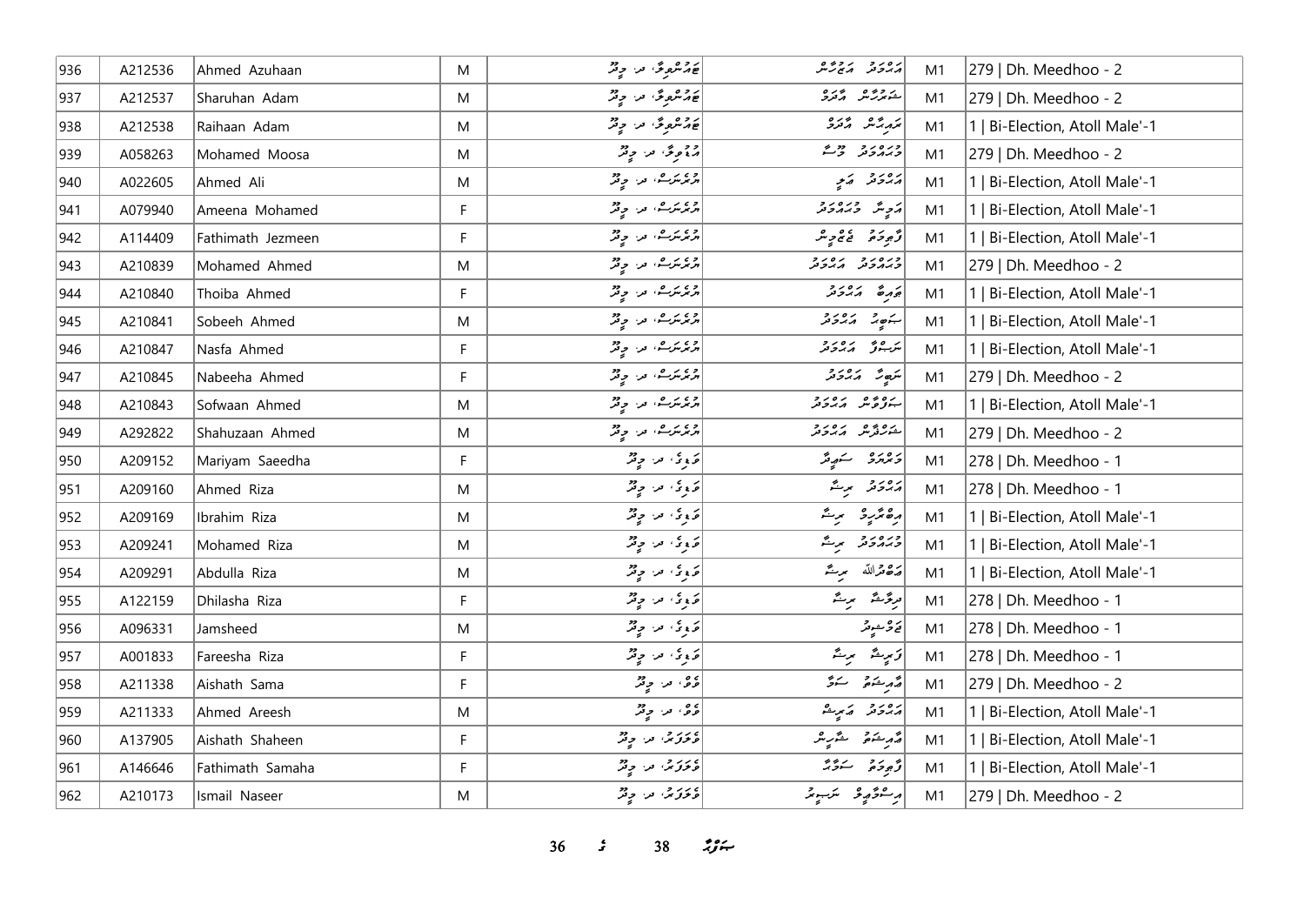| 963 | A210174 | Moosa Naseer           | M            | ، درج، من وفر                   | رومئة متكرسوند              | M1 | 279   Dh. Meedhoo - 2          |
|-----|---------|------------------------|--------------|---------------------------------|-----------------------------|----|--------------------------------|
| 964 | A210178 | Shahama Mohamed        | $\mathsf F$  | ءربر حمد وفرّ                   | شەھ دىرە دە                 | M1 | 279   Dh. Meedhoo - 2          |
| 965 | A211335 | Husna Mohamed          | F            | وقرة من وقر                     | و عند اوره داد              | M1 | 278   Dh. Meedhoo - 1          |
| 966 | A211328 | Hussain Adam           | M            | و ترویر، اور، اولیم             | بر کشمیر شهر محمد بر        | M1 | 278   Dh. Meedhoo - 1          |
| 967 | A211329 | Aminath Ali            | F            | و در د.<br>وتروير، تر، وتر      | ړې په کمې                   | M1 | 278   Dh. Meedhoo - 1          |
| 968 | A211867 | Hussain Afeef          | M            | موقته و شسكر من المحيض          | چەسىر شەرىقى ئەر            | M1 | 278   Dh. Meedhoo - 1          |
| 969 | A211868 | Mohamed Ayaz           | M            | موقته و شسكر من المحيض          | כנפנ כי                     | M1 | 1   Bi-Election, Atoll Male'-1 |
| 970 | A211869 | Ahmed Shiyaad          | M            | موقح و مشکور اور او فرقر        | أرور وحيدور                 | M1 | 1   Bi-Election, Atoll Male'-1 |
| 971 | A211870 | Aminath Nasha Hussain  | F            | موقته و شسکر من الرقتر          | أأترسم سكش برسكر مر         | M1 | 278   Dh. Meedhoo - 1          |
| 972 | A293682 | Aishath Laina Hussain  | F            | موقحه و شکسر اس او فر           | مەرخىتى ئۇرىگە جاسكىرىك     | M1 | 1   Bi-Election, Atoll Male'-1 |
| 973 | A351811 | Ismail Naoosh Hussain  | M            | وِدَّ وِسْسَسْ مِنْ دِيْرٌ      | وستوريد مردوه وكرمو         | M1 | 278   Dh. Meedhoo - 1          |
| 974 | A352274 | Fathimath Liva Hussain | F            | پوځو شکستگرا اور او پر          | دٌوِدَهُ وِءٌ بُرْسَهِ مَدْ | M1 | 278   Dh. Meedhoo - 1          |
| 975 | A111417 | Ali Madeeh             | M            | موقته و شسکر مرد او فرقر        | ړی ځېږ                      | M1 | 1   Bi-Election, Atoll Male'-1 |
| 976 | A111418 | Hassan Madeeh          | M            | موقته و شسکر مرد او فرقر        | پرستندا او توپر             | M1 | 1   Bi-Election, Atoll Male'-1 |
| 977 | A037514 | Hafsa Abdul Latheef    | F            | د ځرو شکستگران او د د مخ        | ره شه ره ده در و            | M1 | 1   Bi-Election, Atoll Male'-1 |
| 978 | A100113 | Sabeena Latheef        | F            | وقرو مشكسة من وقر               | سُوَسَدٌ خَفِرُدٌ           | M1 | 1   Bi-Election, Atoll Male'-1 |
| 979 | A090141 | Shakeeba Latheef       | F            | موقته و شسکر مرد او فرقر        | شَرِيعٌ مَهِوتُرٌ           | M1 | 1   Bi-Election, Atoll Male'-1 |
| 980 | A062371 | Abdul Latheef Mohamed  | M            | موقته و شسكر من المحيض          | د ۱۵۶۵ - د ۱۵۶۵ - د         | M1 | 1   Bi-Election, Atoll Male'-1 |
| 981 | A061036 | Ismail Madeeh          | M            | د قرو کرکنگر، اورا د دیگر       | ر شۇر ئەر                   | M1 | 1   Bi-Election, Atoll Male'-1 |
| 982 | A007195 | Rasheeda Ali           | F            | در ده در در در                  | ترجينر كالمح                | M1 | 279   Dh. Meedhoo - 2          |
| 983 | A053378 | Shazmeen Mohamed       | F            | در ده در در در                  | شره و دره دو                | M1 | 279   Dh. Meedhoo - 2          |
| 984 | A111232 | Aminath Nazila         | F            | و د و و و د د د د د             | مزهر سنبوءً                 | M1 | 279   Dh. Meedhoo - 2          |
| 985 | A125586 | Ismail Rameez          | M            | و د و و و د د د د د             | ر شۇر ئىچ                   | M1 | 279   Dh. Meedhoo - 2          |
| 986 | A210849 | Fathimath Saazly       | F            | در وه وه در در در               | د پوځو په ستيمو په          | M1 | 279   Dh. Meedhoo - 2          |
| 987 | A210850 | Mariyam Samilaa        | $\mathsf{F}$ | در ه ه ه د د د                  | دەرە ئىچ                    | M1 | 1   Bi-Election, Atoll Male'-1 |
| 988 | A210851 | Ahmed Rameez           | M            | قرم دی ده در موفر               | ړه پر پر په                 | M1 | 279   Dh. Meedhoo - 2          |
| 989 | A210874 | Shimaau Mohamed        | M            | و مرکزهای، مر، چ <sup>و</sup> ر | أشوفه وره رو                | M1 | 279   Dh. Meedhoo - 2          |

**37** *s* 38 *<i>n*<sub>3</sub> *n***<sub>1</sub>**